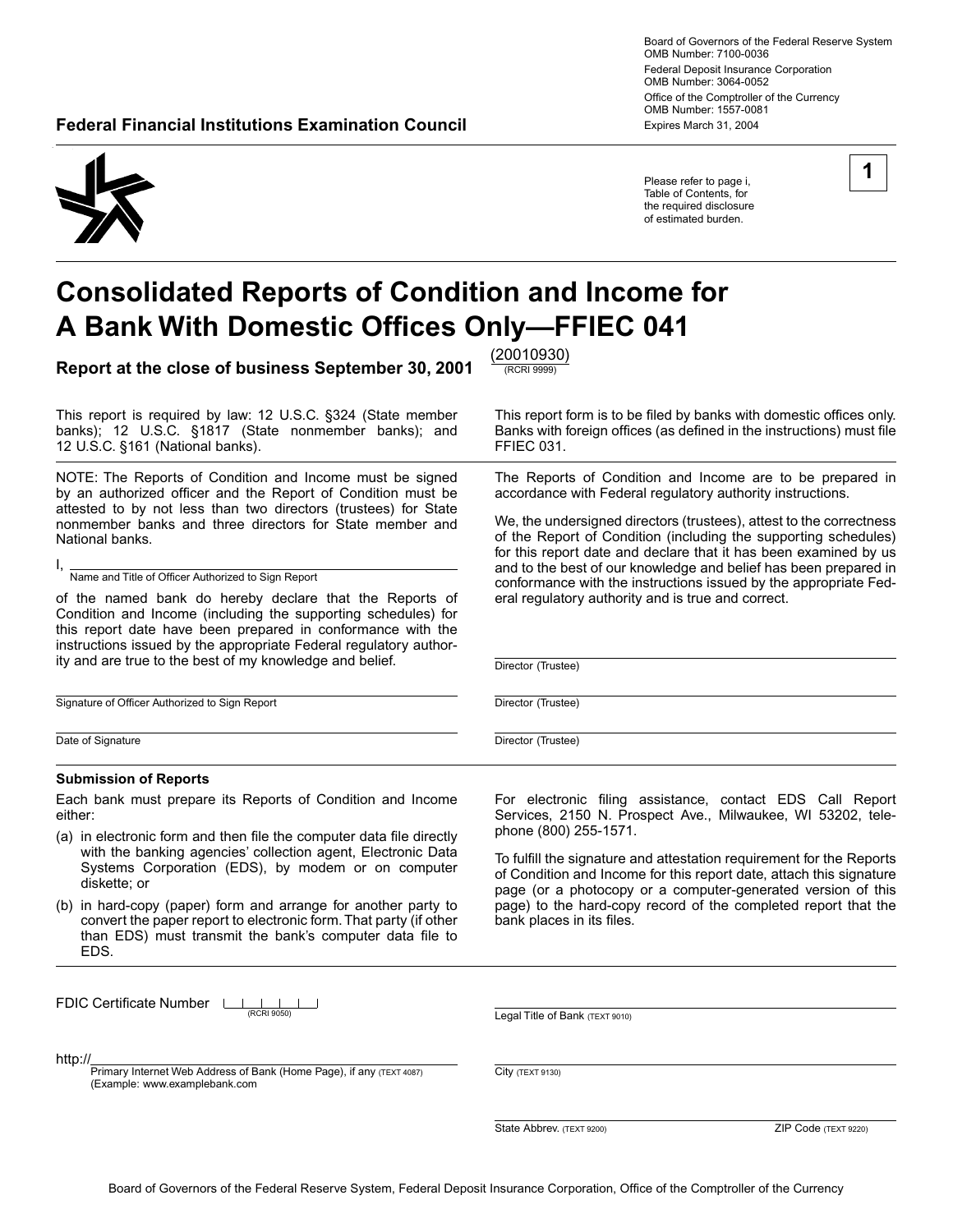### Consolidated Reports of Condition and Income for A Bank With Domestic Offices Only

### **Table of Contents**

# **Signature Page** Cover **Report of Income**  Schedule RI-lncome Statement ..........................RI-1, 2, 3 Schedule RI-A-Changes in Equity Capital .................RI-4

| Schedule RI-B-Charge-offs and Recoveries on |  |
|---------------------------------------------|--|
| Loans and Leases and Changes in Allowance   |  |
|                                             |  |
|                                             |  |

#### **Disclosure of Estimated Burden**

The estimated average burden associated with this information collection is 35.5 hours per respondent and is estimated to vary from 14 to 500 hours per response, depending on individual circumstances. Burden estimates include the time for reviewing instructions, gathering and maintaining data in the required form, and completing the information collection, but exclude the time for compiling and maintaining business records in the normal course of a respondent's activities. A Federal agency may not conduct or sponsor, and an organization (or a person) is not required to respond to a collection of information, unless it displays a currently valid OMB control number. Comments concerning the accuracy of this burden estimate and suggestions for reducing this burden should be directed to the Office of Information and Regulatory Affairs, Office of Management and Budget, Washington, D.C. 20503, and to one of the following:

#### **Secretary** Board of Governors of the Federal Reserve System Washington, D.C. 20551

Legislative and Regulatory Analysis Division Office of the Comptroller of the Currency Washington, D.C. 20219

Assistant Executive Secretary Federal Deposit Insurance Corporation Washington, D.C. 20429

#### **Report of Condition**

| Schedule RC-A-Cash and Balances Due<br>From Depository Institutions<br>(to be completed only by selected banks) RC-3                                                                                              |
|-------------------------------------------------------------------------------------------------------------------------------------------------------------------------------------------------------------------|
| Schedule RC-B-Securities  RC-3, 4, 5                                                                                                                                                                              |
| Schedule RC-C-Loans and Lease Financing<br>Receivables:<br>Part II. Loans to Small Businesses and<br>Small Farms (to be completed for the<br>June report only; not included in the<br>forms for the September and |
| Schedule RC-D-Trading Assets and Liabilities<br>(to be completed only by selected banks)RC-8                                                                                                                      |
| Schedule RC-E-Deposit Liabilities  RC-9, 10                                                                                                                                                                       |
|                                                                                                                                                                                                                   |
| Schedule RC-G-Other Liabilities RC-11                                                                                                                                                                             |
| Schedule RC-K-Quarterly Averages  RC-12                                                                                                                                                                           |
| Schedule RC-L-Derivatives and<br>Off-Balance Sheet ItemsRC-13, 14                                                                                                                                                 |
|                                                                                                                                                                                                                   |
| Schedule RC-N-Past Due and Nonaccrual<br>Loans, Leases, and Other Assets RC-16, 17                                                                                                                                |
| Schedule RC-O-Other Data for Deposit<br>Insurance and FICO AssessmentsRC-18, 19                                                                                                                                   |
| Schedule RC-R-Regulatory Capital  RC-20, 21, 22, 23                                                                                                                                                               |
| Schedule RC-S-Securitization and<br>Asset Sales Activities  RC-24, 25, 26                                                                                                                                         |
| Schedule RC-T-Fiduciary and<br>Related Services (to be completed<br>beginning December 31, 2001) RC-27, 28, 29                                                                                                    |
| <b>Optional Narrative Statement Concerning</b><br>the Amounts Reported in the Reports                                                                                                                             |
|                                                                                                                                                                                                                   |

Special Report **(to be completed by all banks)** 

For information or assistance, National and State nonmember banks should contact the FDIC's Reports Analysis and Quality Control Section, 550 17th Street, NW, Washington, D.C. 20429, toll free on (800) 688-FDIC(3342), Monday through Friday between 8:00 a.m. and 5:00 p.m., Eastern time. State member banks should contact their Federal Reserve District Bank.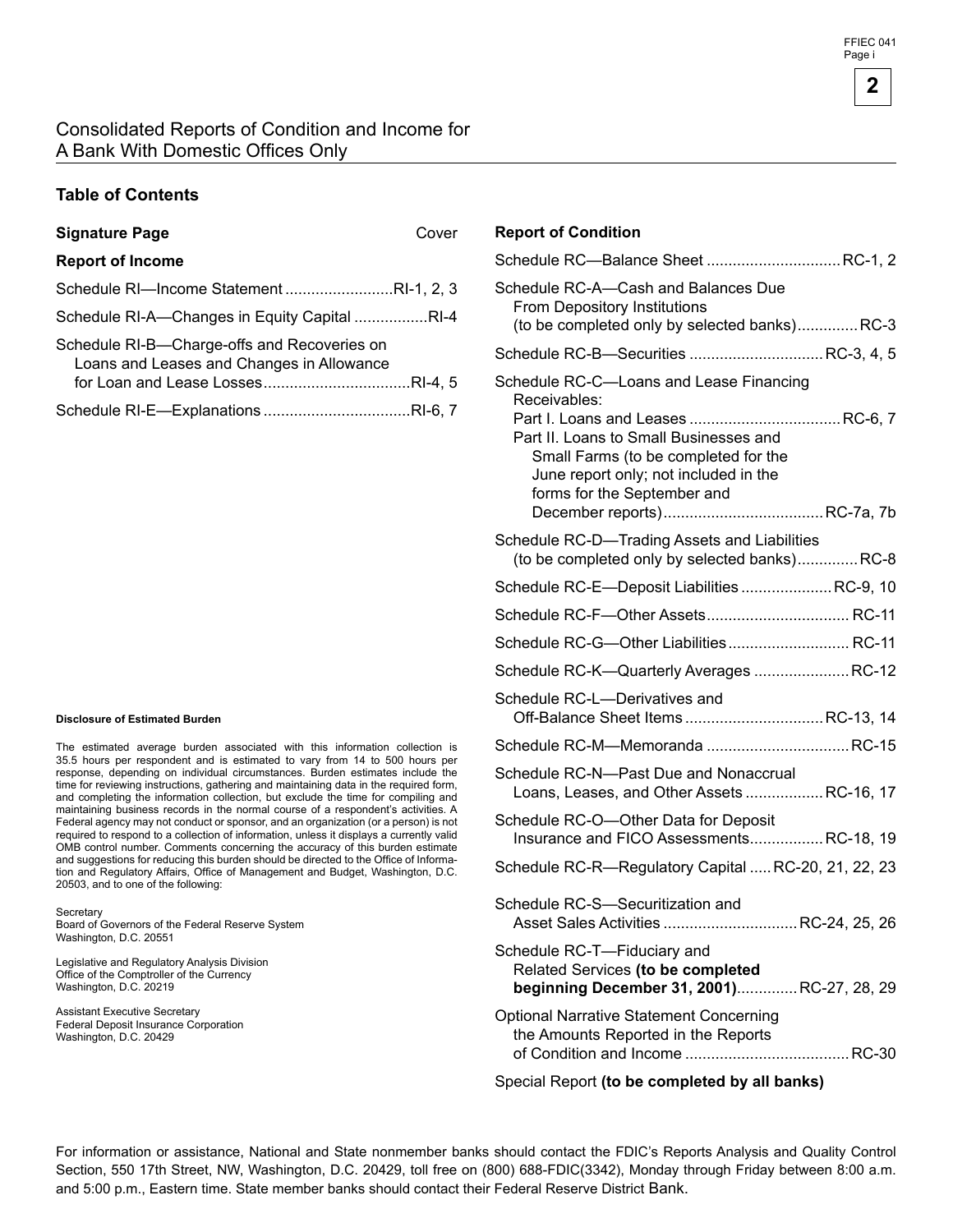

| Legal Title of Bank |          |
|---------------------|----------|
| City                |          |
|                     |          |
| State               | Zip Code |
|                     |          |

FDIC Certificate Number [16]

## Consolidated Report of Income for the period January 1, 2001 –September 30, 2001

All Report of Income schedules are to be reported on a calendar year-to-date basis in thousands of dollars.

Schedule RI—Income Statement

|    | Dollar Amounts in Thousands                                                                       |             |  | <b>RIAD</b> | Bil | Mil | Thou |            |
|----|---------------------------------------------------------------------------------------------------|-------------|--|-------------|-----|-----|------|------------|
|    | 1. Interest income:                                                                               |             |  |             |     |     |      |            |
|    | a. Item 1.a.(6) is to be completed by all banks. Items 1.a.(1) through (5) are to be completed by |             |  |             |     |     |      |            |
|    | banks with \$25 million or more in total assets:1                                                 |             |  |             |     |     |      |            |
|    | Interest and fee income on loans:                                                                 |             |  |             |     |     |      |            |
|    |                                                                                                   | 4011        |  |             |     |     |      | 1.a.(1)    |
|    | (2)                                                                                               | 4012        |  |             |     |     |      | 1.a.(2)    |
|    | (3) Loans to individuals for household, family, and other personal                                |             |  |             |     |     |      |            |
|    | expenditures:                                                                                     |             |  |             |     |     |      |            |
|    |                                                                                                   | B485        |  |             |     |     |      | 1.a.(3)(a) |
|    | (b) Other (includes single payment, installment, all student                                      |             |  |             |     |     |      |            |
|    | loans, and revolving credit plans other than credit cards)                                        | <b>B486</b> |  |             |     |     |      | 1.a.(3)(b) |
|    | (4) Loans to foreign governments and official institutions                                        | 4056        |  |             |     |     |      | 1.a.(4)    |
|    |                                                                                                   |             |  |             |     |     |      | 1.a.(5)    |
|    |                                                                                                   |             |  | 4010        |     |     |      | 1.a.(6)    |
|    |                                                                                                   |             |  | 4065        |     |     |      | 1.b.       |
|    |                                                                                                   |             |  | 4115        |     |     |      | 1.c.       |
|    | d. Interest and dividend income on securities:                                                    |             |  |             |     |     |      |            |
|    | (1) U.S. Treasury securities and U.S. Government agency obligations (excluding                    |             |  |             |     |     |      |            |
|    |                                                                                                   |             |  | B488        |     |     |      | 1.d.(1)    |
|    | (2)                                                                                               |             |  | B489        |     |     |      | 1.d.(2)    |
|    | (3) All other securities (includes securities issued by states and political subdivisions         |             |  |             |     |     |      |            |
|    |                                                                                                   |             |  | 4060        |     |     |      | 1.d.(3)    |
|    |                                                                                                   |             |  | 4069        |     |     |      | 1.e.       |
|    | Interest income on federal funds sold and securities purchased under agreements to resell         |             |  | 4020        |     |     |      | 1.f.       |
| α. |                                                                                                   |             |  | 4518        |     |     |      | 1.g.       |
|    |                                                                                                   |             |  | 4107        |     |     |      | 1.h.       |

<sup>&</sup>lt;sup>1</sup> The \$25 million asset size test is generally based on the total assets reported on the June 30, 2000, Report of Condition. Beginning March 31, 2002, banks with less than \$25 million in total assets must complete items 1.a.(1) through 1.a.(5).

<sup>&</sup>lt;sup>2</sup> Includes interest and fee income on "Loans to depository institutions and acceptances of other banks," "Loans to finance agricultural production and other loans to farmers," "Obligations (other than securities and leases) of states and political subdivisions in the U.S.," and "Other loans."

<sup>3</sup> For banks with \$25 million or more in total assets, item 1.a.(6) must equal the sum of items 1.a.(1) through 1.a.(5).

<sup>4</sup> Includes interest income on time certificates of deposit not held for trading.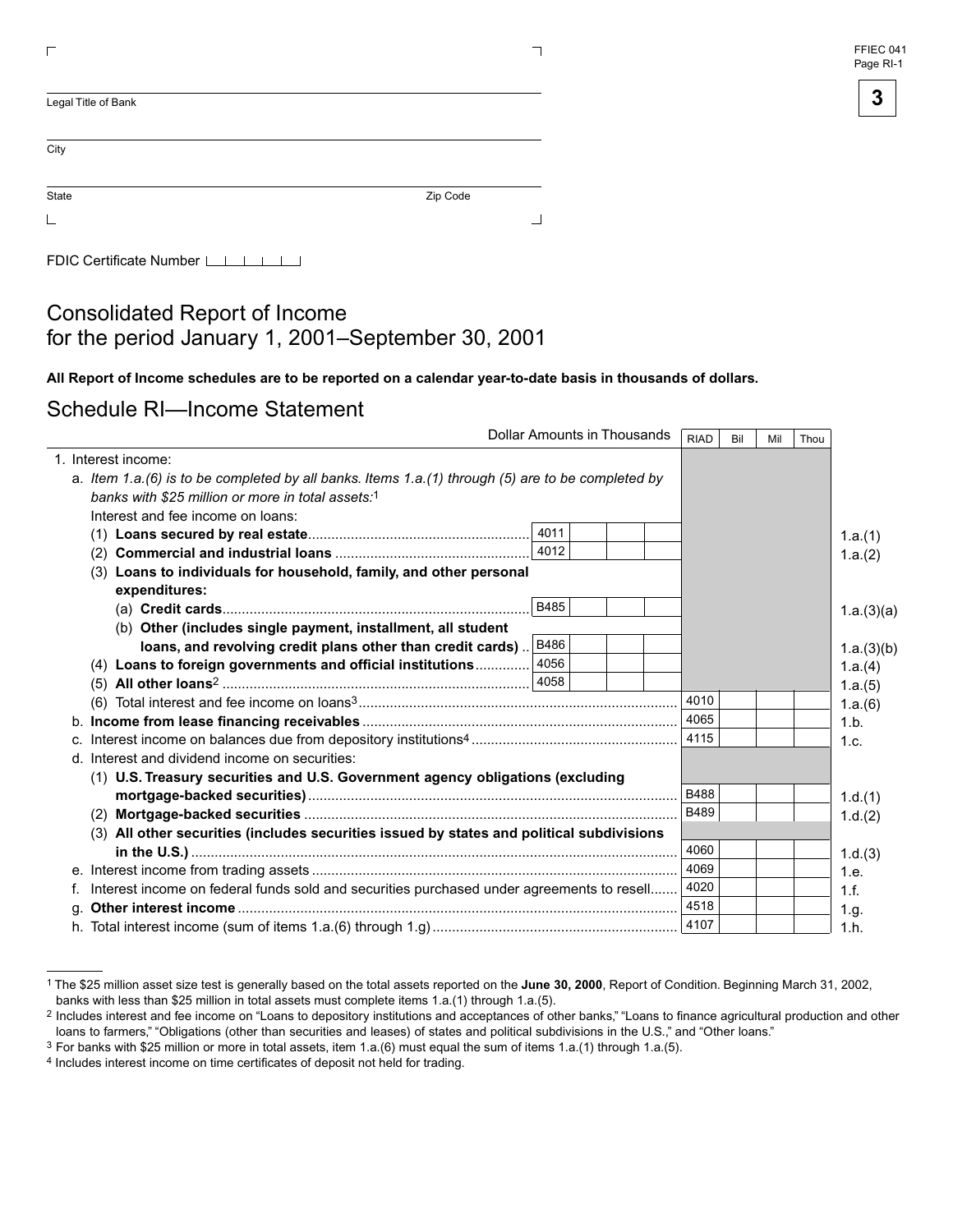FFIEC 041 Page RI-2

**4** 

## Schedule RI-Continued

|                                                                        |             |     | Year-to-date |      |            |      |
|------------------------------------------------------------------------|-------------|-----|--------------|------|------------|------|
| <b>Dollar Amounts in Thousands</b>                                     | <b>RIAD</b> | Bil | Mil          | Thou |            |      |
| 2. Interest expense:                                                   |             |     |              |      |            |      |
| a. Interest on deposits:                                               |             |     |              |      |            |      |
| (1) Transaction accounts (NOW accounts, ATS accounts, and              |             |     |              |      |            |      |
| telephone and preauthorized transfer accounts)                         | 4508        |     |              |      | 2.a.(1)    |      |
| (2) Nontransaction accounts:                                           |             |     |              |      |            |      |
|                                                                        | 0093        |     |              |      | 2.a.(2)(a) |      |
|                                                                        | A517        |     |              |      | 2.a.(2)(b) |      |
|                                                                        | A518        |     |              |      | 2.a.(2)(c) |      |
| b. Expense of federal funds purchased and securities sold under        |             |     |              |      |            |      |
|                                                                        | 4180        |     |              |      | 2.b.       |      |
| c. Interest on trading liabilities and other borrowed money            | 4185        |     |              |      | 2.c.       |      |
|                                                                        | 4200        |     |              |      | 2.d.       |      |
|                                                                        | 4073        |     |              |      | 2.e.       |      |
|                                                                        |             |     |              |      | 4074       | 3.   |
|                                                                        |             |     |              |      | 4230       | 4.   |
| 5. Noninterest income:                                                 |             |     |              |      |            |      |
|                                                                        | 4070        |     |              |      | 5.a.       |      |
|                                                                        | 4080        |     |              |      | 5.b.       |      |
|                                                                        | A220        |     |              |      | 5.c.       |      |
| d. Investment banking, advisory, brokerage, and underwriting fees      |             |     |              |      |            |      |
|                                                                        | B490        |     |              |      | 5.d.       |      |
|                                                                        | B491        |     |              |      | 5.e.       |      |
|                                                                        | B492        |     |              |      | 5.f.       |      |
|                                                                        | B493        |     |              |      | 5.g.       |      |
|                                                                        | B494        |     |              |      | 5.h.       |      |
|                                                                        | 5416        |     |              |      | 5.i.       |      |
| İ.                                                                     | 5415        |     |              |      | 5.j.       |      |
| Net gains (losses) on sales of other real estate owned                 | B496        |     |              |      | 5.k.       |      |
| k. Net gains (losses) on sales of other assets (excluding securities)  | B497        |     |              |      | 5.1.       |      |
| I.                                                                     |             |     |              |      | 4079       |      |
|                                                                        |             |     |              |      | 3521       | 5.m. |
|                                                                        |             |     |              |      |            | 6.a. |
|                                                                        |             |     |              |      | 3196       | 6.b. |
| 7. Noninterest expense:                                                |             |     |              |      |            |      |
|                                                                        | 4135        |     |              |      | 7.a.       |      |
| b. Expenses of premises and fixed assets (net of rental income)        |             |     |              |      |            |      |
| (excluding salaries and employee benefits and mortgage interest)       | 4217        |     |              |      | 7.b.       |      |
| c. Amortization expense of intangible assets (including goodwill)      | 4531        |     |              |      | 7.c.       |      |
|                                                                        | 4092        |     |              |      | 7.d.       |      |
| e. Total noninterest expense (sum of items 7.a through 7.d)            |             |     |              |      | 4093       | 7.e. |
| 8. Income (loss) before income taxes and extraordinary items and other |             |     |              |      |            |      |
| adjustments (item 3 plus or minus items 4, 5.m, 6.a, 6.b, and 7.e)     |             |     |              |      | 4301       | 8.   |
|                                                                        |             |     |              |      | 4302       | 9.   |
| 10. Income (loss) before extraordinary items and other adjustments     |             |     |              |      |            |      |
|                                                                        |             |     |              |      | 4300       | 10.  |
| 11. Extraordinary items and other adjustments, net of income taxes*    |             |     |              |      | 4320       | 11.  |
|                                                                        |             |     |              |      | 4340       | 12.  |

<sup>\*</sup> Describe on Schedule RI-E-Explanations

<sup>1</sup> For banks required to complete Schedule RC-T, items 12 through 19, income from fiduciary activities reported in Schedule RI, item 5.a, must equal the amount reported in Schedule RC-T, item 19.

<sup>&</sup>lt;sup>2</sup> For banks required to complete Schedule RI, Memorandum item 8, trading revenue reported in Schedule RI, item 5.c, must equal the sum of Memorandum items 8.a through 8.d.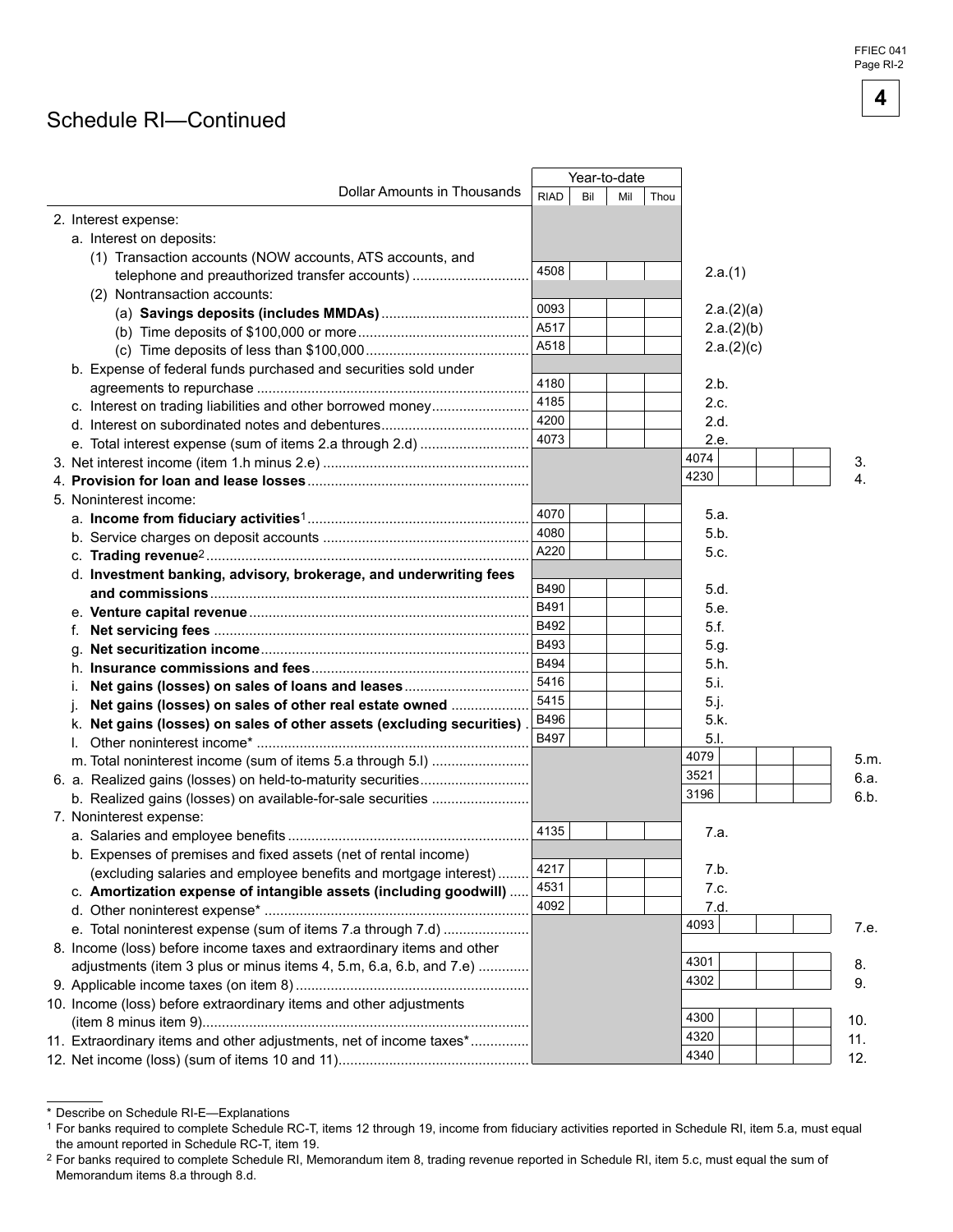FDIC Certificate Number LILLI

# Schedule RI-Continued

| Memoranda                                                                                       |            |     | Year-to-date |           |         |
|-------------------------------------------------------------------------------------------------|------------|-----|--------------|-----------|---------|
| Dollar Amounts in Thousands                                                                     | RIAD       | Bil | Mil          | Thou      |         |
| 1. Interest expense incurred to carry tax-exempt securities, loans, and leases acquired after   |            |     |              |           |         |
|                                                                                                 | 4513       |     |              |           | $M.1$ . |
| 2. Income from the sale and servicing of mutual funds and annuities (included in Schedule RI,   |            |     |              |           |         |
|                                                                                                 | 8431       |     |              |           | M.2.    |
| 3. Income on tax-exempt loans and leases to states and political subdivisions in the            |            |     |              |           |         |
|                                                                                                 | 4313       |     |              |           | M.3.    |
| 4. Income on tax-exempt securities issued by states and political subdivisions in the U.S.      |            |     |              |           |         |
|                                                                                                 | 4507       |     |              |           | M.4.    |
| 5. Number of full-time equivalent employees at end of current period (round to nearest whole    |            |     | Number       |           |         |
|                                                                                                 | 4150       |     |              |           | M.5.    |
| 6. Memorandum item 6 is to be completed by:1                                                    |            |     |              |           |         |
| • banks with \$300 million or more in total assets, and                                         |            |     |              |           |         |
| • banks with \$25 million or more in total assets, but less than \$300 million in total assets, |            |     |              |           |         |
| that have loans to finance agricultural production and other loans to farmers                   |            |     |              |           |         |
| (Schedule RC-C, part I, item 3) exceeding five percent of total loans.                          |            |     |              |           |         |
| Interest and fee income on loans to finance agricultural production and other                   |            |     |              |           |         |
|                                                                                                 | 4024<br>CC | YY. |              | <b>DD</b> | M.6.    |
| 7. If the reporting bank has restated its balance sheet as a result of applying push down       |            |     | МM           |           |         |
| 9106                                                                                            |            |     |              |           | $M.7$ . |

| 8. Trading revenue (from cash instruments and derivative instruments) (sum of                      |             |            |     |      |        |
|----------------------------------------------------------------------------------------------------|-------------|------------|-----|------|--------|
| Memorandum items 8.a through 8.d must equal Schedule RI, item 5.c) (To be                          |             |            |     |      |        |
| completed by banks that reported average trading assets (Schedule RC-K,                            |             |            |     |      |        |
| item 7) of \$2 million or more for any quarter of the preceding calendar year.):                   | <b>RIAD</b> | Bil        | Mil | Thou |        |
|                                                                                                    | 8757        |            |     |      | M.8.a. |
|                                                                                                    | 8758        |            |     |      | M.8.b. |
|                                                                                                    | 8759        |            |     |      | M.8.c. |
|                                                                                                    | 8760        |            |     |      | M.8.d. |
| 9. To be completed by banks with \$100 million or more in total assets:1                           |             |            |     |      |        |
| Impact on income of derivatives held for purposes other than trading:                              | <b>RIAD</b> | Bil        | Mil | Thou |        |
|                                                                                                    | 8761        |            |     |      | M.9.a. |
|                                                                                                    | 8762        |            |     |      | M.9.b. |
|                                                                                                    | 8763        |            |     |      | M.9.c. |
| 10. To be completed by banks with \$300 million or more in total assets:1                          |             |            |     |      |        |
|                                                                                                    | A251        |            |     |      | M.10.  |
|                                                                                                    |             |            |     |      |        |
| 11. Does the reporting bank have a Subchapter S election in effect for federal income tax purposes |             | <b>YES</b> |     | NO.  |        |
|                                                                                                    | A530        |            |     |      | M.11.  |
|                                                                                                    |             |            |     |      |        |

<sup>&</sup>lt;sup>1</sup> The asset size tests and the five percent of total loans test are generally based on the total assets and total loans reported on the **June 30, 2000**, Report of Condition. Beginning March 31, 2002, banks with less than \$25 million in total assets and agricultural loans exceeding five percent of total loans must complete Memorandum item 6.

<sup>2</sup> For example, a bank acquired on June 1, 2001, would report 20010601.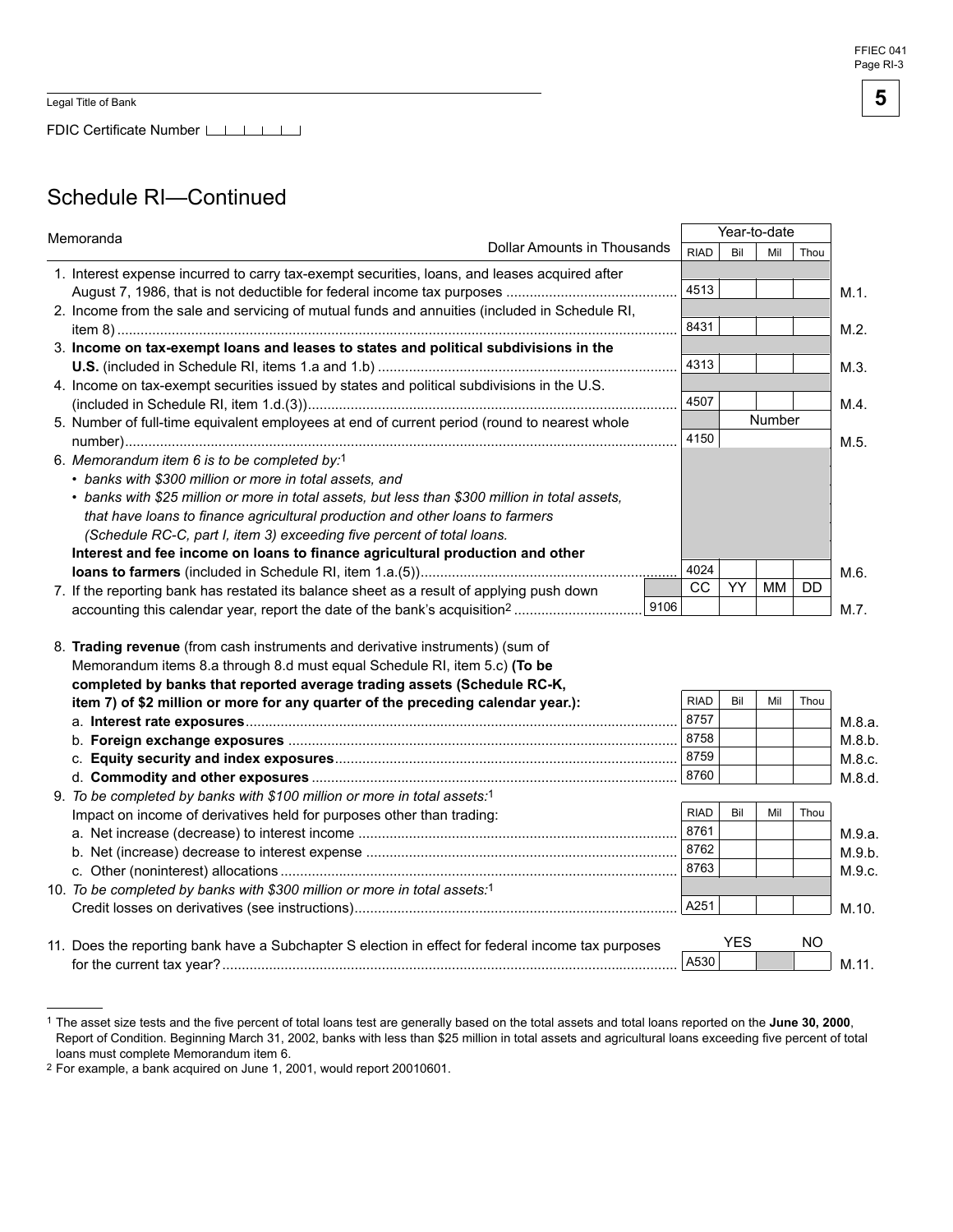FFIEC 041 Page RI-4

**6** 

# Schedule RI-A-Changes in Equity Capital

| Indicate decreases and losses in parentheses.                                                   |                             |             |     |     |      |
|-------------------------------------------------------------------------------------------------|-----------------------------|-------------|-----|-----|------|
|                                                                                                 | Dollar Amounts in Thousands | <b>RIAD</b> | Bil | Mil | Thou |
| 1. Total equity capital most recently reported for the December 31, 2000, Reports of Condition  |                             |             |     |     |      |
|                                                                                                 |                             | 3217        |     |     |      |
| 2. Restatements due to corrections of material accounting errors and changes in                 |                             |             |     |     |      |
|                                                                                                 |                             | <b>B507</b> |     |     |      |
| 3. Balance end of previous calendar year as restated (sum of items 1 and 2)                     |                             | <b>B508</b> |     |     |      |
|                                                                                                 |                             | 4340        |     |     |      |
| 5. Sale, conversion, acquisition, or retirement of capital stock, net (excluding treasury       |                             |             |     |     |      |
|                                                                                                 |                             | <b>B509</b> |     |     |      |
|                                                                                                 |                             | B510        |     |     |      |
|                                                                                                 |                             | 4356        |     |     |      |
|                                                                                                 |                             | 4470        |     |     |      |
|                                                                                                 |                             | 4460        |     |     |      |
|                                                                                                 |                             | <b>B511</b> |     |     |      |
| 11. Other transactions with parent holding company* (not included in items 5, 6, 8, or 9 above) |                             | 4415        |     |     |      |
| 12. Total equity capital end of current period (sum of items 3 through 11) (must equal          |                             |             |     |     |      |
|                                                                                                 |                             | 3210        |     |     |      |

\*Describe on Schedule RI-E-Explanations.

1 Includes changes in net unrealized holding gains (losses) on available-for-sale securities, changes in accumulated net gains (losses) on cash flow hedges, and changes in minimum pension liability adjustments.

# Schedule RI-B-Charge-offs and Recoveries on Loans and Leases and Changes in Allowance for Loan and Lease Losses

### Part I. Charge-offs and Recoveries on Loans and Leases -

| $5.15$ and $1.55$ , $0.15$ , $0.15$ and $0.11$ and $0.11$ and $0.11$ and $0.11$ and $0.11$ and $0.11$ and $0.11$ and $0.11$ and $0.11$ and $0.11$ and $0.11$ and $0.11$ and $0.11$ and $0.11$ and $0.11$ and $0.11$ and $0.11$ |             |     | (Column A)               |                       |     | (Column B) |      |         |
|--------------------------------------------------------------------------------------------------------------------------------------------------------------------------------------------------------------------------------|-------------|-----|--------------------------|-----------------------|-----|------------|------|---------|
| Part I excludes charge-offs and recoveries through                                                                                                                                                                             |             |     | Charge-offs <sup>1</sup> |                       |     | Recoveries |      |         |
| the allocated transfer risk reserve.                                                                                                                                                                                           |             |     |                          | Calendar year-to-date |     |            |      |         |
| Dollar Amounts in Thousands                                                                                                                                                                                                    | <b>RIAD</b> | Bil | Mil                      | Thou   RIAD           | Bil | Mil        | Thou |         |
| 1. Loans secured by real estate:                                                                                                                                                                                               |             |     |                          |                       |     |            |      |         |
| a. Construction, land development, and other land loans                                                                                                                                                                        | 3582        |     |                          | 3583                  |     |            |      | 1.a.    |
|                                                                                                                                                                                                                                | 3584        |     |                          | 3585                  |     |            |      | 1.b.    |
| c. Secured by 1-4 family residential properties:                                                                                                                                                                               |             |     |                          |                       |     |            |      |         |
| (1) Revolving, open-end loans secured by 1-4 family residential                                                                                                                                                                |             |     |                          |                       |     |            |      |         |
| properties and extended under lines of credit                                                                                                                                                                                  | 5411        |     |                          | 5412                  |     |            |      | 1.c.(1) |
| (2) Closed-end loans secured by 1-4 family residential properties                                                                                                                                                              | 5413        |     |                          | 5414                  |     |            |      | 1.c.(2) |
| d. Secured by multifamily (5 or more) residential properties                                                                                                                                                                   | 3588        |     |                          | 3589                  |     |            |      | 1.d.    |
|                                                                                                                                                                                                                                | 3590        |     |                          | 3591                  |     |            |      | 1.e.    |
| 2. Loans to depository institutions and acceptances of other banks                                                                                                                                                             | 4481        |     |                          | 4482                  |     |            |      | 2.      |
| 3. Not applicable                                                                                                                                                                                                              |             |     |                          |                       |     |            |      |         |
|                                                                                                                                                                                                                                | 4638        |     |                          | 4608                  |     |            |      | 4.      |
| 5. Loans to individuals for household, family, and other personal                                                                                                                                                              |             |     |                          |                       |     |            |      |         |
| expenditures:                                                                                                                                                                                                                  |             |     |                          |                       |     |            |      |         |
|                                                                                                                                                                                                                                | <b>B514</b> |     |                          | <b>B515</b>           |     |            |      | 5.a.    |
| b. Other (includes single payment, installment, all student loans,                                                                                                                                                             |             |     |                          |                       |     |            |      |         |
| and revolving credit plans other than credit cards)                                                                                                                                                                            | B516        |     |                          | <b>B517</b>           |     |            |      | 5.b.    |
| 6. Loans to foreign governments and official institutions                                                                                                                                                                      | 4643        |     |                          | 4627                  |     |            |      | 6.      |
|                                                                                                                                                                                                                                | 4644        |     |                          | 4628                  |     |            |      | 7.      |
|                                                                                                                                                                                                                                | 4266        |     |                          | 4267                  |     |            |      | 8.      |
|                                                                                                                                                                                                                                | 4635        |     |                          | 4605                  |     |            |      | 9.      |

<sup>1</sup> Include write-downs arising from transfers of loans to the held-for-sale account.

<sup>&</sup>lt;sup>2</sup> Includes charge-offs and recoveries on "Loans to finance agricultural production and other loans to farmers," "Obligations (other than securities and leases) of states and political subdivisions in the U.S.," and "Other loans."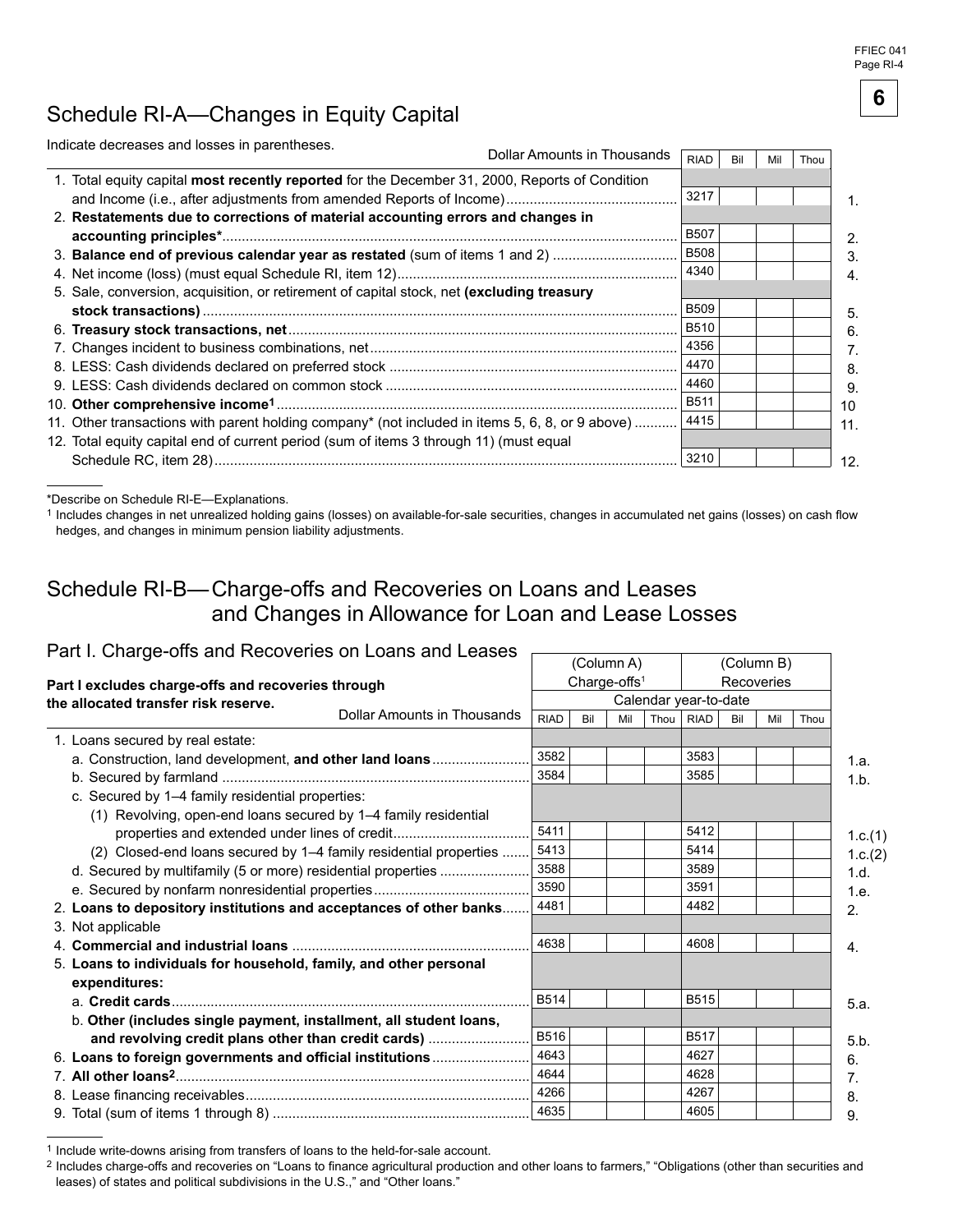FDIC Certificate Number LACTER LACTER

# Schedule RI-B-Continued

| Part I. Continued                                                                                                                     |                             |             | Charge-offs <sup>1</sup> | (Column A) |      |                       |     | (Column B)<br>Recoveries |      |         |
|---------------------------------------------------------------------------------------------------------------------------------------|-----------------------------|-------------|--------------------------|------------|------|-----------------------|-----|--------------------------|------|---------|
|                                                                                                                                       |                             |             |                          |            |      | Calendar year-to-date |     |                          |      |         |
| Memoranda                                                                                                                             | Dollar Amounts in Thousands | <b>RIAD</b> | Bil                      | Mil        | Thou | <b>RIAD</b>           | Bil | Mil                      | Thou |         |
| 1. Loans to finance commercial real estate, construction, and land<br>development activities (not secured by real estate) included in |                             |             |                          |            |      |                       |     |                          |      |         |
|                                                                                                                                       |                             | 5409        |                          |            |      | 5410                  |     |                          |      | $M.1$ . |
| 2. Memorandum items 2.a through 2.d are to be completed by banks with<br>\$300 million or more in total assets:2                      |                             |             |                          |            |      |                       |     |                          |      |         |
| a. Loans secured by real estate to non-U.S. addressees (domicile)                                                                     |                             | 4652        |                          |            |      | 4662                  |     |                          |      | M.2.a.  |
| b. Loans to and acceptances of foreign banks (included in Schedule                                                                    |                             |             |                          |            |      |                       |     |                          |      |         |
|                                                                                                                                       |                             | 4654        |                          |            |      | 4664                  |     |                          |      | M.2.b.  |
| c. Commercial and industrial loans to non-U.S. addressees (domicile)<br>(included in Schedule RI-B, part I, item 4, above)            |                             | 4646        |                          |            |      | 4618                  |     |                          |      | M.2.c.  |
| d. Lease financing receivables of non-U.S. addressees (domicile)                                                                      |                             | 4659        |                          |            |      | 4669                  |     |                          |      | M.2.d.  |
| 3. Memorandum item 3 is to be completed by:2                                                                                          |                             |             |                          |            |      |                       |     |                          |      |         |
| • banks with \$300 million or more in total assets, and                                                                               |                             |             |                          |            |      |                       |     |                          |      |         |
| • banks with less than \$300 million in total assets that have loans to                                                               |                             |             |                          |            |      |                       |     |                          |      |         |
| finance agricultural production and other loans to farmers                                                                            |                             |             |                          |            |      |                       |     |                          |      |         |
| (Schedule RC-C, part I, item 3) exceeding five percent of total loans:                                                                |                             |             |                          |            |      |                       |     |                          |      |         |
| Loans to finance agricultural production and other loans to                                                                           |                             |             |                          |            |      |                       |     |                          |      |         |
| farmers (included in Schedule RI-B, part I, item 7, above                                                                             |                             | 4655        |                          |            |      | 4665                  |     |                          |      | M.3.    |

1 Include write-downs arising from transfers of loans to the held-for-sale account.

<sup>2</sup> The \$300 million asset size test and the five percent of total loans test are generally based on the total assets and total loans reported on the **June 30, 2000**, Report of Condition.

### Part II. Changes in Allowance for **Loan and Lease** Losses

| Dollar Amounts in Thousands                                                                    | <b>RIAD</b> | Bil | Mi | Thou |
|------------------------------------------------------------------------------------------------|-------------|-----|----|------|
| 1. Balance most recently reported for the December 31, 2000, Reports of Condition              |             |     |    |      |
| and Income (i.e., after adjustments from amended Reports of Income)                            | <b>B522</b> |     |    |      |
|                                                                                                | 4605        |     |    |      |
| 3. LESS: Charge-offs (sum of part I, item 9, column A above and Schedule RI-E, item 6.a)       | CO79        |     |    |      |
|                                                                                                | 4230        |     |    |      |
|                                                                                                | 4815        |     |    |      |
| 6. Balance end of current period (sum of items 1 through 5) (must equal Schedule RC, item 4.c) | 3123        |     |    |      |

\* Include as a negative number write-downs arising from transfers of loans to the held-for-sale account. Describe all adjustments on Schedule RI-E-Explanations, item 6.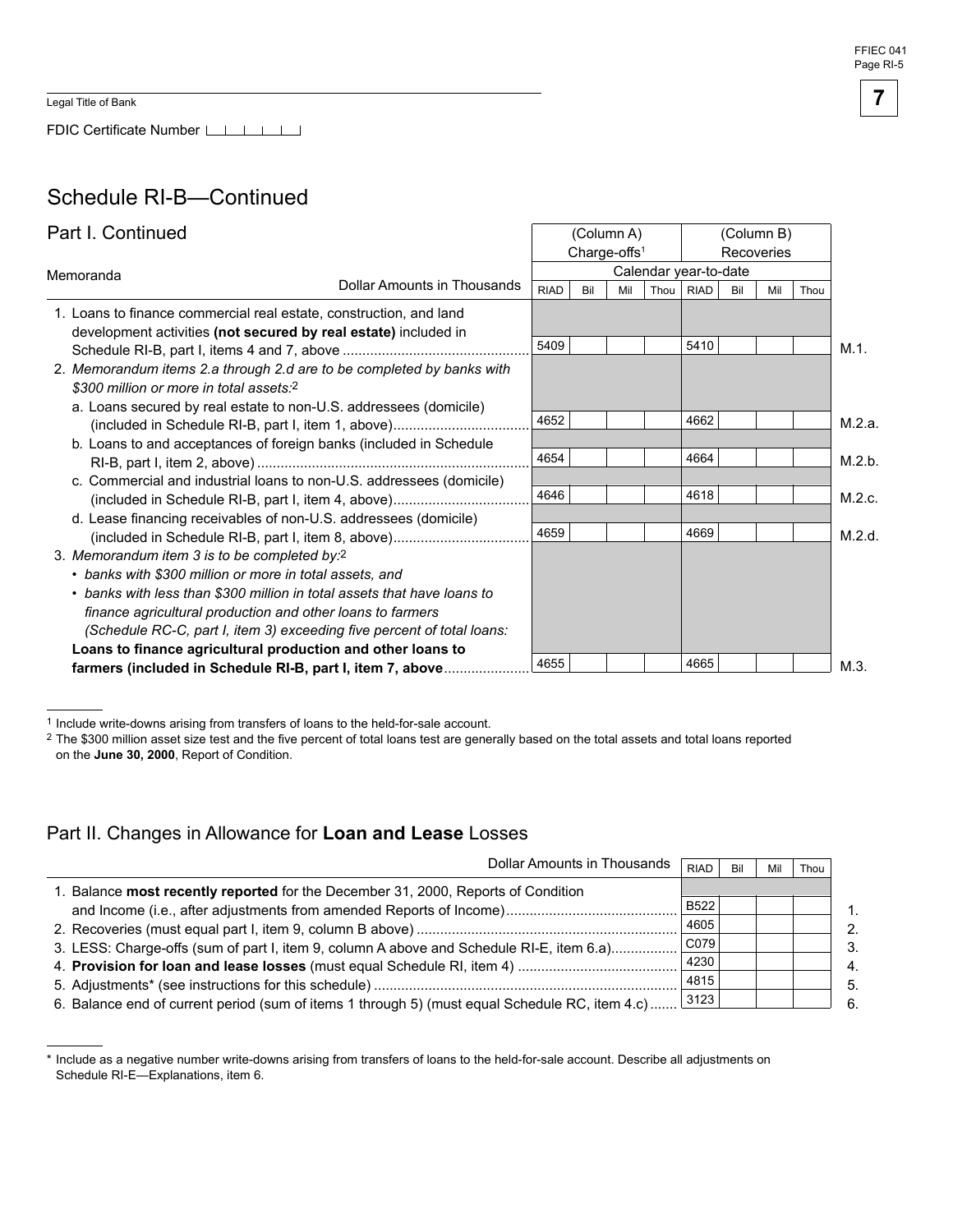#### FFIEC 041 Page RI-6

**8** 

# Schedule RI-E-Explanations

### **Schedule RI-E is to be completed each quarter on a calendar year-to-date basis.**

Detail all adjustments in Schedule RI-A and RI-B, all extraordinary items and other adjustments in Schedule RI, and all significant items of other noninterest income and other noninterest expense in Schedule RI. (See instructions for details.)

|          |                     |                                                                                                            |                             | Year-to-date |     |     |         |  |  |
|----------|---------------------|------------------------------------------------------------------------------------------------------------|-----------------------------|--------------|-----|-----|---------|--|--|
|          |                     |                                                                                                            | Dollar Amounts in Thousands | <b>RIAD</b>  | Bil | Mil | Thou    |  |  |
|          |                     | 1. Other noninterest income (from Schedule RI, item 5.I)                                                   |                             |              |     |     |         |  |  |
|          |                     | Itemize and describe amounts that exceed 1% of the sum of Schedule RI,                                     |                             |              |     |     |         |  |  |
|          |                     | items 1.h and 5.m:                                                                                         |                             |              |     |     |         |  |  |
| a.       | <b>TEXT</b><br>C013 | Income and fees from the printing and sale of checks                                                       |                             | C013         |     |     | 1.a.    |  |  |
| b.       | <b>TEXT</b><br>C014 | Earnings on/increase in value of cash surrender value of life insurance                                    |                             | C014         |     |     | 1.b.    |  |  |
| c.       | <b>TEXT</b><br>C016 | Income and fees from automated teller machines (ATMs)                                                      |                             | C016         |     |     | 1.c.    |  |  |
| d.       | <b>TEXT</b><br>4042 | Rent and other income from other real estate owned                                                         |                             | 4042         |     |     | 1.d.    |  |  |
| е.       | <b>TEXT</b><br>C015 | Safe deposit box rent                                                                                      |                             | C015         |     |     | 1.e.    |  |  |
| f.       | <b>TEXT</b><br>4461 |                                                                                                            |                             | 4461         |     |     | 1.f.    |  |  |
| g.       | <b>TEXT</b><br>4462 |                                                                                                            |                             | 4462         |     |     | 1.g.    |  |  |
| h.       | <b>TEXT</b><br>4463 |                                                                                                            |                             | 4463         |     |     | 1.h.    |  |  |
|          |                     | 2. Other noninterest expense (from Schedule RI, item 7.d)                                                  |                             |              |     |     |         |  |  |
|          |                     | Itemize and describe amounts that exceed 1% of the sum of Schedule RI,                                     |                             |              |     |     |         |  |  |
|          |                     | items 1.h and 5.m:                                                                                         |                             |              |     |     |         |  |  |
| a.       | TEXT<br>C017        | Data processing expenses                                                                                   |                             | C017         |     |     | 2.a.    |  |  |
| b.       | <b>TEXT</b><br>0497 | Advertising and marketing expenses                                                                         |                             | 0497         |     |     | 2.b.    |  |  |
| c.       | <b>TEXT</b><br>4136 | Directors' fees                                                                                            |                             | 4136         |     |     | 2.c.    |  |  |
| d.       | <b>TEXT</b><br>C018 | Printing, stationery, and supplies                                                                         |                             | C018         |     |     | 2.d.    |  |  |
| e.       | <b>TEXT</b><br>8403 | Postage                                                                                                    |                             | 8403         |     |     | 2.e.    |  |  |
| f.       | <b>TEXT</b><br>4141 | Legal fees and expenses                                                                                    |                             | 4141         |     |     | 2.f.    |  |  |
| g        | TEXT<br>4146        | FDIC deposit insurance assessments                                                                         |                             | 4146         |     |     | 2.g.    |  |  |
| h.       | <b>TEXT</b><br>4464 |                                                                                                            |                             | 4464         |     |     | 2.h.    |  |  |
|          | <b>TEXT</b><br>4467 |                                                                                                            |                             | 4467         |     |     | 2.i.    |  |  |
|          | <b>TFXT</b><br>4468 |                                                                                                            |                             | 4468         |     |     | 2.j.    |  |  |
|          |                     | 3. Extraordinary items and other adjustments and applicable income tax effect (from Schedule RI,           |                             |              |     |     |         |  |  |
|          |                     | item 11) (itemize and describe all extraordinary items and other adjustments):                             |                             |              |     |     |         |  |  |
| a. (1)   |                     | TEXT<br>6373<br>Effect of adopting FAS 133, "Accounting for Derivative Instruments and Hedging Activities" |                             | 6373         |     |     | 3.a.(1) |  |  |
|          |                     | (2) Applicable income tax effect                                                                           | 4486                        |              |     |     | 3.a.(2) |  |  |
| b. (1)   |                     | <b>TEXT</b><br>4487                                                                                        |                             | 4487         |     |     | 3.b.(1) |  |  |
|          |                     | (2) Applicable income tax effect                                                                           | 4488                        |              |     |     | 3.b.(2) |  |  |
| c. $(1)$ |                     | <b>TEXT</b><br>4489                                                                                        |                             | 4489         |     |     | 3.c.(1) |  |  |
|          |                     | (2) Applicable income tax effect                                                                           | 4491                        |              |     |     | 3.c.(2) |  |  |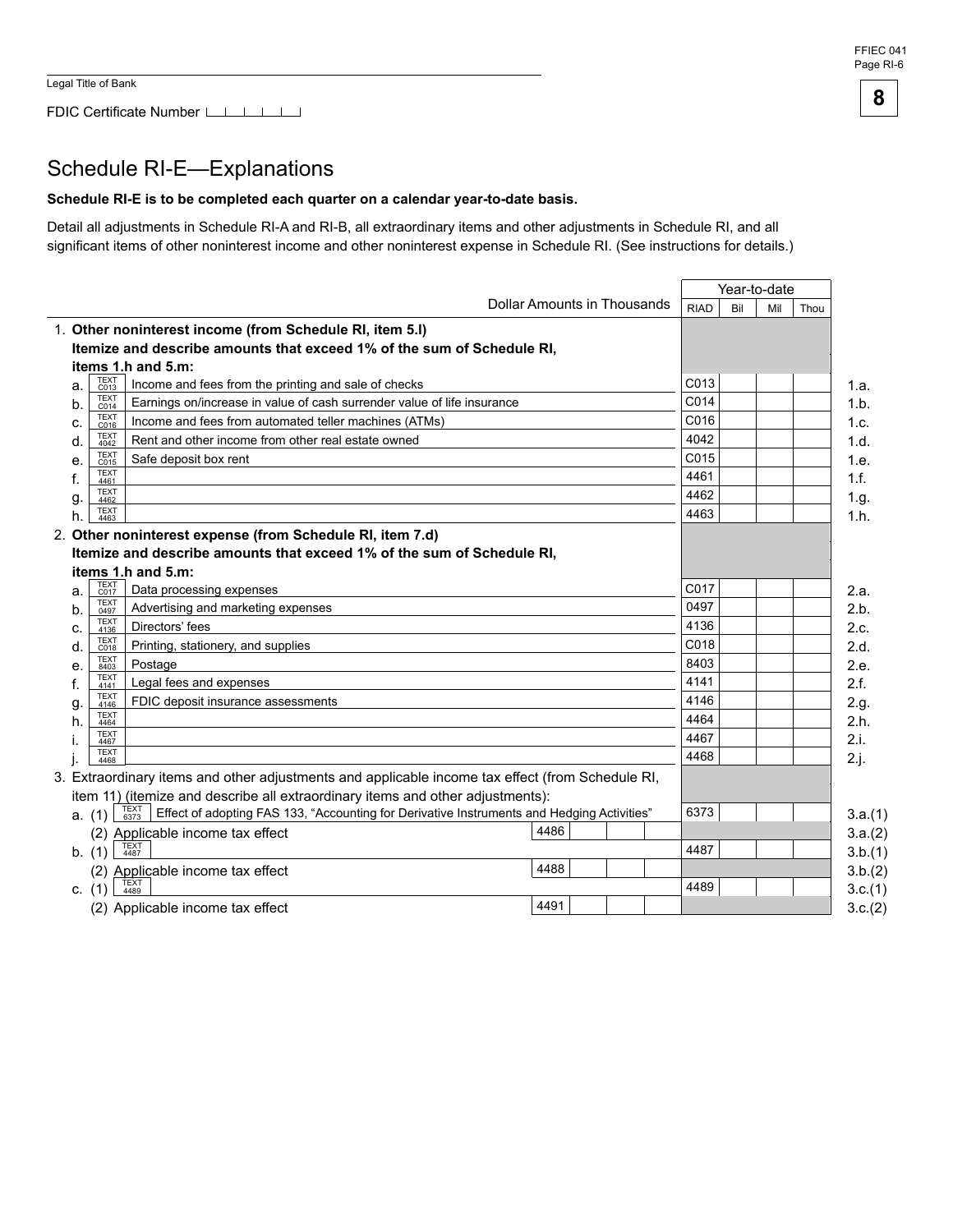# Schedule RI-E-Continued

|                                                                                                |             |     | Year-to-date |      |      |
|------------------------------------------------------------------------------------------------|-------------|-----|--------------|------|------|
| Dollar Amounts in Thousands                                                                    | <b>RIAD</b> | Bil | Mil          | Thou |      |
| 4. Restatements due to corrections of material accounting errors and changes in accounting     |             |     |              |      |      |
| principles (from Schedule RI-A, item 2) (itemize and describe all restatements):               |             |     |              |      |      |
| TEXT<br>a.<br>B526                                                                             | <b>B526</b> |     |              |      | 4.a. |
| <b>TEXT</b><br>b.<br><b>B527</b>                                                               | <b>B527</b> |     |              |      | 4.b. |
| 5. Other transactions with parent holding company (from Schedule RI-A, item 11)                |             |     |              |      |      |
| (itemize and describe all such transactions):                                                  |             |     |              |      |      |
| <b>TEXT</b><br>a.<br>4498                                                                      | 4498        |     |              |      | 5.a. |
| <b>TEXT</b><br>b.<br>4499                                                                      | 4499        |     |              |      | 5.b. |
| 6. Adjustments to allowance for loan and lease losses (from Schedule RI-B, part II, item 5)    |             |     |              |      |      |
| (itemize and describe all adjustments):                                                        |             |     |              |      |      |
| TEXT<br>5523<br>Write-downs arising from transfers of loans to the held-for-sale account<br>a. | 5523        |     |              |      | 6.a. |
| <b>TEXT</b><br>b.<br>4522                                                                      | 4522        |     |              |      | 6.b. |
|                                                                                                |             |     |              |      |      |

7. Other explanations (the space below is provided for the bank to briefly describe, at its option, any other significant items affecting the Report of Income):

No comment  $\Box$  (RIAD 4769)

Other explanations (please type or print clearly):<br>(TEXT 4769)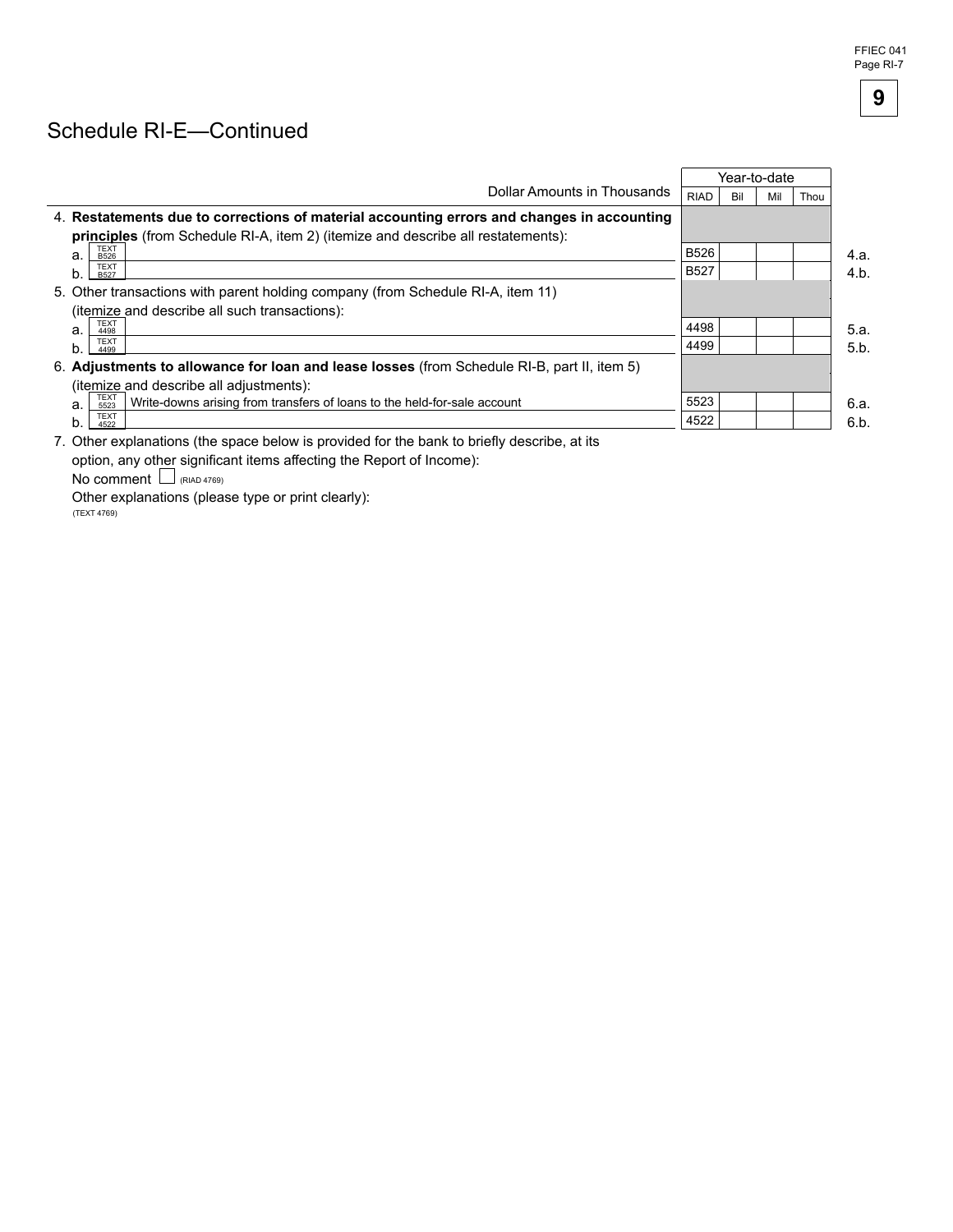| FFIEC 041 |  |
|-----------|--|
| Page RC-1 |  |

| Legal Title of Bank     |          |
|-------------------------|----------|
| City                    |          |
| State                   | Zip Code |
|                         |          |
| FDIC Certificate Number |          |

# Consolidated Report of Condition for Insured Commercial and State-Chartered Savings Banks for September 30, 2001

All schedules are to be reported in thousands of dollars. Unless otherwise indicated, report the amount outstanding as of the last business day of the quarter.

# Schedule RC—Balance Sheet

|                                                                                             | Dollar Amounts in Thousands<br>RCON<br>Bil<br>Thou<br>Mil |       |
|---------------------------------------------------------------------------------------------|-----------------------------------------------------------|-------|
| ASSETS                                                                                      |                                                           |       |
| 1. Cash and balances due from depository institutions (from Schedule RC-A):                 |                                                           |       |
|                                                                                             | 0081                                                      | 1.a.  |
|                                                                                             | 0071                                                      | 1.b.  |
| 2. Securities:                                                                              |                                                           |       |
|                                                                                             | 1754                                                      | 2.a.  |
|                                                                                             | 1773                                                      | 2.b.  |
|                                                                                             | 1350                                                      | 3.    |
| 4. Loans and lease financing receivables (from Schedule RC-C):                              |                                                           |       |
|                                                                                             | 5369                                                      | 4.a.  |
|                                                                                             |                                                           | 4.b.  |
|                                                                                             |                                                           | 4.c.  |
| d. Loans and leases, net of unearned income and allowance (item 4.b minus 4.c)              | <b>B529</b>                                               | 4.d.  |
|                                                                                             | 3545                                                      | 5.    |
|                                                                                             | 2145                                                      | 6.    |
|                                                                                             | 2150                                                      | 7.    |
| 8. Investments in unconsolidated subsidiaries and associated companies (from Schedule RC-M) | 2130                                                      | 8.    |
|                                                                                             | 2155                                                      | 9.    |
| 10. Intangible assets:                                                                      |                                                           |       |
|                                                                                             | 3163                                                      | 10.a. |
|                                                                                             | 0426                                                      | 10.b. |
|                                                                                             | 2160                                                      | 11.   |
|                                                                                             |                                                           | 12.   |

<sup>1</sup> Includes cash items in process of collection and unposted debits.

<sup>2</sup> Includes time certificates of deposit not held for trading.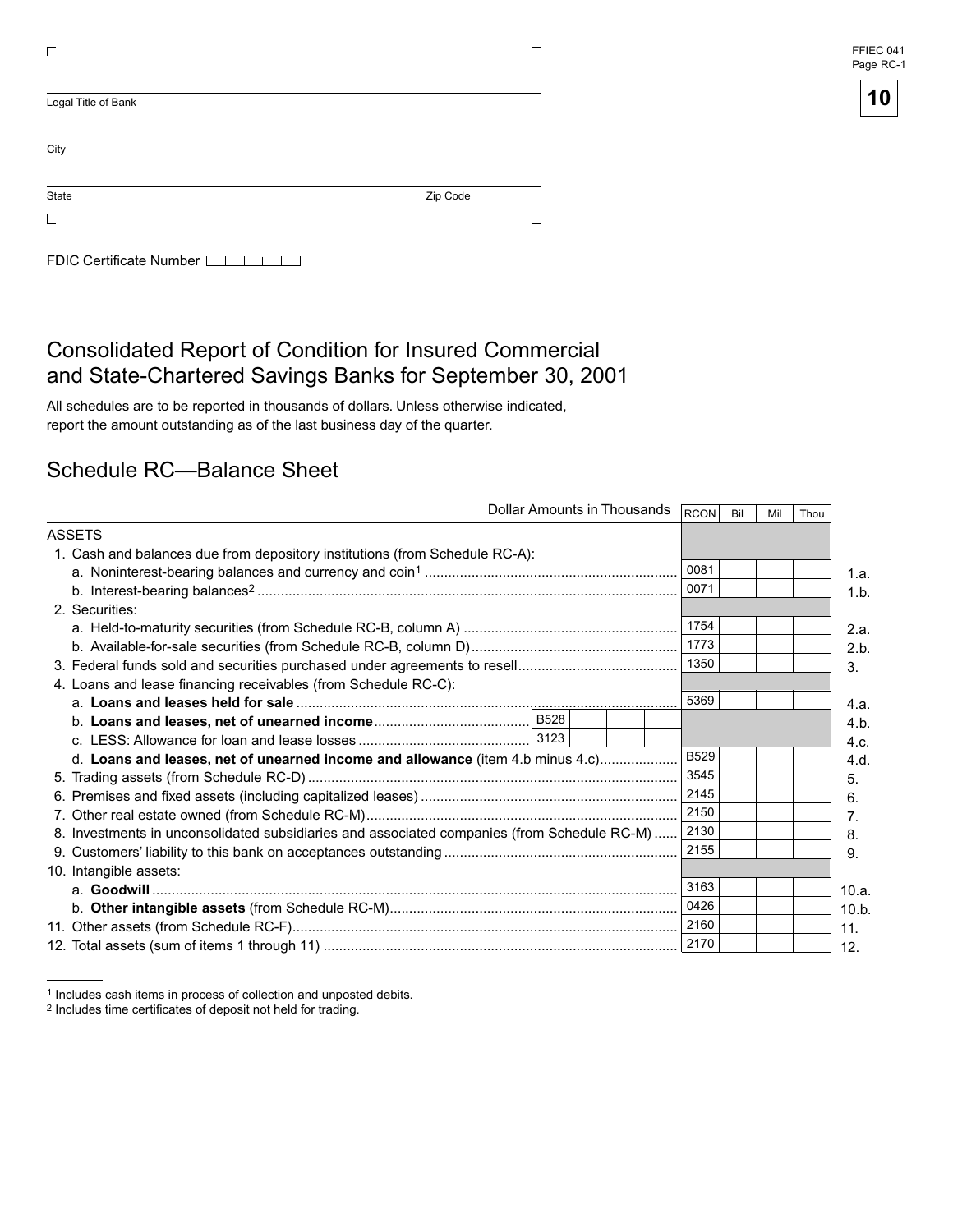# Schedule RC-Continued

| Dollar Amounts in Thousands                                                                | <b>RCON</b> | Bil | Mil | Thou |          |
|--------------------------------------------------------------------------------------------|-------------|-----|-----|------|----------|
| <b>LIABILITIES</b>                                                                         |             |     |     |      |          |
| 13. Deposits:                                                                              |             |     |     |      |          |
| a. In domestic offices (sum of totals of columns A and C from Schedule RC-E)               | 2200        |     |     |      | 13.a.    |
|                                                                                            |             |     |     |      | 13.a.(1) |
|                                                                                            |             |     |     |      | 13.a.(2) |
| b. Not applicable                                                                          |             |     |     |      |          |
| 14. Federal funds purchased and securities sold under agreements to repurchase             | 2800        |     |     |      | 14.      |
|                                                                                            | 3548        |     |     |      | 15.      |
| 16. Other borrowed money (includes mortgage indebtedness and obligations under             |             |     |     |      |          |
|                                                                                            | 3190        |     |     |      | 16.      |
| 17. Not applicable                                                                         |             |     |     |      |          |
|                                                                                            | 2920        |     |     |      | 18.      |
|                                                                                            | 3200        |     |     |      | 19.      |
|                                                                                            | 2930        |     |     |      | 20.      |
|                                                                                            | 2948        |     |     |      | 21.      |
|                                                                                            | 3000        |     |     |      | 22.      |
| <b>EQUITY CAPITAL</b>                                                                      |             |     |     |      |          |
|                                                                                            | 3838        |     |     |      | 23.      |
|                                                                                            | 3230        |     |     |      | 24.      |
|                                                                                            | 3839        |     |     |      | 25.      |
|                                                                                            | 3632        |     |     |      | 26.a.    |
|                                                                                            | <b>B530</b> |     |     |      | 26.b.    |
|                                                                                            | A130        |     |     |      | 27.      |
|                                                                                            | 3210        |     |     |      | 28.      |
| 29. Total liabilities, minority interest, and equity capital (sum of items 21, 22, and 28) | 3300        |     |     |      | 29.      |
|                                                                                            |             |     |     |      |          |

#### Memorandum

#### **To be reported with the March Report of Condition.**

| 1. Indicate in the box at the right the number of the statement below that best describes the |      |        |      |
|-----------------------------------------------------------------------------------------------|------|--------|------|
| most comprehensive level of auditing work performed for the bank by independent external      | RCON | Number |      |
| auditors as of any date during 2000.                                                          | 6724 |        | M.1. |
|                                                                                               |      |        |      |

- 1 = Independent audit of the bank conducted in accordance with generally accepted auditing standards by a certified public accounting firm which submits a report on the bank
- $2 =$  Independent audit of the bank's parent holding company conducted in accordance with generally accepted auditing standards by a certified public accounting firm which submits a report on the consolidated holding company (but not on the bank separately)
- **3 = Attestation on bank management's assertion on the effectiveness** of the bank's internal control over financial reporting by a  $c$ **ertified public accounting firm**
- $4 =$  Directors' examination of the bank conducted in accordance with generally accepted auditing standards by a certified public accounting firm (may be required by state chartering authority)
- $5 =$  Directors' examination of the bank performed by other external auditors (may be required by state chartering authority)
- $6$  = Review of the bank's financial statements by external auditors
- $7$  = Compilation of the bank's financial statements by external auditors
- 8 = Other audit procedures (excluding tax preparation work)
- 9 = No external audit work

**11** 

<sup>1</sup> Includes total demand deposits and noninterest-bearing time and savings deposits.

<sup>2</sup> Includes limited-life preferred stock and related surplus.

<sup>3</sup> Includes net unrealized holding gains (losses) on available-for-sale securities, accumulated net gains (losses) on cash flow hedges, and minimum pension liability adjustments.

<sup>4</sup> Includes treasury stock and unearned Employee Stock Ownership Plan shares.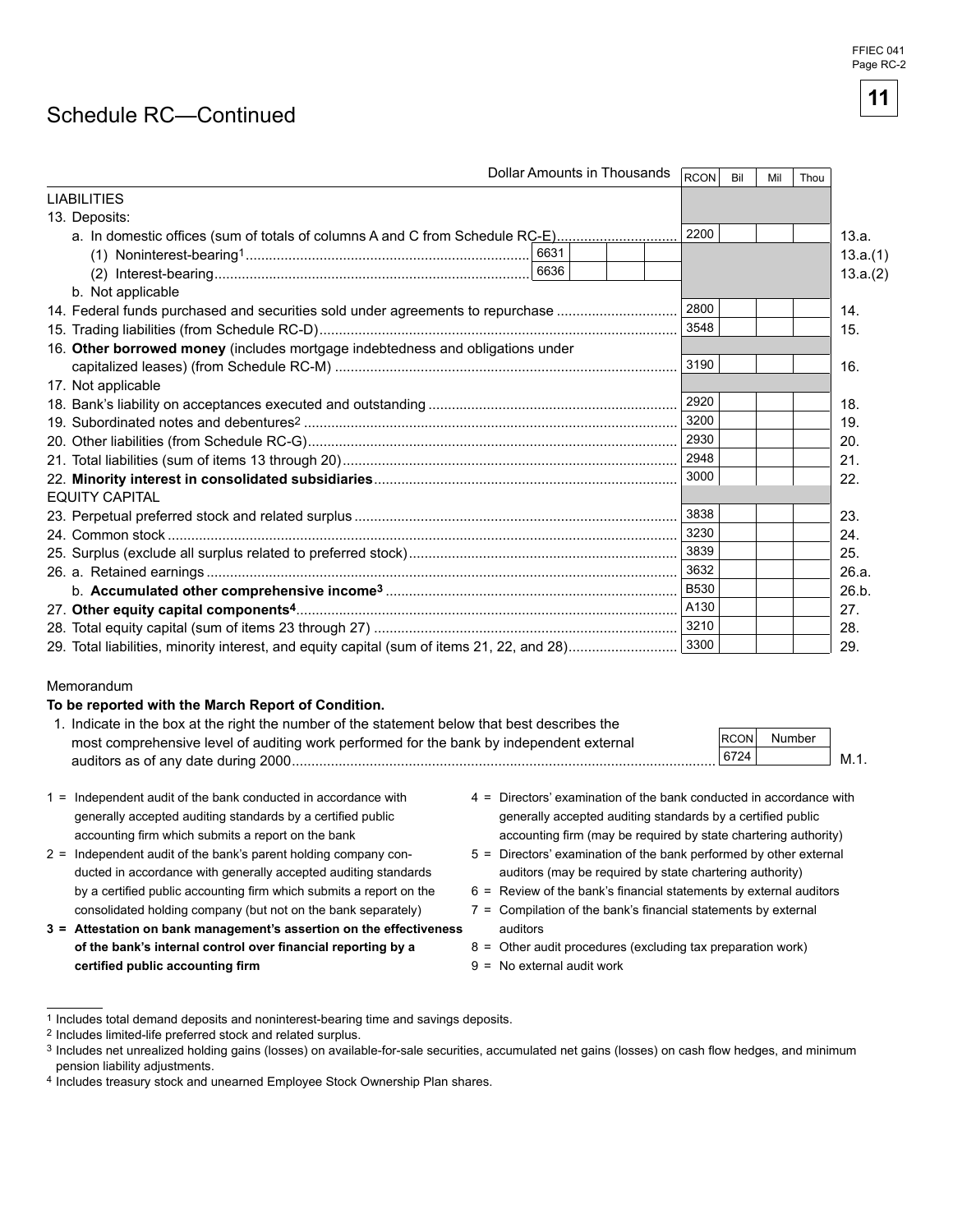



# Schedule RC-A—Cash and Balances Due From Depository Institutions

### Schedule RC-A is to be completed only by banks with \$300 million or more

in total assets. Exclude assets held for trading.

| Dollar Amounts in Thousands                                                            | RCON | Bil | Mil | Thou |      |
|----------------------------------------------------------------------------------------|------|-----|-----|------|------|
| 1. Cash items in process of collection, unposted debits, and currency and coin:        |      |     |     |      |      |
|                                                                                        | 0020 |     |     |      | 1.a. |
|                                                                                        | 0080 |     |     |      | 1.b. |
| 2. Balances due from depository institutions in the U.S:                               |      |     |     |      |      |
|                                                                                        | 0083 |     |     |      | 2.a. |
| b. Other commercial banks in the U.S. and other depository institutions in the U.S.    | 0085 |     |     |      | 2.b. |
| 3. Balances due from banks in foreign countries and foreign central banks:             |      |     |     |      |      |
|                                                                                        | 0073 |     |     |      | 3.a. |
|                                                                                        | 0074 |     |     |      | 3.b. |
|                                                                                        | 0090 |     |     |      | 4.   |
| 5. Total (sum of items 1 through 4) (must equal Schedule RC, sum of items 1.a and 1.b) | 0010 |     |     |      |      |

## Schedule RC-B—Securities

Exclude assets held for trading.

|                                  |      | Held-to-maturity |                                     |      |             |                                 |     |      | Available-for-sale |                                     |     |  |             |                                 |     |      |      |
|----------------------------------|------|------------------|-------------------------------------|------|-------------|---------------------------------|-----|------|--------------------|-------------------------------------|-----|--|-------------|---------------------------------|-----|------|------|
|                                  |      |                  | (Column A)<br><b>Amortized Cost</b> |      |             | (Column B)<br><b>Fair Value</b> |     |      |                    | (Column C)<br><b>Amortized Cost</b> |     |  |             | (Column D)<br><b>Fair Value</b> |     |      |      |
| Dollar Amounts in Thousands RCON |      | Bil              | Mil                                 | Thou | <b>RCON</b> | Bil                             | Mil | Thou | <b>RCON</b>        | Bil                                 | Mil |  | Thou   RCON | Bil                             | Mil | Thou |      |
| 1. U.S. Treasury securities      | 0211 |                  |                                     |      | 0213        |                                 |     |      | 1286               |                                     |     |  | 1287        |                                 |     |      | 1.   |
| 2. U.S. Government agency        |      |                  |                                     |      |             |                                 |     |      |                    |                                     |     |  |             |                                 |     |      |      |
| obligations (exclude             |      |                  |                                     |      |             |                                 |     |      |                    |                                     |     |  |             |                                 |     |      |      |
| mortgage-backed                  |      |                  |                                     |      |             |                                 |     |      |                    |                                     |     |  |             |                                 |     |      |      |
| securities):                     |      |                  |                                     |      |             |                                 |     |      |                    |                                     |     |  |             |                                 |     |      |      |
| a. Issued by U.S.                |      |                  |                                     |      |             |                                 |     |      |                    |                                     |     |  |             |                                 |     |      |      |
| Government                       |      |                  |                                     |      |             |                                 |     |      |                    |                                     |     |  |             |                                 |     |      |      |
| agencies <sup>1</sup>            | 1289 |                  |                                     |      | 1290        |                                 |     |      | 1291               |                                     |     |  | 1293        |                                 |     |      | 2.a. |
| b. Issued by U.S.                |      |                  |                                     |      |             |                                 |     |      |                    |                                     |     |  |             |                                 |     |      |      |
| Government-                      |      |                  |                                     |      |             |                                 |     |      |                    |                                     |     |  |             |                                 |     |      |      |
| sponsored agencies <sup>2</sup>  | 1294 |                  |                                     |      | 1295        |                                 |     |      | 1297               |                                     |     |  | 1298        |                                 |     |      | 2.b. |
| 3. Securities issued by          |      |                  |                                     |      |             |                                 |     |      |                    |                                     |     |  |             |                                 |     |      |      |
| states and political sub-        |      |                  |                                     |      |             |                                 |     |      |                    |                                     |     |  |             |                                 |     |      |      |
| divisions in the U.S.            | 8496 |                  |                                     |      | 8497        |                                 |     |      | 8498               |                                     |     |  | 8499        |                                 |     |      | 3.   |

 1 Includes Small Business Administration "Guaranteed Loan Pool Certificates," U.S. Maritime Administration obligations, and Export–Import Bank participation certificates.

 $^2$  Includes obligations (other than mortgage-backed securities) issued by the Farm Credit System, the Federal Home Loan Bank System, the Federal Home Loan Mortgage Corporation, the Federal National Mortgage Association, the Financing Corporation, Resolution Funding Corporation, the Student Loan Marketing Association, and the Tennessee Valley Authority.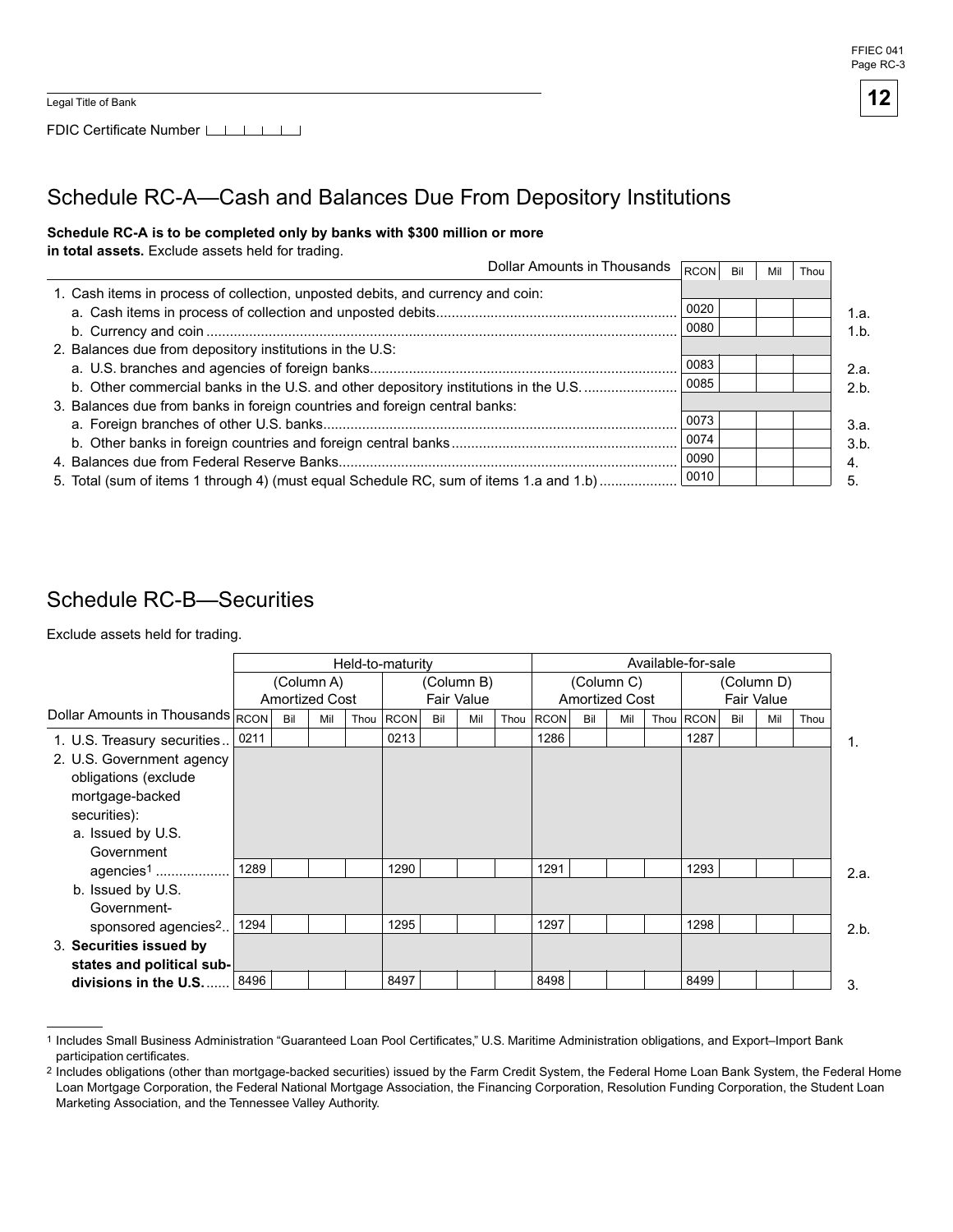# Schedule RC-B—Continued **Page RC-41** Schedule RC-B—Continued

|                                        |             | Held-to-maturity      |             |     |            |      |             |     |                       |                    |            |      |         |
|----------------------------------------|-------------|-----------------------|-------------|-----|------------|------|-------------|-----|-----------------------|--------------------|------------|------|---------|
|                                        |             | (Column A)            |             |     | (Column B) |      |             |     | (Column C)            | Available-for-sale | (Column D) |      | 13      |
|                                        |             | <b>Amortized Cost</b> |             |     | Fair Value |      |             |     | <b>Amortized Cost</b> |                    | Fair Value |      |         |
| Dollar Amounts in Thousands RCON       | Bil         | Mil<br>Thou           | <b>RCON</b> | Bil | Mil        | Thou | <b>RCON</b> | Bil | Mil                   | Thou RCON          | Bil<br>Mil | Thou |         |
| 4. Mortgage-backed                     |             |                       |             |     |            |      |             |     |                       |                    |            |      |         |
| securities (MBS):                      |             |                       |             |     |            |      |             |     |                       |                    |            |      |         |
| a. Pass-through                        |             |                       |             |     |            |      |             |     |                       |                    |            |      |         |
| securities:                            |             |                       |             |     |            |      |             |     |                       |                    |            |      |         |
| (1) Guaranteed by                      |             |                       |             |     |            |      |             |     |                       |                    |            |      |         |
| GNMA                                   | 1698        |                       | 1699        |     |            |      | 1701        |     |                       | 1702               |            |      | 4.a.(1) |
| (2) Issued                             |             |                       |             |     |            |      |             |     |                       |                    |            |      |         |
| by FNMA and                            |             |                       |             |     |            |      |             |     |                       |                    |            |      |         |
| <b>FHLMC</b>                           | 1703        |                       | 1705        |     |            |      | 1706        |     |                       | 1707               |            |      | 4.a.(2) |
| (3) Other pass-                        |             |                       |             |     |            |      |             |     |                       |                    |            |      |         |
| through securities.                    | 1709        |                       | 1710        |     |            |      | 1711        |     |                       | 1713               |            |      | 4.a.(3) |
| b. Other mortgage-                     |             |                       |             |     |            |      |             |     |                       |                    |            |      |         |
| backed securities                      |             |                       |             |     |            |      |             |     |                       |                    |            |      |         |
| (include CMOs,                         |             |                       |             |     |            |      |             |     |                       |                    |            |      |         |
| REMICs, and stripped                   |             |                       |             |     |            |      |             |     |                       |                    |            |      |         |
| MBS):                                  |             |                       |             |     |            |      |             |     |                       |                    |            |      |         |
| (1) Issued or guar-                    |             |                       |             |     |            |      |             |     |                       |                    |            |      |         |
| anteed by FNMA,                        | 1714        |                       | 1715        |     |            |      | 1716        |     |                       | 1717               |            |      |         |
| FHLMC, or GNMA                         |             |                       |             |     |            |      |             |     |                       |                    |            |      | 4.b.(1) |
| (2) Collateralized by<br>MBS issued or |             |                       |             |     |            |      |             |     |                       |                    |            |      |         |
|                                        |             |                       |             |     |            |      |             |     |                       |                    |            |      |         |
| guaranteed by<br>FNMA, FHLMC,          |             |                       |             |     |            |      |             |     |                       |                    |            |      |         |
| or GNMA                                | 1718        |                       | 1719        |     |            |      | 1731        |     |                       | 1732               |            |      |         |
| (3) All other                          |             |                       |             |     |            |      |             |     |                       |                    |            |      | 4.b.(2) |
| mortgage-backed                        |             |                       |             |     |            |      |             |     |                       |                    |            |      |         |
| securities                             | 1733        |                       | 1734        |     |            |      | 1735        |     |                       | 1736               |            |      | 4.b.(3) |
| 5. Asset-backed securities             |             |                       |             |     |            |      |             |     |                       |                    |            |      |         |
| (ABS):                                 |             |                       |             |     |            |      |             |     |                       |                    |            |      |         |
| a. Credit card                         |             |                       |             |     |            |      |             |     |                       |                    |            |      |         |
| receivables                            | <b>B838</b> |                       | <b>B839</b> |     |            |      | B840        |     |                       | B841               |            |      | 5.a.    |
| b. Home equity lines                   | B842        |                       | B843        |     |            |      | B844        |     |                       | B845               |            |      | 5.b.    |
| c. Automobile loans                    | <b>B846</b> |                       | B847        |     |            |      | <b>B848</b> |     |                       | <b>B849</b>        |            |      | 5.c.    |
| d. Other consumer                      |             |                       |             |     |            |      |             |     |                       |                    |            |      |         |
| loans                                  | <b>B850</b> |                       | B851        |     |            |      | B852        |     |                       | B853               |            |      | 5.d.    |
| e. Commercial and                      |             |                       |             |     |            |      |             |     |                       |                    |            |      |         |
| industrial loans                       | B854        |                       | B855        |     |            |      | <b>B856</b> |     |                       | B857               |            |      | 5.e.    |
| f. Other                               | <b>B858</b> |                       | <b>B859</b> |     |            |      | <b>B860</b> |     |                       | B861               |            |      | 5.f.    |
| 6. Other debt securities:              |             |                       |             |     |            |      |             |     |                       |                    |            |      |         |
| a. Other domestic debt                 |             |                       |             |     |            |      |             |     |                       |                    |            |      |         |
| securities                             | 1737        |                       | 1738        |     |            |      | 1739        |     |                       | 1741               |            |      | 6.a.    |
| b. Foreign debt                        |             |                       |             |     |            |      |             |     |                       |                    |            |      |         |
| securities                             | 1742        |                       | 1743        |     |            |      | 1744        |     |                       | 1746               |            |      | 6.b.    |
| 7. Investments in mutual               |             |                       |             |     |            |      |             |     |                       |                    |            |      |         |
| funds and other equity                 |             |                       |             |     |            |      |             |     |                       |                    |            |      |         |
| securities with readily                |             |                       |             |     |            |      |             |     |                       |                    |            |      |         |
| determinable fair values <sup>1</sup>  |             |                       |             |     |            |      | A510        |     |                       | A511               |            |      | 7.      |
| 8. Total (sum of items 1               |             |                       |             |     |            |      |             |     |                       |                    |            |      |         |
| through 7) (total of                   |             |                       |             |     |            |      |             |     |                       |                    |            |      |         |
| column A must equal                    |             |                       |             |     |            |      |             |     |                       |                    |            |      |         |
| Schedule RC, item 2.a)                 |             |                       |             |     |            |      |             |     |                       |                    |            |      |         |
| (total of column D must                |             |                       |             |     |            |      |             |     |                       |                    |            |      |         |
| equal Schedule RC,<br>item 2.b)        | 1754        |                       | 1771        |     |            |      | 1772        |     |                       | 1773               |            |      | 8.      |
|                                        |             |                       |             |     |            |      |             |     |                       |                    |            |      |         |

1 Report Federal Reserve stock, Federal Home Loan Bank stock, and bankers' bank stock in Schedule RC-F, item 4.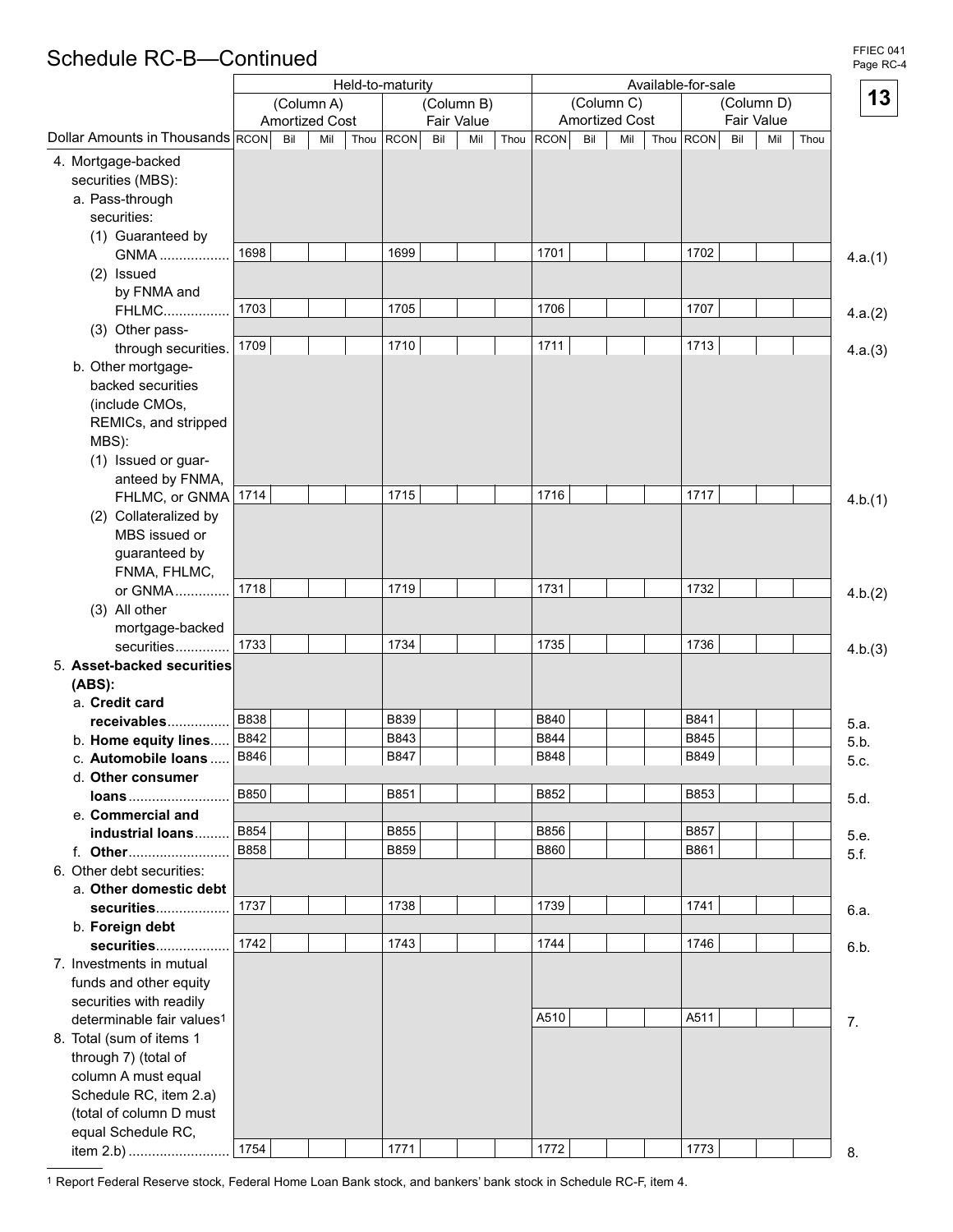FDIC Certificate Number LATT

# Schedule RC-B—Continued

| Memoranda<br>Dollar Amounts in Thousands                                                                          |             |     |     |      |           |
|-------------------------------------------------------------------------------------------------------------------|-------------|-----|-----|------|-----------|
|                                                                                                                   | <b>RCON</b> | Bil | Mil | Thou |           |
|                                                                                                                   | 0416        |     |     |      | $M.1$ .   |
| 2. Maturity and repricing data for <b>debt</b> securities <sup>1, 2</sup> (excluding those in nonaccrual status): |             |     |     |      |           |
| a. Securities issued by the U.S. Treasury, U.S. Government agencies, and states and political                     |             |     |     |      |           |
| subdivisions in the U.S.; other non-mortgage debt securities; and mortgage pass-through                           |             |     |     |      |           |
| securities other than those backed by closed-end first lien 1-4 family residential mortgages                      |             |     |     |      |           |
| with a remaining maturity or next repricing date of: $3, 4$                                                       |             |     |     |      |           |
|                                                                                                                   | A549        |     |     |      | M.2.a.(1) |
|                                                                                                                   | A550        |     |     |      | M.2.a.(2) |
|                                                                                                                   | A551        |     |     |      | M.2.a.(3) |
|                                                                                                                   | A552        |     |     |      | M.2.a.(4) |
|                                                                                                                   | A553        |     |     |      | M.2.a.(5) |
|                                                                                                                   | A554        |     |     |      | M.2.a.(6) |
| b. Mortgage pass-through securities backed by closed-end first lien 1-4 family residential                        |             |     |     |      |           |
| mortgages with a remaining maturity or next repricing date of: 3, 5                                               |             |     |     |      |           |
|                                                                                                                   | A555        |     |     |      | M.2.b.(1) |
|                                                                                                                   | A556        |     |     |      | M.2.b.(2) |
|                                                                                                                   | A557        |     |     |      | M.2.b.(3) |
|                                                                                                                   | A558        |     |     |      | M.2.b.(4) |
|                                                                                                                   | A559        |     |     |      | M.2.b.(5) |
|                                                                                                                   | A560        |     |     |      | M.2.b.(6) |
| c. Other mortgage-backed securities (include CMOs, REMICs, and stripped MBS; exclude                              |             |     |     |      |           |
| mortgage pass-through securities) with an expected average life of: 6                                             |             |     |     |      |           |
|                                                                                                                   | A561        |     |     |      | M.2.c.(1) |
|                                                                                                                   | A562        |     |     |      | M.2.c.(2) |
| d. Debt securities with a REMAINING MATURITY of one year or less (included in                                     |             |     |     |      |           |
|                                                                                                                   | A248        |     |     |      | M.2.d.    |
| 3. Amortized cost of held-to-maturity securities sold or transferred to available-for-sale or trading             |             |     |     |      |           |
| securities during the calendar year-to-date (report the amortized cost at date of sale or transfer)               | 1778        |     |     |      | M.3.      |
| 4. Structured notes (included in the held-to-maturity and available-for-sale accounts in                          |             |     |     |      |           |
| Schedule RC-B, items 2, 3, 5, and 6):                                                                             |             |     |     |      |           |
|                                                                                                                   | 8782        |     |     |      | M.4.a.    |
|                                                                                                                   | 8783        |     |     |      | M.4.b.    |

<sup>1</sup> Includes held-to-maturity securities at amortized cost and available-for-sale securities at fair value.

<sup>2</sup> Exclude investments in mutual funds and other equity securities with readily determinable fair values.

 $3$  Report fixed rate debt securities by remaining maturity and floating rate debt securities by next repricing date.

<sup>4</sup> Sum of Memorandum items 2.a.(1) through 2.a.(6) plus any nonaccrual debt securities in the categories of debt securities reported in Memorandum item 2.a that are included in Schedule RC-N, item 9, column C, must equal Schedule RC-B, sum of items 1, 2, 3, 5, and 6, columns A and D, plus mortgage pass-through securities other than those backed by closed-end first lien 1–4 family residential mortgages included in Schedule RC-B, item 4.a, columns A and D.

Sum of Memorandum items 2.b.(1) through 2.b.(6) plus any nonaccrual mortgage pass-through securities backed by closed-end first lien 1–4 family residential mortgages included in Schedule RC-N, item 9, column C, must equal Schedule RC-B, item 4.a, sum of columns A and D, less the amount of mortgage pass-through securities other than those backed by closed-end first lien 1–4 family residential mortgages included in Schedule RC-B, item 4.a, columns A and D.

<sup>&</sup>lt;sup>6</sup> Sum of Memorandum items 2.c.(1) and 2.c.(2) plus any nonaccrual "Other mortgage-backed securities" included in Schedule RC-N, item 9, column C, must equal Schedule RC-B, item 4.b, sum of columns A and D.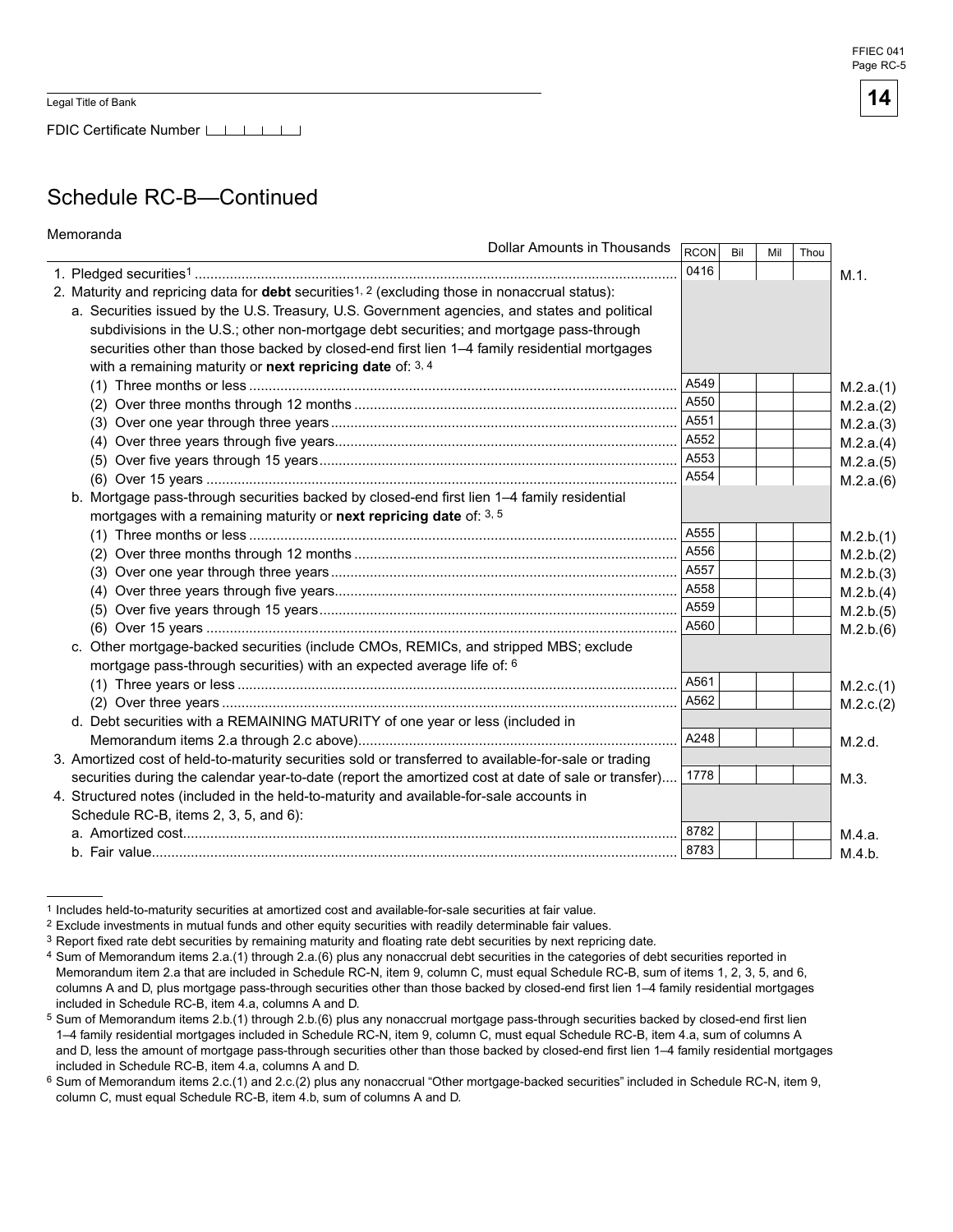# Schedule RC-C—Loans and Lease Financing Receivables **15**

### Part I. Loans and Leases

| Do not deduct the allowance for loan and lease losses from amounts          |             |     |                               |      |                 |              |            |      |            |
|-----------------------------------------------------------------------------|-------------|-----|-------------------------------|------|-----------------|--------------|------------|------|------------|
| reported in this schedule. Report (1) loans and leases held for sale at the |             |     |                               |      |                 |              | (Column B) |      |            |
| lower of cost or market value and (2) other loans and leases, net of        |             |     | (Column A)<br>To Be Completed |      | To Be Completed |              |            |      |            |
| unearned income. Report loans and leases net of any applicable              |             |     | by Banks with                 |      |                 |              |            |      |            |
| allocated transfer risk reserve. Exclude assets held for trading and        |             |     | \$300 Million or More         |      |                 | by All Banks |            |      |            |
| commercial paper.                                                           |             |     | in Total Assets <sup>1</sup>  |      |                 |              |            |      |            |
| Dollar Amounts in Thousands                                                 | <b>RCON</b> | Bil | Mil                           | Thou | <b>RCON</b>     | Bil          | Mil        | Thou |            |
| 1. Loans secured by real estate:                                            |             |     |                               |      |                 |              |            |      |            |
| a. Construction, land development, and other land loans                     |             |     |                               |      | 1415            |              |            |      | 1.a.       |
| b. Secured by farmland (including farm residential and other                |             |     |                               |      |                 |              |            |      |            |
|                                                                             |             |     |                               |      | 1420            |              |            |      | 1.b.       |
| c. Secured by 1-4 family residential properties:                            |             |     |                               |      |                 |              |            |      |            |
| (1) Revolving, open-end loans secured by 1-4 family residential             |             |     |                               |      |                 |              |            |      |            |
| properties and extended under lines of credit                               |             |     |                               |      | 1797            |              |            |      | 1.c.(1)    |
| (2) Closed-end loans secured by 1-4 family residential properties:          |             |     |                               |      |                 |              |            |      |            |
|                                                                             |             |     |                               |      | 5367            |              |            |      | 1.c.(2)(a) |
|                                                                             |             |     |                               |      | 5368            |              |            |      | 1.c.(2)(b) |
| d. Secured by multifamily (5 or more) residential properties                |             |     |                               |      | 1460            |              |            |      | 1.d.       |
|                                                                             |             |     |                               |      | 1480            |              |            |      | 1.e.       |
| 2. Loans to depository institutions and acceptances of other banks          |             |     |                               |      | 1288            |              |            |      | 2.         |
| a. To commercial banks in the U.S.:                                         |             |     |                               |      |                 |              |            |      |            |
| (1) To U.S. branches and agencies of foreign banks                          | <b>B532</b> |     |                               |      |                 |              |            |      | 2.a.(1)    |
|                                                                             | <b>B533</b> |     |                               |      |                 |              |            |      | 2.a.(2)    |
|                                                                             | <b>B534</b> |     |                               |      |                 |              |            |      | 2.b.       |
| c. To banks in foreign countries:                                           |             |     |                               |      |                 |              |            |      |            |
|                                                                             | B536        |     |                               |      |                 |              |            |      | 2.c.(1)    |
|                                                                             | <b>B537</b> |     |                               |      |                 |              |            |      | 2.c.(2)    |
| 3. Loans to finance agricultural production and other loans to farmers      |             |     |                               |      | 1590            |              |            |      | 3.         |
|                                                                             |             |     |                               |      | 1766            |              |            |      | 4.         |
|                                                                             | 1763        |     |                               |      |                 |              |            |      | 4.a.       |
|                                                                             | 1764        |     |                               |      |                 |              |            |      | 4.b.       |
| 5. Not applicable                                                           |             |     |                               |      |                 |              |            |      |            |
| 6. Loans to individuals for household, family, and other personal           |             |     |                               |      |                 |              |            |      |            |
| expenditures (i.e., consumer loans) (includes purchased paper):             |             |     |                               |      |                 |              |            |      |            |
|                                                                             |             |     |                               |      | <b>B538</b>     |              |            |      | 6.a.       |
|                                                                             |             |     |                               |      | <b>B539</b>     |              |            |      | 6.b.       |
| c. Other consumer loans (includes single payment, installment, and          |             |     |                               |      |                 |              |            |      |            |
|                                                                             |             |     |                               |      | 2011            |              |            |      | 6.c.       |
| 7. Loans to foreign governments and official institutions (including        |             |     |                               |      |                 |              |            |      |            |
|                                                                             |             |     |                               |      | 2081            |              |            |      | 7.         |
| 8. Obligations (other than securities and leases) of states and political   |             |     |                               |      |                 |              |            |      |            |
|                                                                             |             |     |                               |      | 2107            |              |            |      | 8.         |
|                                                                             |             |     |                               |      | 1563            |              |            |      | 9.         |
| a. Loans for purchasing or carrying securities (secured and unsecured)      | 1545        |     |                               |      |                 |              |            |      | 9.a.       |
|                                                                             | 1564        |     |                               |      |                 |              |            |      | 9.b.       |
| 10. Lease financing receivables (net of unearned income)                    |             |     |                               |      | 2165            |              |            |      | 10.        |
|                                                                             | 2182        |     |                               |      |                 |              |            |      | 10.a.      |
|                                                                             | 2183        |     |                               |      |                 |              |            |      | 10.b.      |
| 11. LESS: Any unearned income on loans reflected in items 1-9 above         |             |     |                               |      | 2123            |              |            |      | 11.        |
| 12. Total loans and leases, net of unearned income (sum of items 1          |             |     |                               |      |                 |              |            |      |            |
| through 10 minus item 11) (must equal Schedule RC, sum of items 4.a         |             |     |                               |      |                 |              |            |      |            |
|                                                                             |             |     |                               |      | 2122            |              |            |      | 12.        |
|                                                                             |             |     |                               |      |                 |              |            |      |            |

FFIEC 041 Page RC-6



<sup>1</sup> The \$300 million asset size test is generally based on the total assets reported on the **June 30, 2000**, Report of Condition.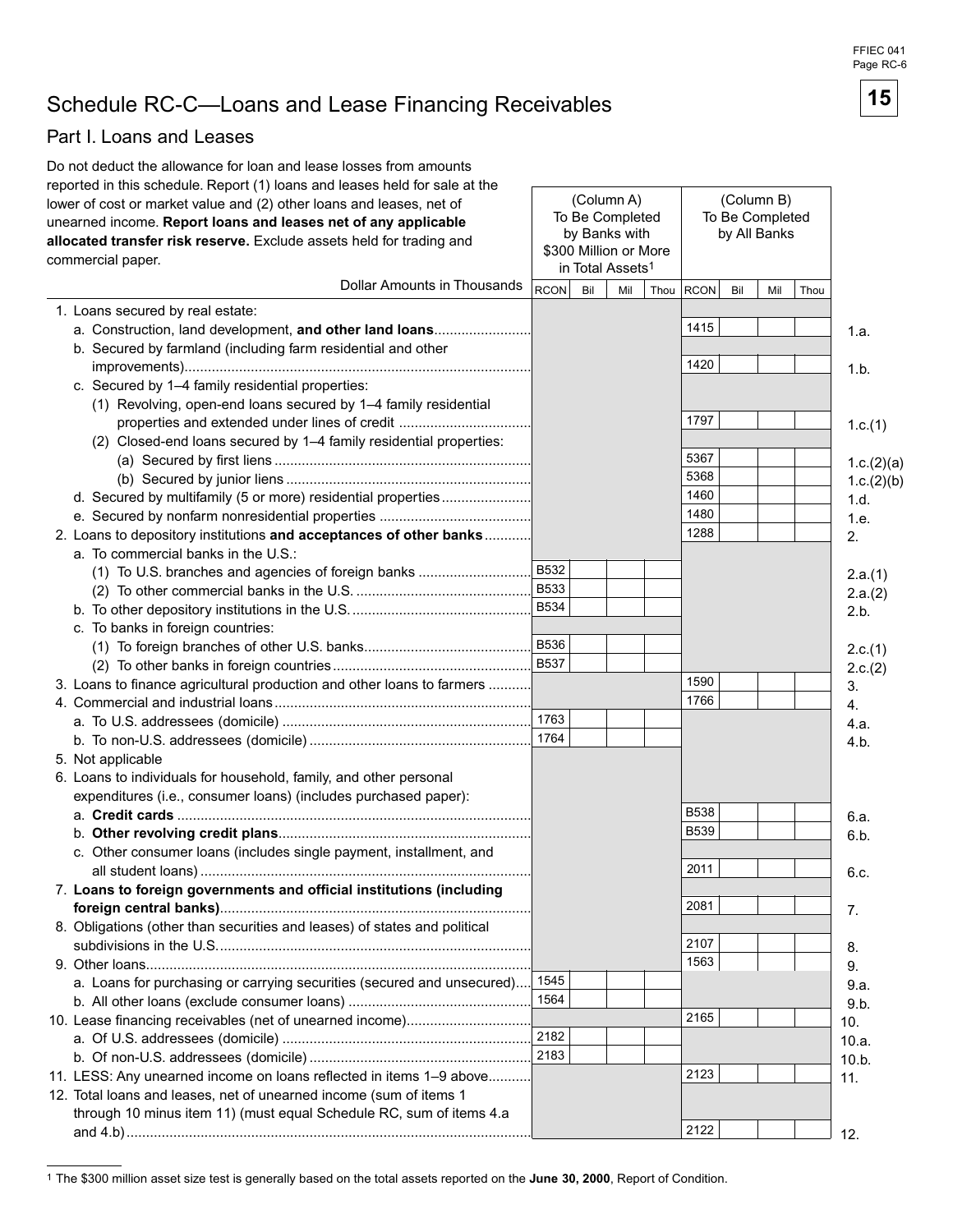# Schedule RC-C—Continued

### Part I. Continued

| Memoranda<br>Dollar Amounts in Thousands                                                                                                                                                                                                                                                                                         | <b>RCON</b> | Bil | Mil | Thou |           |
|----------------------------------------------------------------------------------------------------------------------------------------------------------------------------------------------------------------------------------------------------------------------------------------------------------------------------------|-------------|-----|-----|------|-----------|
| 1. Loans and leases restructured and in compliance with modified terms (included in<br>Schedule RC-C, part I, and not reported as past due or nonaccrual in Schedule RC-N,                                                                                                                                                       |             |     |     |      |           |
| Memorandum item 1) (exclude loans secured by 1-4 family residential properties and                                                                                                                                                                                                                                               |             |     |     |      |           |
| loans to individuals for household, family, and other personal expenditures)                                                                                                                                                                                                                                                     | 1616        |     |     |      | $M.1$ .   |
| 2. Maturity and repricing data for loans and leases (excluding those in nonaccrual status):                                                                                                                                                                                                                                      |             |     |     |      |           |
| a. Closed-end loans secured by first liens on 1-4 family residential properties (reported in                                                                                                                                                                                                                                     |             |     |     |      |           |
| Schedule RC-C, part I, item 1.c.(2)(a), column B, above) with a remaining maturity or next<br>repricing date of: 1, 2                                                                                                                                                                                                            |             |     |     |      |           |
|                                                                                                                                                                                                                                                                                                                                  | A564        |     |     |      | M.2.a.(1) |
|                                                                                                                                                                                                                                                                                                                                  | A565        |     |     |      | M.2.a.(2) |
|                                                                                                                                                                                                                                                                                                                                  | A566        |     |     |      | M.2.a.(3) |
|                                                                                                                                                                                                                                                                                                                                  | A567        |     |     |      | M.2.a.(4) |
|                                                                                                                                                                                                                                                                                                                                  | A568        |     |     |      | M.2.a.(5) |
|                                                                                                                                                                                                                                                                                                                                  | A569        |     |     |      | M.2.a.(6) |
| b. All loans and leases (reported in Schedule RC-C, part I, items 1 through 10, column B, above)<br>EXCLUDING closed-end loans secured by first liens on 1-4 family residential properties<br>(reported in Schedule RC-C, part I, item 1.c.(2)(a), column B, above) with a remaining maturity<br>or next repricing date of: 1, 3 |             |     |     |      |           |
|                                                                                                                                                                                                                                                                                                                                  | A570        |     |     |      | M.2.b.(1) |
|                                                                                                                                                                                                                                                                                                                                  | A571        |     |     |      | M.2.b.(2) |
|                                                                                                                                                                                                                                                                                                                                  | A572        |     |     |      | M.2.b.(3) |
|                                                                                                                                                                                                                                                                                                                                  | A573        |     |     |      | M.2.b.(4) |
|                                                                                                                                                                                                                                                                                                                                  | A574        |     |     |      | M.2.b.(5) |
|                                                                                                                                                                                                                                                                                                                                  | A575        |     |     |      | M.2.b.(6) |
| c. Loans and leases (reported in Schedule RC-C, part I, items 1 through 10, column B, above)                                                                                                                                                                                                                                     |             |     |     |      |           |
| with a REMAINING MATURITY of one year or less (excluding those in nonaccrual status)                                                                                                                                                                                                                                             | A247        |     |     |      | M.2.c.    |
| 3. Loans to finance commercial real estate, construction, and land development activities                                                                                                                                                                                                                                        |             |     |     |      |           |
| (not secured by real estate) included in Schedule RC-C, part I, items 4 and 9, column B <sup>4</sup>                                                                                                                                                                                                                             | 2746        |     |     |      | M.3.      |
| 4. Adjustable rate closed-end loans secured by first liens on 1-4 family residential properties                                                                                                                                                                                                                                  |             |     |     |      |           |
|                                                                                                                                                                                                                                                                                                                                  | 5370        |     |     |      | M.4.      |
| 5. To be completed by banks with \$300 million or more in total assets: <sup>5</sup>                                                                                                                                                                                                                                             |             |     |     |      |           |
| Loans secured by real estate to non-U.S. addressees (domicile) (included in                                                                                                                                                                                                                                                      |             |     |     |      |           |
|                                                                                                                                                                                                                                                                                                                                  | <b>B837</b> |     |     |      | M.5.      |

 1 Report fixed rate loans and leases by remaining maturity and floating rate loans by next repricing date.

1–4 family residential properties from Schedule RC-C, part I, item 1.c.(2)(a), column B.



<sup>2</sup> Sum of Memorandum items 2.a.(1) through 2.a.(6) plus total nonaccrual closed-end loans secured by first liens on 1–4 family residential properties included in Schedule RC-N, item 1.c.(2), column C, must equal total closed-end loans secured by first liens on 1-4 family residential properties from Schedule RC-C, part I, item 1.c.(2)(a), column B.

 column C, minus nonaccrual closed-end loans secured by first liens on 1–4 family residential properties included in Schedule RC-N, item 1.c.(2), column C, 3 Sum of Memorandum items 2.b.(1) through 2.b.(6), plus total nonaccrual loans and leases from Schedule RC-N, sum of items 1 through 8, must equal total loans and leases from Schedule RC-C, part I, sum of items 1 through 10, column B, minus total closed-end loans secured by first liens on

<sup>4</sup> Exclude loans secured by real estate that are included in Schedule RC-C, part I, items 1.a through 1.e, column B.

<sup>5</sup> The \$300 million asset size test is generally based on the total assets reported on the **June 30, 2000,** Report of Condition.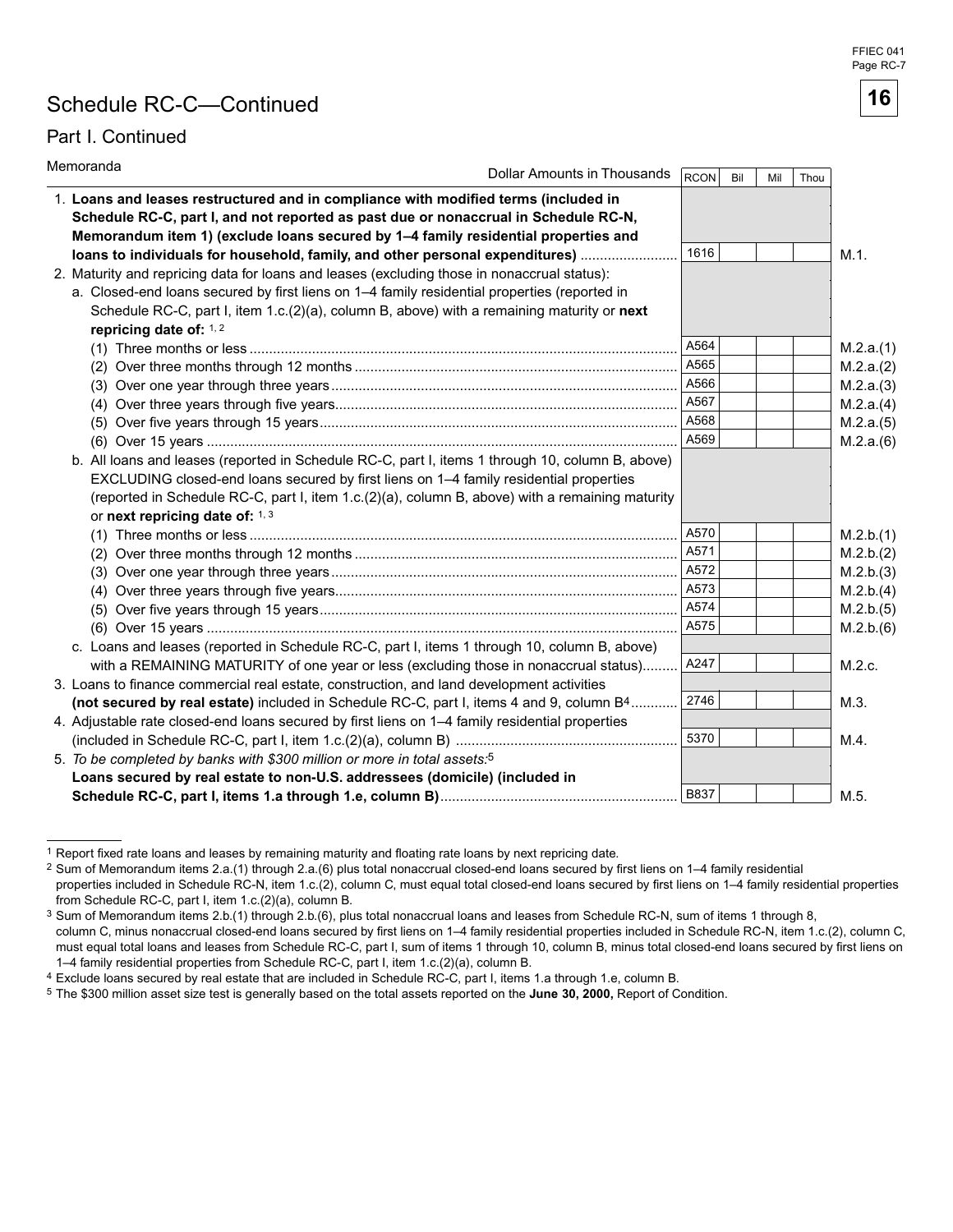FDIC Certificate Number LILILILI

# **17**

# Schedule RC-D—Trading Assets and Liabilities

Schedule RC-D is to be completed by banks that reported average trading assets (Schedule RC-K, item 7) of \$2 million or more for any quarter of the preceding calendar year.

| Dollar Amounts in Thousands                                                                    | RCON        | Bil | Mil | Thou |      |
|------------------------------------------------------------------------------------------------|-------------|-----|-----|------|------|
| <b>ASSETS</b>                                                                                  |             |     |     |      |      |
|                                                                                                | 3531        |     |     |      | 1.   |
| 2. U.S. Government agency obligations (exclude mortgage-backed securities)                     | 3532        |     |     |      | 2.   |
|                                                                                                | 3533        |     |     |      | 3.   |
| 4. Mortgage-backed securities (MBS):                                                           |             |     |     |      |      |
| a. Pass-through securities issued or guaranteed by FNMA, FHLMC, or GNMA                        | 3534        |     |     |      | 4.a. |
| b. Other mortgage-backed securities issued or guaranteed by FNMA, FHLMC, or GNMA               |             |     |     |      |      |
|                                                                                                | 3535        |     |     |      | 4.b  |
|                                                                                                | 3536        |     |     |      | 4.c. |
|                                                                                                | 3537        |     |     |      | 5.   |
| 6.–8. Not applicable                                                                           |             |     |     |      |      |
|                                                                                                | 3541        |     |     |      | 9.   |
| 10. Not applicable                                                                             |             |     |     |      |      |
| 11. Revaluation gains on interest rate, foreign exchange rate, and other commodity and         |             |     |     |      |      |
|                                                                                                | 3543        |     |     |      | 11.  |
| 12. Total trading assets (sum of items 1 through 11) (must equal Schedule RC, item 5)          | 3545        |     |     |      | 12.  |
|                                                                                                |             |     |     |      |      |
| <b>LIABILITIES</b>                                                                             | <b>RCON</b> | Bil | Mil | Thou |      |
|                                                                                                | 3546        |     |     |      | 13.  |
| 14. Revaluation losses on interest rate, foreign exchange rate, and other commodity and equity |             |     |     |      |      |
|                                                                                                | 3547        |     |     |      | 14.  |
| 15. Total trading liabilities (sum of items 13 and 14) (must equal Schedule RC, item 15)       | 3548        |     |     |      | 15.  |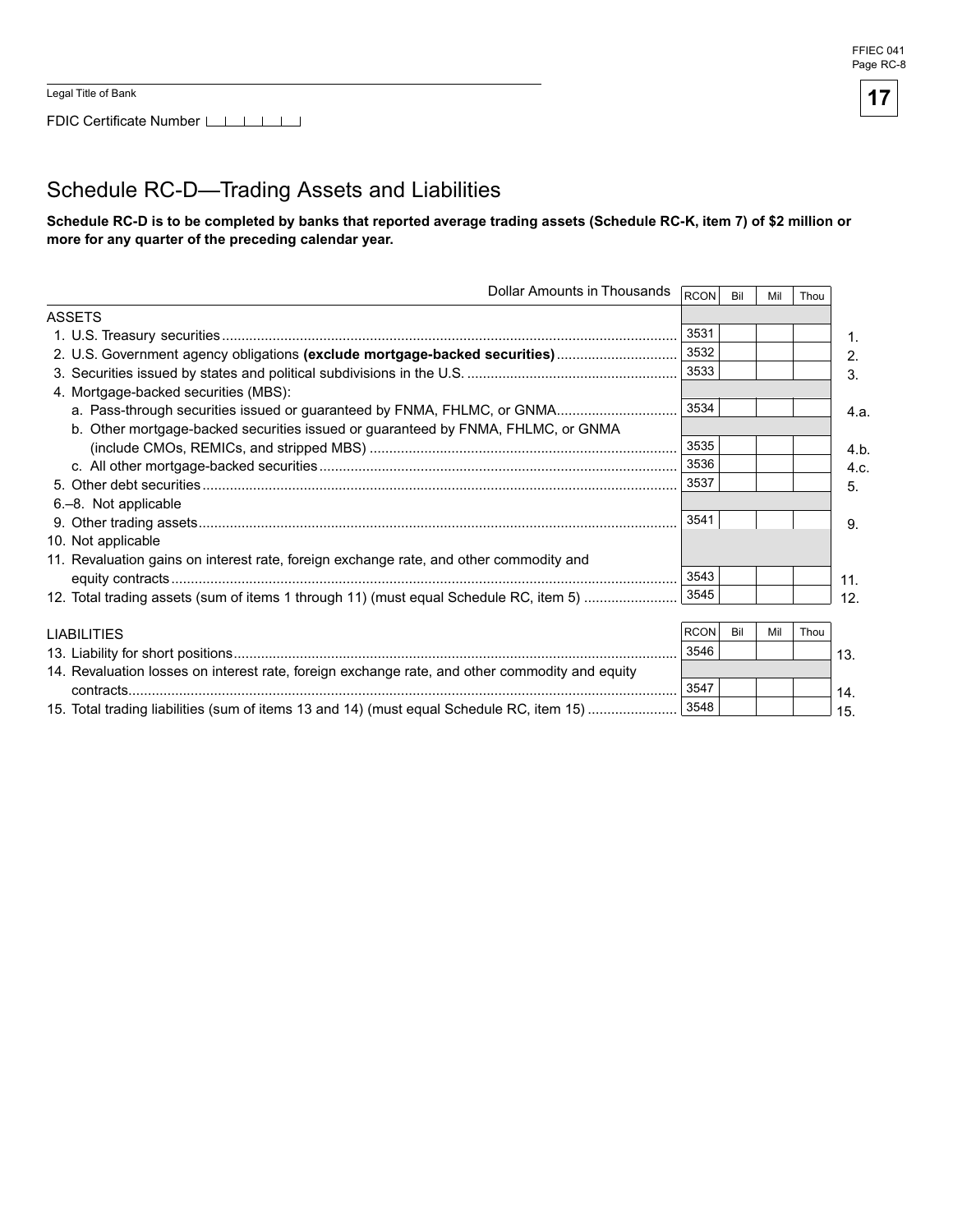# Schedule RC-E—Deposit Liabilities

|                                                  |             |                                                                               |     |                           | <b>Transaction Accounts</b>   |     |                                                     |                                       |     | Nontransaction<br>Accounts |      |  |  |
|--------------------------------------------------|-------------|-------------------------------------------------------------------------------|-----|---------------------------|-------------------------------|-----|-----------------------------------------------------|---------------------------------------|-----|----------------------------|------|--|--|
|                                                  |             | (Column A)<br><b>Total transaction</b><br>accounts (including<br>total demand |     |                           |                               |     | (Column B)<br><b>Memo: Total</b><br>demand deposits | (Column C)<br>Total<br>nontransaction |     |                            |      |  |  |
|                                                  |             |                                                                               |     | (included in<br>column A) | accounts<br>(including MMDAs) |     |                                                     |                                       |     |                            |      |  |  |
| Dollar Amounts in Thousands                      | <b>RCON</b> | deposits)<br>Bil                                                              | Mil | Thou                      | <b>RCON</b>                   | Bil | Mil                                                 | Thou RCON                             | Bil | Mil                        | Thou |  |  |
| Deposits of:                                     |             |                                                                               |     |                           |                               |     |                                                     |                                       |     |                            |      |  |  |
| 1. Individuals, partnerships, and corporations   |             |                                                                               |     |                           |                               |     |                                                     |                                       |     |                            |      |  |  |
| (include all certified and official checks)      | <b>B549</b> |                                                                               |     |                           |                               |     |                                                     | <b>B550</b>                           |     |                            |      |  |  |
|                                                  | 2202        |                                                                               |     |                           |                               |     |                                                     | 2520                                  |     |                            |      |  |  |
| 3. States and political subdivisions in the U.S  | 2203        |                                                                               |     |                           |                               |     |                                                     | 2530                                  |     |                            |      |  |  |
| 4. Commercial banks and other depository         |             |                                                                               |     |                           |                               |     |                                                     |                                       |     |                            |      |  |  |
|                                                  | <b>B551</b> |                                                                               |     |                           |                               |     |                                                     | B552                                  |     |                            |      |  |  |
|                                                  | 2213        |                                                                               |     |                           |                               |     |                                                     | 2236                                  |     |                            |      |  |  |
| 6. Foreign governments and official institutions |             |                                                                               |     |                           |                               |     |                                                     |                                       |     |                            |      |  |  |
| (including foreign central banks)                | 2216        |                                                                               |     |                           |                               |     |                                                     | 2377                                  |     |                            |      |  |  |
| 7. Total (sum of items 1 through 6) (sum of      |             |                                                                               |     |                           |                               |     |                                                     |                                       |     |                            |      |  |  |
| columns A and C must equal Schedule RC,          |             |                                                                               |     |                           |                               |     |                                                     |                                       |     |                            |      |  |  |
|                                                  | 2215        |                                                                               |     |                           | 2210                          |     |                                                     | 2385                                  |     |                            |      |  |  |

#### Memoranda

|                                                                                              | Dollar Amounts in Thousands | RCON | Bil | Mil | Thou |           |
|----------------------------------------------------------------------------------------------|-----------------------------|------|-----|-----|------|-----------|
| 1. Selected components of total deposits (i.e., sum of item 7, columns A and C):             |                             |      |     |     |      |           |
|                                                                                              |                             | 6835 |     |     |      | M.1.a.    |
|                                                                                              |                             | 2365 |     |     |      | M.1.b.    |
| c. Fully insured brokered deposits (included in Memorandum item 1.b above):                  |                             |      |     |     |      |           |
|                                                                                              |                             | 2343 |     |     |      | M.1.c.(1) |
| (2) Issued either in denominations of \$100,000 or in denominations greater than \$100,000   |                             |      |     |     |      |           |
|                                                                                              |                             | 2344 |     |     |      | M.1.c.(2) |
| d. Maturity data for brokered deposits:                                                      |                             |      |     |     |      |           |
| (1) Brokered deposits issued in denominations of less than \$100,000 with a remaining        |                             |      |     |     |      |           |
| maturity of one year or less (included in Memorandum item 1.c.(1) above)                     |                             | A243 |     |     |      | M.1.d.(1) |
| (2) Brokered deposits issued in denominations of \$100,000 or more with a remaining          |                             |      |     |     |      |           |
| maturity of one year or less (included in Memorandum item 1.b above)                         |                             | A244 |     |     |      | M.1.d.(2) |
| e. Preferred deposits (uninsured deposits of states and political subdivisions in the U.S.   |                             |      |     |     |      |           |
| reported in item 3 above which are secured or collateralized as required under state law)    |                             |      |     |     |      |           |
|                                                                                              |                             | 5590 |     |     |      | M.1.e.    |
| 2. Components of total nontransaction accounts (sum of Memorandum items 2.a through 2.c must |                             |      |     |     |      |           |
| equal item 7, column C above):                                                               |                             |      |     |     |      |           |
| a. Savings deposits:                                                                         |                             |      |     |     |      |           |
|                                                                                              |                             | 6810 |     |     |      | M.2.a.(1) |
|                                                                                              |                             | 0352 |     |     |      | M.2.a.(2) |
|                                                                                              |                             | 6648 |     |     |      | M.2.b.    |
|                                                                                              |                             | 2604 |     |     |      | M.2.c.    |

FFIEC 041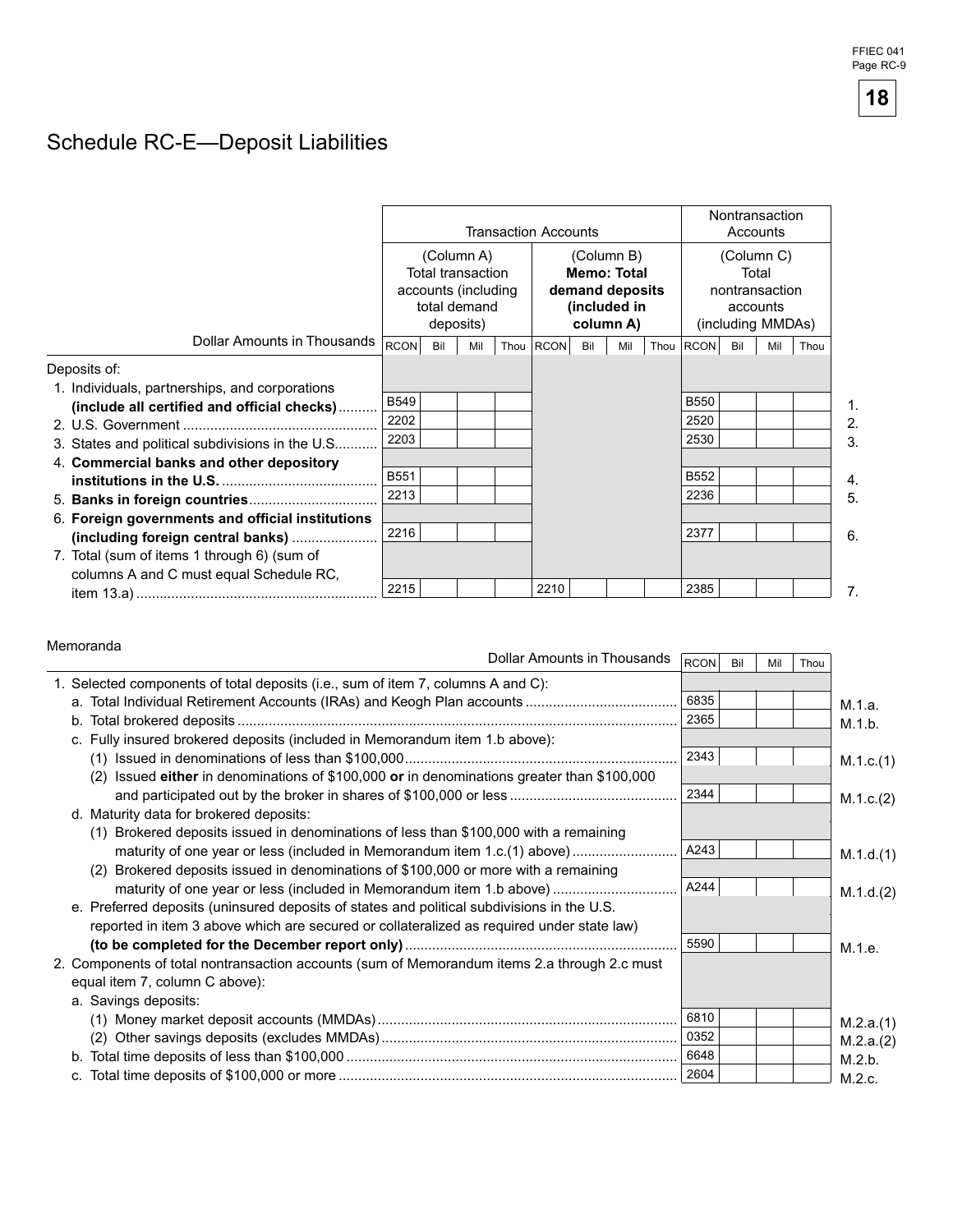FDIC Certificate Number LILILILI

# Schedule RC-E—Continued

#### Memoranda (continued)

| Dollar Amounts in Thousands                                                                                                                                                    | RCON | Bil | Mil | Thou |           |
|--------------------------------------------------------------------------------------------------------------------------------------------------------------------------------|------|-----|-----|------|-----------|
| 3. Maturity and repricing data for time deposits of less than \$100,000:<br>a. Time deposits of less than \$100,000 with a remaining maturity or next repricing date of: $1.2$ |      |     |     |      |           |
|                                                                                                                                                                                | A579 |     |     |      | M.3.a.(1) |
|                                                                                                                                                                                | A580 |     |     |      | M.3.a.(2) |
|                                                                                                                                                                                | A581 |     |     |      | M.3.a.(3) |
|                                                                                                                                                                                | A582 |     |     |      | M.3.a.(4) |
| b. Time deposits of less than \$100,000 with a REMAINING MATURITY of one year                                                                                                  |      |     |     |      |           |
|                                                                                                                                                                                | A241 |     |     |      | M.3.b.    |
| 4. Maturity and repricing data for time deposits of \$100,000 or more:                                                                                                         |      |     |     |      |           |
| a. Time deposits of \$100,000 or more with a remaining maturity or next repricing date of: $1.4$                                                                               |      |     |     |      |           |
|                                                                                                                                                                                | A584 |     |     |      | M.4.a.(1) |
|                                                                                                                                                                                | A585 |     |     |      | M.4.a.(2) |
|                                                                                                                                                                                | A586 |     |     |      | M.4.a.(3) |
|                                                                                                                                                                                | A587 |     |     |      | M.4.a.(4) |
| b. Time deposits of \$100,000 or more with a REMAINING MATURITY of one year                                                                                                    |      |     |     |      |           |
|                                                                                                                                                                                | A242 |     |     |      | M.4.b.    |

 $1$  Report fixed rate time deposits by remaining maturity and floating rate time deposits by next repricing date.



<sup>2</sup> Sum of Memorandum items 3.a.(1) through 3.a.(4) must equal Schedule RC-E, Memorandum item 2.b.

 $3$  Report both fixed and floating rate time deposits by remaining maturity. Exclude floating rate time deposits with a next repricing date of one year or less that have a remaining maturity of over one year.

<sup>4</sup> Sum of Memorandum items 4.a.(1) through 4.a.(4) must equal Schedule RC-E, Memorandum item 2.c.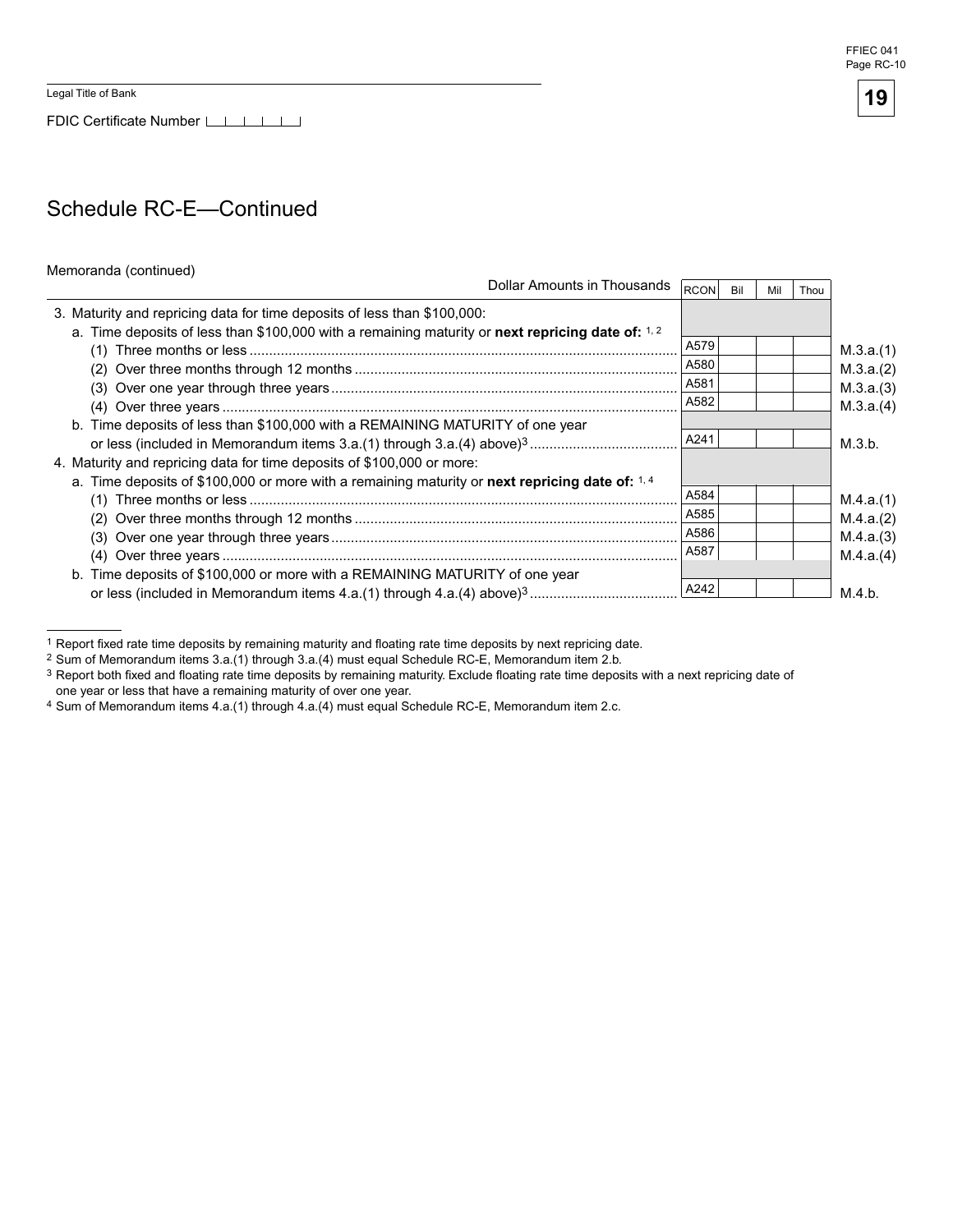# Schedule RC-F—Other Assets

|    |                                                                                            |                  |      | Dollar Amounts in Thousands | <b>RCON</b> | Bil | Mil | Thou |
|----|--------------------------------------------------------------------------------------------|------------------|------|-----------------------------|-------------|-----|-----|------|
|    |                                                                                            |                  |      |                             | <b>B556</b> |     |     |      |
|    |                                                                                            |                  | 2148 |                             |             |     |     |      |
|    | 3. Interest-only strips receivable (not in the form of a security) <sup>3</sup> on:        |                  |      |                             |             |     |     |      |
|    |                                                                                            | A519             |      |                             |             |     |     |      |
|    |                                                                                            |                  | A520 |                             |             |     |     |      |
|    |                                                                                            |                  | 1752 |                             |             |     |     |      |
|    | 5. Other (itemize and describe amounts greater than \$25,000 that exceed 25% of this item) | 2168             |      |                             |             |     |     |      |
| a. | TEXT<br>2166<br>Prepaid expenses                                                           | 2166             |      |                             |             |     |     |      |
| b. | <b>TEXT</b><br>Cash surrender value of life insurance<br>C009                              | C <sub>009</sub> |      |                             |             |     |     |      |
| C. | <b>TEXT</b><br>Repossessed personal property (including vehicles)<br>1578                  | 1578             |      |                             |             |     |     |      |
| d. | <b>TEXT</b><br>Derivatives with a positive fair value held for purposes other<br>C010      |                  |      |                             |             |     |     |      |
|    | than trading                                                                               | C <sub>010</sub> |      |                             |             |     |     |      |
| e. | TEXT<br>3549                                                                               | 3549             |      |                             |             |     |     |      |
|    | <b>TEXT</b><br>3550                                                                        |                  |      |                             |             |     |     |      |
| g  | <b>TEXT</b><br>3551                                                                        | 3551             |      |                             |             |     |     |      |
|    |                                                                                            |                  | 2160 |                             |             |     |     |      |

# Schedule RC-G—Other Liabilities

|                                                                                                  | Dollar Amounts in Thousands |  | <b>RCON</b> | Bil | Mil | Thou |
|--------------------------------------------------------------------------------------------------|-----------------------------|--|-------------|-----|-----|------|
|                                                                                                  |                             |  | 3645        |     |     |      |
| b. Other expenses accrued and unpaid (includes accrued income taxes payable)                     | 3646                        |  |             |     |     |      |
| 2. Net deferred tax liabilities <sup>2</sup>                                                     | 3049                        |  |             |     |     |      |
|                                                                                                  | <b>B557</b>                 |  |             |     |     |      |
| 4. Other (itemize and describe amounts greater than \$25,000 that exceed 25% of this item)       | 2938                        |  |             |     |     |      |
| TEXT<br>3066<br>Accounts payable<br>a.                                                           | 3066                        |  |             |     |     |      |
| TEXT<br>C011<br>Deferred compensation liabilities<br>b.                                          | C011                        |  |             |     |     |      |
| TEXT<br>2932<br>Dividends declared but not yet payable<br>C.                                     | 2932                        |  |             |     |     |      |
| TEXT<br>Derivatives with a negative fair value held for purposes other<br>d.<br>C <sub>012</sub> |                             |  |             |     |     |      |
| than trading                                                                                     | C012                        |  |             |     |     |      |
| <b>TEXT</b><br>е.<br>3552                                                                        | 3552                        |  |             |     |     |      |
| <b>TEXT</b><br>3553                                                                              | 3553                        |  |             |     |     |      |
| <b>TEXT</b><br>3554<br>a                                                                         | 3554                        |  |             |     |     |      |
|                                                                                                  | 2930                        |  |             |     |     |      |

<sup>1</sup> Includes accrued interest receivable on loans, leases, debt securities, and other interest-bearing assets.

<sup>2</sup> See discussion of deferred income taxes in Glossary entry on "income taxes."

<sup>3</sup> Report interest-only strips receivable in the form of a security as available-for-sale securities in Schedule RC, item 2.b, or as trading assets in Schedule RC, item 5, as appropriate.

<sup>4</sup> Includes Federal Reserve stock, Federal Home Loan Bank stock, and bankers' bank stock.

<sup>5</sup> For savings banks, include "dividends" accrued and unpaid on deposits.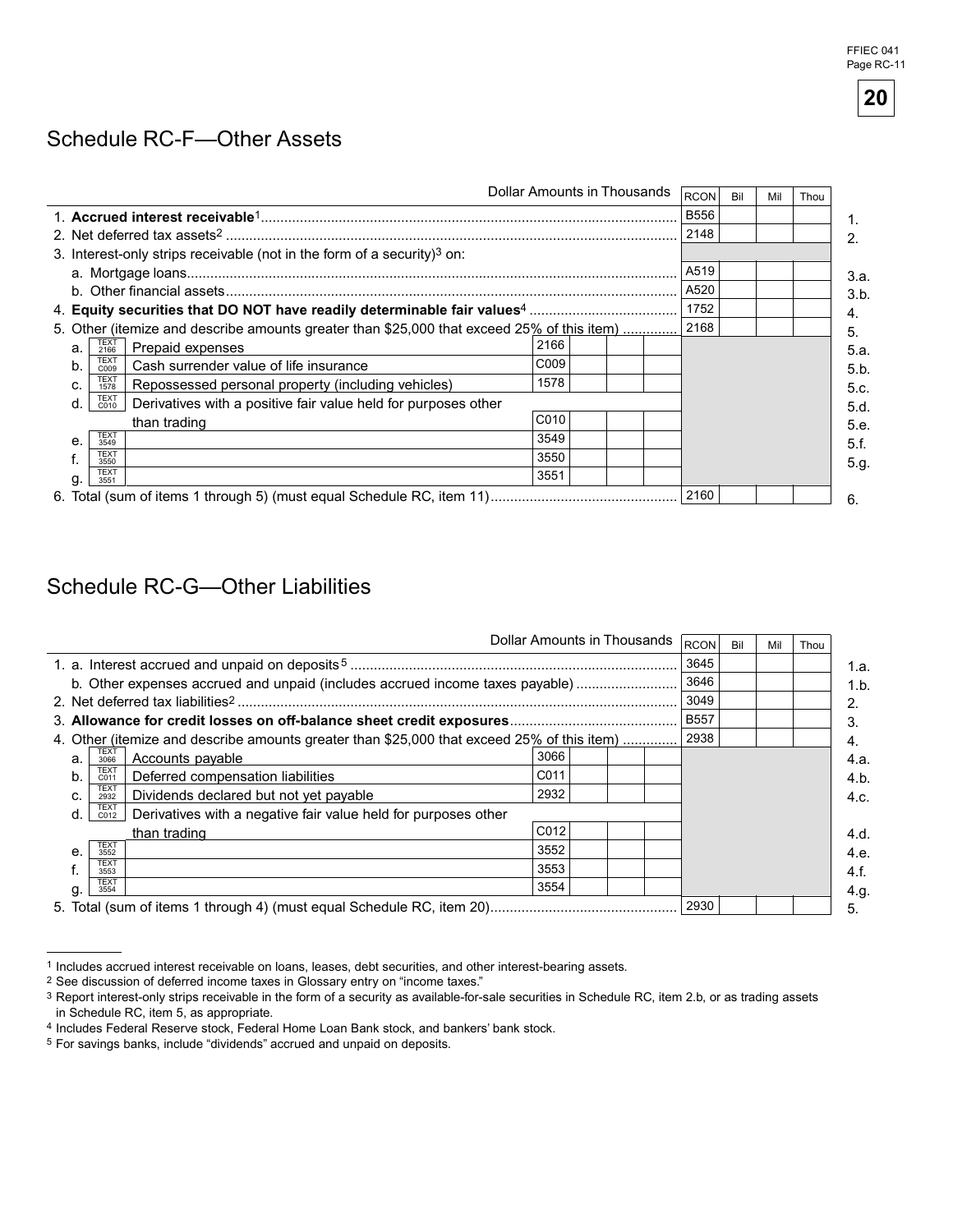FDIC Certificate Number [16]

# Schedule RC-K-Quarterly Averages<sup>1</sup>

| <b>Dollar Amounts in Thousands</b>                                                                       | RCON        | Bil | Mil | Thou |                  |
|----------------------------------------------------------------------------------------------------------|-------------|-----|-----|------|------------------|
| <b>ASSETS</b>                                                                                            |             |     |     |      |                  |
|                                                                                                          | 3381        |     |     |      | $\mathbf{1}$ .   |
| 2. U.S. Treasury securities and U.S. Government agency obligations <sup>2</sup> (excluding               |             |     |     |      |                  |
|                                                                                                          | <b>B558</b> |     |     |      | 2.               |
|                                                                                                          | <b>B559</b> |     |     |      | 3.               |
| 4. All other securities <sup>2, 3</sup> (includes securities issued by states and political subdivisions |             |     |     |      |                  |
|                                                                                                          | <b>B560</b> |     |     |      | $\overline{4}$ . |
|                                                                                                          | 3365        |     |     |      | 5.               |
| 6. Loans:                                                                                                |             |     |     |      |                  |
|                                                                                                          | 3360        |     |     |      | 6.a.             |
| The following four loan items are to be completed by banks with \$25 million or more in                  |             |     |     |      |                  |
| total assets: $4$                                                                                        |             |     |     |      |                  |
|                                                                                                          | 3385        |     |     |      | 6.b.             |
|                                                                                                          | 3387        |     |     |      | 6.c.             |
| d. Loans to individuals for household, family, and other personal expenditures:                          |             |     |     |      |                  |
|                                                                                                          | B561        |     |     |      | 6.d.(1)          |
| (2) Other (includes single payment, installment, all student loans, and revolving                        |             |     |     |      |                  |
|                                                                                                          | B562        |     |     |      | 6.d.(2)          |
| 7. To be completed by banks with \$100 million or more in total assets:4                                 |             |     |     |      |                  |
|                                                                                                          | 3401        |     |     |      | 7.               |
|                                                                                                          | 3484        |     |     |      | 8.               |
|                                                                                                          | 3368        |     |     |      | 9.               |
| <b>LIABILITIES</b>                                                                                       |             |     |     |      |                  |
| 10. Interest-bearing transaction accounts (NOW accounts, ATS accounts, and telephone and                 |             |     |     |      |                  |
|                                                                                                          | 3485        |     |     |      | 10.              |
| 11. Nontransaction accounts:                                                                             |             |     |     |      |                  |
|                                                                                                          | <b>B563</b> |     |     |      | 11.a.            |
|                                                                                                          | A514        |     |     |      | 11.b.            |
|                                                                                                          | A529        |     |     |      | 11.c.            |
| 12. Federal funds purchased and securities sold under agreements to repurchase                           | 3353        |     |     |      | 12.              |
| 13. To be completed by banks with \$100 million or more in total assets:4                                |             |     |     |      |                  |
| Other borrowed money (includes mortgage indebtedness and obligations under                               |             |     |     |      |                  |
|                                                                                                          | 3355        |     |     |      | 13.              |

#### Memorandum

| Dollar Amounts in Thousands                                                                          | <b>RCON</b> | Bil | Mil | Thou |
|------------------------------------------------------------------------------------------------------|-------------|-----|-----|------|
| 1. Memorandum item 1 is to be completed by:4                                                         |             |     |     |      |
| • banks with \$300 million or more in total assets, and                                              |             |     |     |      |
| • banks with \$25 million or more in total assets, but less than \$300 million in total assets, that |             |     |     |      |
| have loans to finance agricultural production and other loans to farmers (Schedule RC-C,             |             |     |     |      |
| part I, item 3) exceeding five percent of total loans.                                               |             |     |     |      |
| Loans to finance agricultural production and other loans to farmers                                  | 3386        |     |     |      |

<sup>&</sup>lt;sup>1</sup> For all items, banks have the option of reporting either (1) an average of DAILY figures for the quarter, or (2) an average of WEEKLY figures (i.e., the Wednesday of each week of the quarter).

<sup>2</sup> Quarterly averages for all debt securities should be based on amortized cost.

<sup>3</sup> Quarterly averages for all equity securities should be based on historical cost.

 loans exceeding five percent of total loans must also complete Memorandum item 1. <sup>4</sup> The asset size tests and the five percent of total loans test are generally based on the total assets and total loans reported on the June 30, 2000, Report of Condition. Beginning March 31, 2002, banks with less than \$25 million in total assets must complete items 6.b through 6.d.(2) and those with agricultural

<sup>&</sup>lt;sup>5</sup> The quarterly average for total assets should reflect all debt securities (not held for trading) at amortized cost, equity securities with readily determinable fair values at the lower of cost or fair value, and equity securities without readily determinable fair values at historical cost.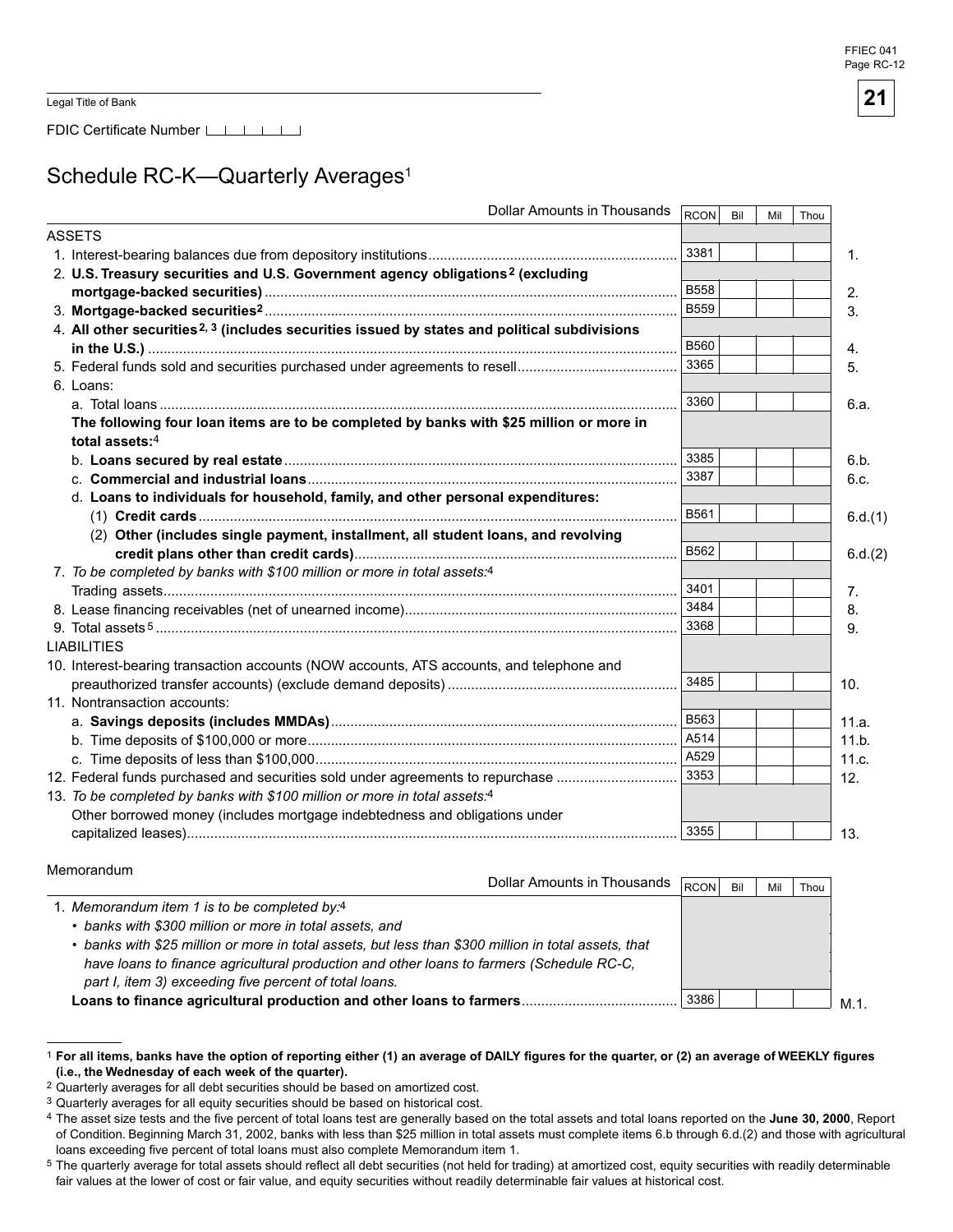# Schedule RC-L—Derivatives and Off-Balance Sheet Items

Please read carefully the instructions for the preparation of Schedule RC-L. Some of the amounts reported in Schedule RC-L are regarded as volume indicators and not necessarily as measures of risk.

|                                                                           |                                                                                                                                                                                                                                                                                                                                                                                                                                                                                         | RCON                                                                                                                                                                                                                                                                                                                                                                                                                                                                                                                                          | Bil  | Mil | Thou           |
|---------------------------------------------------------------------------|-----------------------------------------------------------------------------------------------------------------------------------------------------------------------------------------------------------------------------------------------------------------------------------------------------------------------------------------------------------------------------------------------------------------------------------------------------------------------------------------|-----------------------------------------------------------------------------------------------------------------------------------------------------------------------------------------------------------------------------------------------------------------------------------------------------------------------------------------------------------------------------------------------------------------------------------------------------------------------------------------------------------------------------------------------|------|-----|----------------|
|                                                                           |                                                                                                                                                                                                                                                                                                                                                                                                                                                                                         |                                                                                                                                                                                                                                                                                                                                                                                                                                                                                                                                               |      |     |                |
|                                                                           |                                                                                                                                                                                                                                                                                                                                                                                                                                                                                         |                                                                                                                                                                                                                                                                                                                                                                                                                                                                                                                                               |      |     |                |
|                                                                           |                                                                                                                                                                                                                                                                                                                                                                                                                                                                                         | 3814                                                                                                                                                                                                                                                                                                                                                                                                                                                                                                                                          |      |     |                |
|                                                                           |                                                                                                                                                                                                                                                                                                                                                                                                                                                                                         | 3815                                                                                                                                                                                                                                                                                                                                                                                                                                                                                                                                          |      |     |                |
|                                                                           |                                                                                                                                                                                                                                                                                                                                                                                                                                                                                         |                                                                                                                                                                                                                                                                                                                                                                                                                                                                                                                                               |      |     |                |
|                                                                           |                                                                                                                                                                                                                                                                                                                                                                                                                                                                                         | 3816                                                                                                                                                                                                                                                                                                                                                                                                                                                                                                                                          |      |     |                |
|                                                                           |                                                                                                                                                                                                                                                                                                                                                                                                                                                                                         | 6550                                                                                                                                                                                                                                                                                                                                                                                                                                                                                                                                          |      |     |                |
|                                                                           |                                                                                                                                                                                                                                                                                                                                                                                                                                                                                         | 3817                                                                                                                                                                                                                                                                                                                                                                                                                                                                                                                                          |      |     |                |
|                                                                           |                                                                                                                                                                                                                                                                                                                                                                                                                                                                                         | 3818                                                                                                                                                                                                                                                                                                                                                                                                                                                                                                                                          |      |     |                |
|                                                                           |                                                                                                                                                                                                                                                                                                                                                                                                                                                                                         | 3819                                                                                                                                                                                                                                                                                                                                                                                                                                                                                                                                          |      |     |                |
|                                                                           |                                                                                                                                                                                                                                                                                                                                                                                                                                                                                         |                                                                                                                                                                                                                                                                                                                                                                                                                                                                                                                                               |      |     |                |
|                                                                           |                                                                                                                                                                                                                                                                                                                                                                                                                                                                                         | 3821                                                                                                                                                                                                                                                                                                                                                                                                                                                                                                                                          |      |     |                |
| 3822                                                                      |                                                                                                                                                                                                                                                                                                                                                                                                                                                                                         |                                                                                                                                                                                                                                                                                                                                                                                                                                                                                                                                               |      |     |                |
|                                                                           |                                                                                                                                                                                                                                                                                                                                                                                                                                                                                         | 3411                                                                                                                                                                                                                                                                                                                                                                                                                                                                                                                                          |      |     |                |
|                                                                           |                                                                                                                                                                                                                                                                                                                                                                                                                                                                                         |                                                                                                                                                                                                                                                                                                                                                                                                                                                                                                                                               |      |     |                |
|                                                                           |                                                                                                                                                                                                                                                                                                                                                                                                                                                                                         |                                                                                                                                                                                                                                                                                                                                                                                                                                                                                                                                               |      |     |                |
|                                                                           |                                                                                                                                                                                                                                                                                                                                                                                                                                                                                         | 3428                                                                                                                                                                                                                                                                                                                                                                                                                                                                                                                                          |      |     |                |
|                                                                           |                                                                                                                                                                                                                                                                                                                                                                                                                                                                                         |                                                                                                                                                                                                                                                                                                                                                                                                                                                                                                                                               |      |     |                |
|                                                                           |                                                                                                                                                                                                                                                                                                                                                                                                                                                                                         | 3433                                                                                                                                                                                                                                                                                                                                                                                                                                                                                                                                          |      |     |                |
|                                                                           |                                                                                                                                                                                                                                                                                                                                                                                                                                                                                         |                                                                                                                                                                                                                                                                                                                                                                                                                                                                                                                                               |      |     |                |
|                                                                           |                                                                                                                                                                                                                                                                                                                                                                                                                                                                                         | A534                                                                                                                                                                                                                                                                                                                                                                                                                                                                                                                                          |      |     |                |
|                                                                           |                                                                                                                                                                                                                                                                                                                                                                                                                                                                                         | A535                                                                                                                                                                                                                                                                                                                                                                                                                                                                                                                                          |      |     |                |
|                                                                           |                                                                                                                                                                                                                                                                                                                                                                                                                                                                                         | 8765                                                                                                                                                                                                                                                                                                                                                                                                                                                                                                                                          |      |     |                |
|                                                                           |                                                                                                                                                                                                                                                                                                                                                                                                                                                                                         |                                                                                                                                                                                                                                                                                                                                                                                                                                                                                                                                               |      |     |                |
|                                                                           |                                                                                                                                                                                                                                                                                                                                                                                                                                                                                         | 3430                                                                                                                                                                                                                                                                                                                                                                                                                                                                                                                                          |      |     |                |
|                                                                           |                                                                                                                                                                                                                                                                                                                                                                                                                                                                                         |                                                                                                                                                                                                                                                                                                                                                                                                                                                                                                                                               |      |     |                |
| <b>TEXT</b><br>3432                                                       |                                                                                                                                                                                                                                                                                                                                                                                                                                                                                         |                                                                                                                                                                                                                                                                                                                                                                                                                                                                                                                                               |      |     |                |
| <b>TEXT</b><br>3434                                                       |                                                                                                                                                                                                                                                                                                                                                                                                                                                                                         |                                                                                                                                                                                                                                                                                                                                                                                                                                                                                                                                               |      |     |                |
| <b>TEXT</b><br>3555                                                       |                                                                                                                                                                                                                                                                                                                                                                                                                                                                                         |                                                                                                                                                                                                                                                                                                                                                                                                                                                                                                                                               |      |     |                |
| <b>TEXT</b><br>3556                                                       |                                                                                                                                                                                                                                                                                                                                                                                                                                                                                         |                                                                                                                                                                                                                                                                                                                                                                                                                                                                                                                                               |      |     |                |
| <b>TEXT</b><br>3557                                                       |                                                                                                                                                                                                                                                                                                                                                                                                                                                                                         |                                                                                                                                                                                                                                                                                                                                                                                                                                                                                                                                               |      |     |                |
|                                                                           |                                                                                                                                                                                                                                                                                                                                                                                                                                                                                         |                                                                                                                                                                                                                                                                                                                                                                                                                                                                                                                                               |      |     |                |
|                                                                           |                                                                                                                                                                                                                                                                                                                                                                                                                                                                                         |                                                                                                                                                                                                                                                                                                                                                                                                                                                                                                                                               |      |     | 10.            |
|                                                                           |                                                                                                                                                                                                                                                                                                                                                                                                                                                                                         |                                                                                                                                                                                                                                                                                                                                                                                                                                                                                                                                               |      |     |                |
| <b>TEXT</b><br>3435<br>Commitments to sell when-issued securities<br>3435 |                                                                                                                                                                                                                                                                                                                                                                                                                                                                                         |                                                                                                                                                                                                                                                                                                                                                                                                                                                                                                                                               |      |     | 10.a.          |
|                                                                           |                                                                                                                                                                                                                                                                                                                                                                                                                                                                                         |                                                                                                                                                                                                                                                                                                                                                                                                                                                                                                                                               |      |     |                |
| <b>TEXT</b>                                                               |                                                                                                                                                                                                                                                                                                                                                                                                                                                                                         |                                                                                                                                                                                                                                                                                                                                                                                                                                                                                                                                               |      |     |                |
| 5592<br>5592<br><b>TEXT</b>                                               |                                                                                                                                                                                                                                                                                                                                                                                                                                                                                         |                                                                                                                                                                                                                                                                                                                                                                                                                                                                                                                                               |      |     | 10.b.          |
| 5593<br>5593<br><b>TEXT</b><br>5594<br>5594                               |                                                                                                                                                                                                                                                                                                                                                                                                                                                                                         |                                                                                                                                                                                                                                                                                                                                                                                                                                                                                                                                               |      |     | 10.c.<br>10.d. |
|                                                                           | 1. Unused commitments:<br>c. Commercial real estate, construction, and land development:<br>a. Amount of financial standby letters of credit conveyed to others 3820<br>a. Amount of performance standby letters of credit conveyed to others<br>5. To be completed by banks with \$100 million or more in total assets:1<br>7. Notional amount of credit derivatives:<br>Securities borrowed<br>3432<br>Commitments to purchase when-issued securities<br>3434<br>3555<br>3556<br>3557 | Dollar Amounts in Thousands<br>a. Revolving, open-end lines secured by 1-4 family residential properties, e.g., home equity<br>Participations in acceptances (as described in the instructions) conveyed to others by the<br>6. Securities lent (including customers' securities lent where the customer is indemnified against<br>9. All other off-balance sheet liabilities (exclude derivatives) (itemize and describe each component<br>10. All other off-balance sheet assets (exclude derivatives) (itemize and describe each component | 5591 |     |                |

<sup>1</sup> The \$100 million asset size test is generally based on the total assets reported in the **June 30, 2000**, Report of Condition.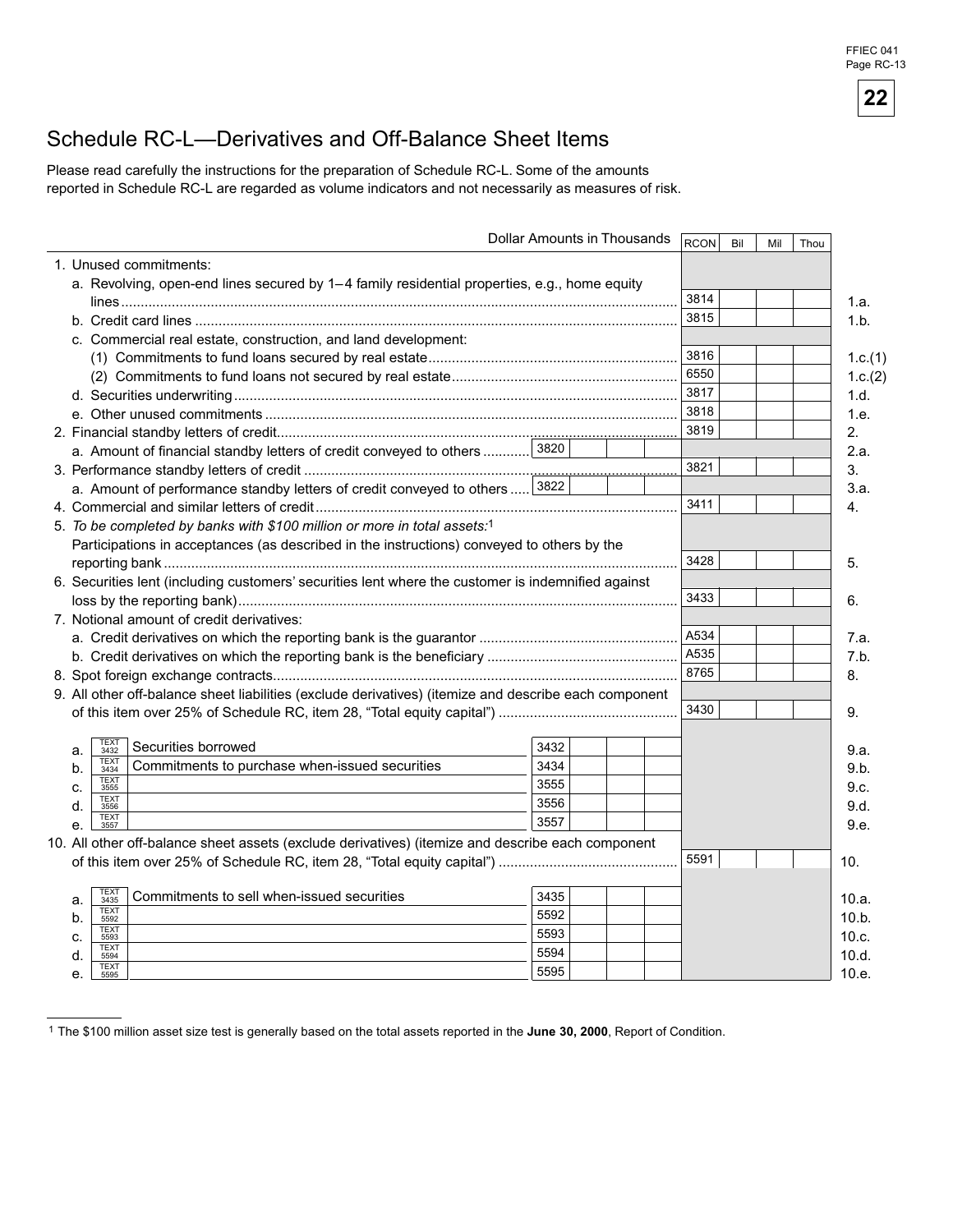FDIC Certificate Number LILILI

# Schedule RC-L—Continued

| Dollar Amounts in Thousands                                                                                  |  | (Column A)<br><b>Interest Rate</b><br>Contracts |                  |                  |      |      |                  | (Column B)<br>Foreign Exchange<br>Contracts |      |      |                  | (Column C)<br><b>Equity Derivative</b><br>Contracts |      |      | (Column D)<br>Commodity and<br><b>Other Contracts</b> |                  |      |          |
|--------------------------------------------------------------------------------------------------------------|--|-------------------------------------------------|------------------|------------------|------|------|------------------|---------------------------------------------|------|------|------------------|-----------------------------------------------------|------|------|-------------------------------------------------------|------------------|------|----------|
| <b>Derivatives Position Indicators</b>                                                                       |  | Tril                                            | Bil              | Mil              | Thou | Tril | Bil              | Mil                                         | Thou | Tril | Bil              | Mil                                                 | Thou | Tril | Bil                                                   | Mil              | Thou |          |
| 11. Gross amounts (e.g., notional<br>amounts) (for each column, sum of<br>items 11.a through 11.e must equal |  |                                                 |                  |                  |      |      |                  |                                             |      |      |                  |                                                     |      |      |                                                       |                  |      |          |
| sum of items 12 and 13):                                                                                     |  |                                                 |                  | <b>RCON 8693</b> |      |      |                  | <b>RCON 8694</b>                            |      |      |                  | <b>RCON 8695</b>                                    |      |      |                                                       | <b>RCON 8696</b> |      |          |
|                                                                                                              |  |                                                 |                  |                  |      |      |                  |                                             |      |      |                  |                                                     |      |      |                                                       |                  |      | 11.a.    |
|                                                                                                              |  |                                                 |                  | <b>RCON 8697</b> |      |      |                  | <b>RCON 8698</b>                            |      |      |                  | <b>RCON 8699</b>                                    |      |      |                                                       | <b>RCON 8700</b> |      |          |
| b. Forward contracts                                                                                         |  |                                                 |                  |                  |      |      |                  |                                             |      |      |                  |                                                     |      |      |                                                       |                  |      | 11.b.    |
| c. Exchange-traded option contracts:                                                                         |  |                                                 |                  | <b>RCON 8701</b> |      |      |                  | <b>RCON 8702</b>                            |      |      |                  | <b>RCON 8703</b>                                    |      |      |                                                       | <b>RCON 8704</b> |      |          |
| (1) Written options                                                                                          |  |                                                 |                  |                  |      |      |                  |                                             |      |      |                  |                                                     |      |      |                                                       |                  |      | 11.c.(1) |
|                                                                                                              |  |                                                 |                  | <b>RCON 8705</b> |      |      |                  | <b>RCON 8706</b>                            |      |      |                  | <b>RCON 8707</b>                                    |      |      |                                                       | <b>RCON 8708</b> |      |          |
| (2) Purchased options                                                                                        |  |                                                 |                  |                  |      |      |                  |                                             |      |      |                  |                                                     |      |      |                                                       |                  |      | 11.c.(2) |
| d. Over-the-counter option contracts:                                                                        |  |                                                 |                  | <b>RCON 8709</b> |      |      |                  | <b>RCON 8710</b>                            |      |      |                  | <b>RCON 8711</b>                                    |      |      |                                                       | <b>RCON 8712</b> |      |          |
|                                                                                                              |  |                                                 |                  |                  |      |      |                  |                                             |      |      |                  |                                                     |      |      |                                                       |                  |      | 11.d.(1) |
| (2) Purchased options                                                                                        |  |                                                 | <b>RCON 8713</b> |                  |      |      | <b>RCON 8714</b> |                                             |      |      | <b>RCON 8715</b> |                                                     |      |      |                                                       | <b>RCON 8716</b> |      |          |
|                                                                                                              |  |                                                 |                  |                  |      |      |                  |                                             |      |      |                  |                                                     |      |      |                                                       |                  |      | 11.d.(2) |
|                                                                                                              |  |                                                 |                  | <b>RCON 3450</b> |      |      |                  | <b>RCON 3826</b>                            |      |      |                  | <b>RCON 8719</b>                                    |      |      |                                                       | <b>RCON 8720</b> |      |          |
|                                                                                                              |  |                                                 |                  |                  |      |      |                  |                                             |      |      |                  |                                                     |      |      |                                                       |                  |      | 11.e.    |
| 12. Total gross notional amount of                                                                           |  |                                                 |                  | RCON A126        |      |      |                  | RCON A127                                   |      |      |                  | <b>RCON 8723</b>                                    |      |      |                                                       | <b>RCON 8724</b> |      |          |
| derivative contracts held for trading                                                                        |  |                                                 |                  |                  |      |      |                  |                                             |      |      |                  |                                                     |      |      |                                                       |                  |      | 12.      |
| 13. Total gross notional amount of                                                                           |  |                                                 |                  |                  |      |      |                  |                                             |      |      |                  |                                                     |      |      |                                                       |                  |      |          |
| derivative contracts held for                                                                                |  |                                                 |                  | <b>RCON 8725</b> |      |      |                  | <b>RCON 8726</b>                            |      |      |                  | <b>RCON 8727</b>                                    |      |      |                                                       | <b>RCON 8728</b> |      |          |
| purposes other than trading                                                                                  |  |                                                 |                  |                  |      |      |                  |                                             |      |      |                  |                                                     |      |      |                                                       |                  |      | 13.      |
| a. Interest rate swaps where the                                                                             |  |                                                 |                  |                  |      |      |                  |                                             |      |      |                  |                                                     |      |      |                                                       |                  |      |          |
| bank has agreed to pay a                                                                                     |  |                                                 |                  | RCON A589        |      |      |                  |                                             |      |      |                  |                                                     |      |      |                                                       |                  |      |          |
|                                                                                                              |  |                                                 |                  |                  |      |      |                  |                                             |      |      |                  |                                                     |      |      |                                                       |                  |      | 13.a.    |
| 14. To be completed by banks with                                                                            |  |                                                 |                  |                  |      |      |                  |                                             |      |      |                  |                                                     |      |      |                                                       |                  |      |          |
| \$100 million or more in total assets:1                                                                      |  |                                                 |                  |                  |      |      |                  |                                             |      |      |                  |                                                     |      |      |                                                       |                  |      |          |
| Gross fair values:                                                                                           |  |                                                 |                  |                  |      |      |                  |                                             |      |      |                  |                                                     |      |      |                                                       |                  |      |          |
| a. Contracts held for trading:                                                                               |  |                                                 |                  | <b>RCON 8733</b> |      |      |                  | <b>RCON 8734</b>                            |      |      |                  | <b>RCON 8735</b>                                    |      |      |                                                       | <b>RCON 8736</b> |      |          |
| (1) Gross positive fair value                                                                                |  |                                                 |                  |                  |      |      |                  |                                             |      |      |                  |                                                     |      |      |                                                       |                  |      | 14.a.(1) |
|                                                                                                              |  |                                                 |                  | <b>RCON 8737</b> |      |      |                  | <b>RCON 8738</b>                            |      |      |                  | <b>RCON 8739</b>                                    |      |      |                                                       | <b>RCON 8740</b> |      |          |
| (2) Gross negative fair value                                                                                |  |                                                 |                  |                  |      |      |                  |                                             |      |      |                  |                                                     |      |      |                                                       |                  |      | 14.a.(2) |
| b. Contracts held for purposes other                                                                         |  |                                                 |                  |                  |      |      |                  |                                             |      |      |                  |                                                     |      |      |                                                       |                  |      |          |
| than trading:                                                                                                |  |                                                 |                  | <b>RCON 8741</b> |      |      |                  | <b>RCON 8742</b>                            |      |      |                  | <b>RCON 8743</b>                                    |      |      |                                                       | <b>RCON 8744</b> |      |          |
| (1) Gross positive fair value                                                                                |  |                                                 |                  |                  |      |      |                  |                                             |      |      |                  |                                                     |      |      |                                                       |                  |      | 14.b.(1) |
|                                                                                                              |  |                                                 |                  | <b>RCON 8745</b> |      |      |                  | <b>RCON 8746</b>                            |      |      |                  | <b>RCON 8747</b>                                    |      |      |                                                       | <b>RCON 8748</b> |      |          |
| (2) Gross negative fair value                                                                                |  |                                                 |                  |                  |      |      |                  |                                             |      |      |                  |                                                     |      |      |                                                       |                  |      | 14.b.(2) |

<sup>1</sup> The \$100 million asset size test is generally based on the total assets reported in the **June 30, 2000**, Report of Condition.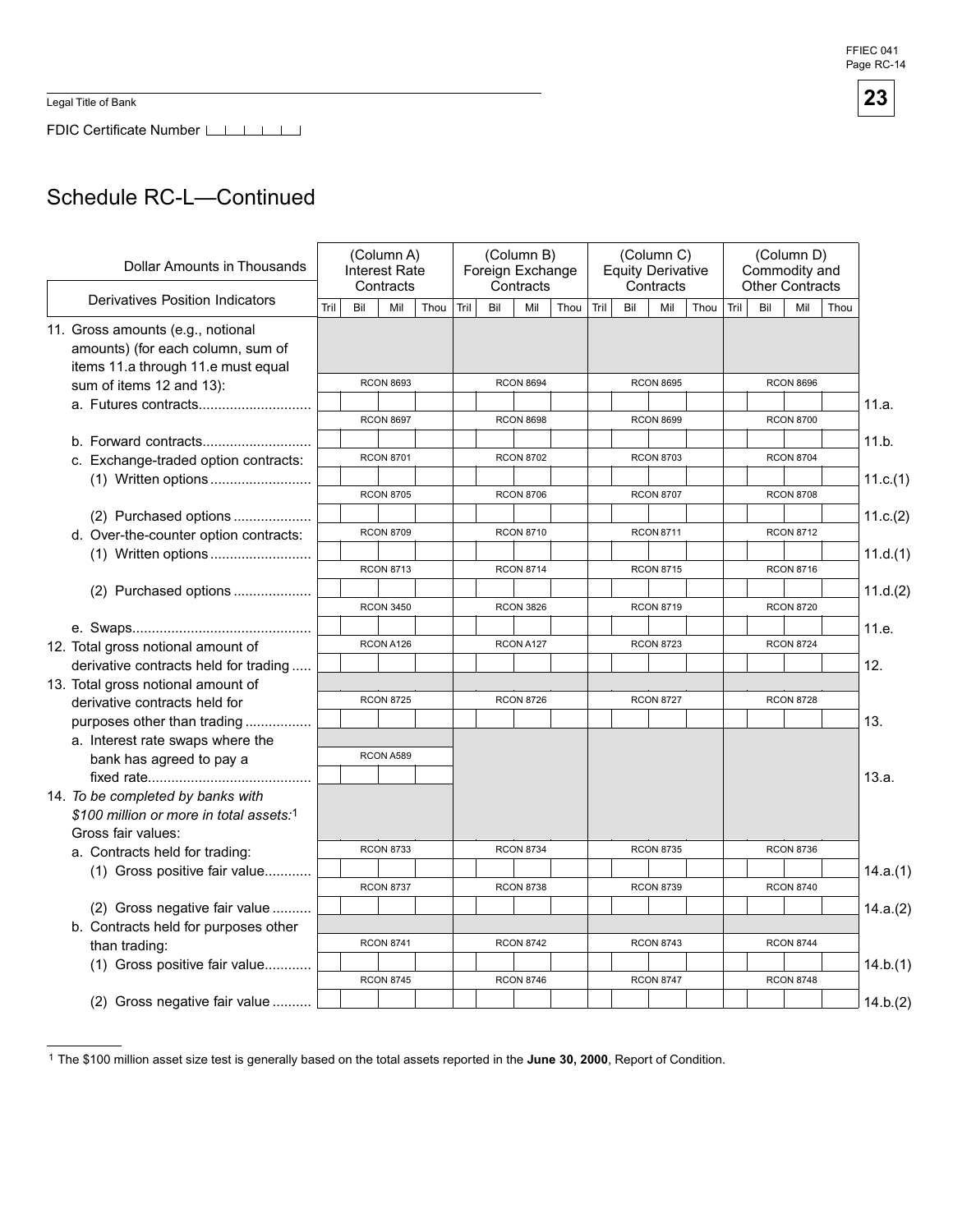FDIC Certificate Number LILLI

# Schedule RC-M-Memoranda

| 1. Extensions of credit by the reporting bank to its executive officers, directors, principal<br>shareholders, and their related interests as of the report date:<br>a. Aggregate amount of all extensions of credit to all executive officers, directors, principal<br>6164<br>1.a.<br>b. Number of executive officers, directors, and principal shareholders to whom the amount<br>of all extensions of credit by the reporting bank (including extensions of credit to<br>Number<br>related interests) equals or exceeds the lesser of \$500,000 or 5 percent<br>1.b.<br>2. Intangible assets other than goodwill:<br>3164<br>2.a.<br>2.a.(1)<br>B026<br>2.b.<br>5507<br>2.c.<br>d. Total (sum of items 2.a, 2.b, and 2.c) (must equal Schedule RC, item 10.b)<br>0426<br>2.d.<br>3. Other real estate owned:<br>5372<br>3.a.<br>b. All other real estate owned:<br>5508<br>3.b.(1)<br>5509<br>3.b.(2)<br>5510<br>3.b.(3)<br>5511<br>3.b.(4)<br>5512<br>3.b.(5)<br>2150<br>3.c.<br>4. Investments in unconsolidated subsidiaries and associated companies:<br>5374<br>4.a.<br>5375<br>b. All other investments in unconsolidated subsidiaries and associated companies<br>4.b.<br>2130<br>4.c.<br>5. Other borrowed money:<br>a. Federal Home Loan Bank advances:<br>2651<br>5.a.(1)<br><b>B565</b><br>(2) With a remaining maturity of more than one year through three years<br>5.a.(2)<br><b>B566</b><br>5.a.(3)<br>b. Other borrowings:<br>B571<br>5.b.(1)<br><b>B567</b><br>(2) With a remaining maturity of more than one year through three years<br>5.b.(2)<br><b>B568</b><br>5.b.(3)<br>c. Total (sum of items 5.a.(1) through 5.b.(3) must equal Schedule RC, item 16)<br>3190<br>5.c.<br>Yes<br>No<br><b>B569</b><br>6. Does the reporting bank sell private label or third party mutual funds and annuities?<br>6.<br><b>RCON</b><br>Bil<br>Thou<br>Mil | Dollar Amounts in Thousands                                                                    | RCON | Bil | Mil | Thou |    |
|------------------------------------------------------------------------------------------------------------------------------------------------------------------------------------------------------------------------------------------------------------------------------------------------------------------------------------------------------------------------------------------------------------------------------------------------------------------------------------------------------------------------------------------------------------------------------------------------------------------------------------------------------------------------------------------------------------------------------------------------------------------------------------------------------------------------------------------------------------------------------------------------------------------------------------------------------------------------------------------------------------------------------------------------------------------------------------------------------------------------------------------------------------------------------------------------------------------------------------------------------------------------------------------------------------------------------------------------------------------------------------------------------------------------------------------------------------------------------------------------------------------------------------------------------------------------------------------------------------------------------------------------------------------------------------------------------------------------------------------------------------------------------------------------------------------------------------------------------------------------|------------------------------------------------------------------------------------------------|------|-----|-----|------|----|
|                                                                                                                                                                                                                                                                                                                                                                                                                                                                                                                                                                                                                                                                                                                                                                                                                                                                                                                                                                                                                                                                                                                                                                                                                                                                                                                                                                                                                                                                                                                                                                                                                                                                                                                                                                                                                                                                        |                                                                                                |      |     |     |      |    |
|                                                                                                                                                                                                                                                                                                                                                                                                                                                                                                                                                                                                                                                                                                                                                                                                                                                                                                                                                                                                                                                                                                                                                                                                                                                                                                                                                                                                                                                                                                                                                                                                                                                                                                                                                                                                                                                                        |                                                                                                |      |     |     |      |    |
|                                                                                                                                                                                                                                                                                                                                                                                                                                                                                                                                                                                                                                                                                                                                                                                                                                                                                                                                                                                                                                                                                                                                                                                                                                                                                                                                                                                                                                                                                                                                                                                                                                                                                                                                                                                                                                                                        |                                                                                                |      |     |     |      |    |
|                                                                                                                                                                                                                                                                                                                                                                                                                                                                                                                                                                                                                                                                                                                                                                                                                                                                                                                                                                                                                                                                                                                                                                                                                                                                                                                                                                                                                                                                                                                                                                                                                                                                                                                                                                                                                                                                        |                                                                                                |      |     |     |      |    |
|                                                                                                                                                                                                                                                                                                                                                                                                                                                                                                                                                                                                                                                                                                                                                                                                                                                                                                                                                                                                                                                                                                                                                                                                                                                                                                                                                                                                                                                                                                                                                                                                                                                                                                                                                                                                                                                                        |                                                                                                |      |     |     |      |    |
|                                                                                                                                                                                                                                                                                                                                                                                                                                                                                                                                                                                                                                                                                                                                                                                                                                                                                                                                                                                                                                                                                                                                                                                                                                                                                                                                                                                                                                                                                                                                                                                                                                                                                                                                                                                                                                                                        |                                                                                                |      |     |     |      |    |
|                                                                                                                                                                                                                                                                                                                                                                                                                                                                                                                                                                                                                                                                                                                                                                                                                                                                                                                                                                                                                                                                                                                                                                                                                                                                                                                                                                                                                                                                                                                                                                                                                                                                                                                                                                                                                                                                        |                                                                                                |      |     |     |      |    |
|                                                                                                                                                                                                                                                                                                                                                                                                                                                                                                                                                                                                                                                                                                                                                                                                                                                                                                                                                                                                                                                                                                                                                                                                                                                                                                                                                                                                                                                                                                                                                                                                                                                                                                                                                                                                                                                                        |                                                                                                |      |     |     |      |    |
|                                                                                                                                                                                                                                                                                                                                                                                                                                                                                                                                                                                                                                                                                                                                                                                                                                                                                                                                                                                                                                                                                                                                                                                                                                                                                                                                                                                                                                                                                                                                                                                                                                                                                                                                                                                                                                                                        |                                                                                                |      |     |     |      |    |
|                                                                                                                                                                                                                                                                                                                                                                                                                                                                                                                                                                                                                                                                                                                                                                                                                                                                                                                                                                                                                                                                                                                                                                                                                                                                                                                                                                                                                                                                                                                                                                                                                                                                                                                                                                                                                                                                        |                                                                                                |      |     |     |      |    |
|                                                                                                                                                                                                                                                                                                                                                                                                                                                                                                                                                                                                                                                                                                                                                                                                                                                                                                                                                                                                                                                                                                                                                                                                                                                                                                                                                                                                                                                                                                                                                                                                                                                                                                                                                                                                                                                                        |                                                                                                |      |     |     |      |    |
|                                                                                                                                                                                                                                                                                                                                                                                                                                                                                                                                                                                                                                                                                                                                                                                                                                                                                                                                                                                                                                                                                                                                                                                                                                                                                                                                                                                                                                                                                                                                                                                                                                                                                                                                                                                                                                                                        |                                                                                                |      |     |     |      |    |
|                                                                                                                                                                                                                                                                                                                                                                                                                                                                                                                                                                                                                                                                                                                                                                                                                                                                                                                                                                                                                                                                                                                                                                                                                                                                                                                                                                                                                                                                                                                                                                                                                                                                                                                                                                                                                                                                        |                                                                                                |      |     |     |      |    |
|                                                                                                                                                                                                                                                                                                                                                                                                                                                                                                                                                                                                                                                                                                                                                                                                                                                                                                                                                                                                                                                                                                                                                                                                                                                                                                                                                                                                                                                                                                                                                                                                                                                                                                                                                                                                                                                                        |                                                                                                |      |     |     |      |    |
|                                                                                                                                                                                                                                                                                                                                                                                                                                                                                                                                                                                                                                                                                                                                                                                                                                                                                                                                                                                                                                                                                                                                                                                                                                                                                                                                                                                                                                                                                                                                                                                                                                                                                                                                                                                                                                                                        |                                                                                                |      |     |     |      |    |
|                                                                                                                                                                                                                                                                                                                                                                                                                                                                                                                                                                                                                                                                                                                                                                                                                                                                                                                                                                                                                                                                                                                                                                                                                                                                                                                                                                                                                                                                                                                                                                                                                                                                                                                                                                                                                                                                        |                                                                                                |      |     |     |      |    |
|                                                                                                                                                                                                                                                                                                                                                                                                                                                                                                                                                                                                                                                                                                                                                                                                                                                                                                                                                                                                                                                                                                                                                                                                                                                                                                                                                                                                                                                                                                                                                                                                                                                                                                                                                                                                                                                                        |                                                                                                |      |     |     |      |    |
|                                                                                                                                                                                                                                                                                                                                                                                                                                                                                                                                                                                                                                                                                                                                                                                                                                                                                                                                                                                                                                                                                                                                                                                                                                                                                                                                                                                                                                                                                                                                                                                                                                                                                                                                                                                                                                                                        |                                                                                                |      |     |     |      |    |
|                                                                                                                                                                                                                                                                                                                                                                                                                                                                                                                                                                                                                                                                                                                                                                                                                                                                                                                                                                                                                                                                                                                                                                                                                                                                                                                                                                                                                                                                                                                                                                                                                                                                                                                                                                                                                                                                        |                                                                                                |      |     |     |      |    |
|                                                                                                                                                                                                                                                                                                                                                                                                                                                                                                                                                                                                                                                                                                                                                                                                                                                                                                                                                                                                                                                                                                                                                                                                                                                                                                                                                                                                                                                                                                                                                                                                                                                                                                                                                                                                                                                                        |                                                                                                |      |     |     |      |    |
|                                                                                                                                                                                                                                                                                                                                                                                                                                                                                                                                                                                                                                                                                                                                                                                                                                                                                                                                                                                                                                                                                                                                                                                                                                                                                                                                                                                                                                                                                                                                                                                                                                                                                                                                                                                                                                                                        |                                                                                                |      |     |     |      |    |
|                                                                                                                                                                                                                                                                                                                                                                                                                                                                                                                                                                                                                                                                                                                                                                                                                                                                                                                                                                                                                                                                                                                                                                                                                                                                                                                                                                                                                                                                                                                                                                                                                                                                                                                                                                                                                                                                        |                                                                                                |      |     |     |      |    |
|                                                                                                                                                                                                                                                                                                                                                                                                                                                                                                                                                                                                                                                                                                                                                                                                                                                                                                                                                                                                                                                                                                                                                                                                                                                                                                                                                                                                                                                                                                                                                                                                                                                                                                                                                                                                                                                                        |                                                                                                |      |     |     |      |    |
|                                                                                                                                                                                                                                                                                                                                                                                                                                                                                                                                                                                                                                                                                                                                                                                                                                                                                                                                                                                                                                                                                                                                                                                                                                                                                                                                                                                                                                                                                                                                                                                                                                                                                                                                                                                                                                                                        |                                                                                                |      |     |     |      |    |
|                                                                                                                                                                                                                                                                                                                                                                                                                                                                                                                                                                                                                                                                                                                                                                                                                                                                                                                                                                                                                                                                                                                                                                                                                                                                                                                                                                                                                                                                                                                                                                                                                                                                                                                                                                                                                                                                        |                                                                                                |      |     |     |      |    |
|                                                                                                                                                                                                                                                                                                                                                                                                                                                                                                                                                                                                                                                                                                                                                                                                                                                                                                                                                                                                                                                                                                                                                                                                                                                                                                                                                                                                                                                                                                                                                                                                                                                                                                                                                                                                                                                                        |                                                                                                |      |     |     |      |    |
|                                                                                                                                                                                                                                                                                                                                                                                                                                                                                                                                                                                                                                                                                                                                                                                                                                                                                                                                                                                                                                                                                                                                                                                                                                                                                                                                                                                                                                                                                                                                                                                                                                                                                                                                                                                                                                                                        |                                                                                                |      |     |     |      |    |
|                                                                                                                                                                                                                                                                                                                                                                                                                                                                                                                                                                                                                                                                                                                                                                                                                                                                                                                                                                                                                                                                                                                                                                                                                                                                                                                                                                                                                                                                                                                                                                                                                                                                                                                                                                                                                                                                        |                                                                                                |      |     |     |      |    |
|                                                                                                                                                                                                                                                                                                                                                                                                                                                                                                                                                                                                                                                                                                                                                                                                                                                                                                                                                                                                                                                                                                                                                                                                                                                                                                                                                                                                                                                                                                                                                                                                                                                                                                                                                                                                                                                                        |                                                                                                |      |     |     |      |    |
|                                                                                                                                                                                                                                                                                                                                                                                                                                                                                                                                                                                                                                                                                                                                                                                                                                                                                                                                                                                                                                                                                                                                                                                                                                                                                                                                                                                                                                                                                                                                                                                                                                                                                                                                                                                                                                                                        |                                                                                                |      |     |     |      |    |
|                                                                                                                                                                                                                                                                                                                                                                                                                                                                                                                                                                                                                                                                                                                                                                                                                                                                                                                                                                                                                                                                                                                                                                                                                                                                                                                                                                                                                                                                                                                                                                                                                                                                                                                                                                                                                                                                        |                                                                                                |      |     |     |      |    |
|                                                                                                                                                                                                                                                                                                                                                                                                                                                                                                                                                                                                                                                                                                                                                                                                                                                                                                                                                                                                                                                                                                                                                                                                                                                                                                                                                                                                                                                                                                                                                                                                                                                                                                                                                                                                                                                                        |                                                                                                |      |     |     |      |    |
|                                                                                                                                                                                                                                                                                                                                                                                                                                                                                                                                                                                                                                                                                                                                                                                                                                                                                                                                                                                                                                                                                                                                                                                                                                                                                                                                                                                                                                                                                                                                                                                                                                                                                                                                                                                                                                                                        |                                                                                                |      |     |     |      |    |
|                                                                                                                                                                                                                                                                                                                                                                                                                                                                                                                                                                                                                                                                                                                                                                                                                                                                                                                                                                                                                                                                                                                                                                                                                                                                                                                                                                                                                                                                                                                                                                                                                                                                                                                                                                                                                                                                        |                                                                                                |      |     |     |      |    |
|                                                                                                                                                                                                                                                                                                                                                                                                                                                                                                                                                                                                                                                                                                                                                                                                                                                                                                                                                                                                                                                                                                                                                                                                                                                                                                                                                                                                                                                                                                                                                                                                                                                                                                                                                                                                                                                                        |                                                                                                |      |     |     |      |    |
|                                                                                                                                                                                                                                                                                                                                                                                                                                                                                                                                                                                                                                                                                                                                                                                                                                                                                                                                                                                                                                                                                                                                                                                                                                                                                                                                                                                                                                                                                                                                                                                                                                                                                                                                                                                                                                                                        |                                                                                                |      |     |     |      |    |
|                                                                                                                                                                                                                                                                                                                                                                                                                                                                                                                                                                                                                                                                                                                                                                                                                                                                                                                                                                                                                                                                                                                                                                                                                                                                                                                                                                                                                                                                                                                                                                                                                                                                                                                                                                                                                                                                        |                                                                                                |      |     |     |      |    |
|                                                                                                                                                                                                                                                                                                                                                                                                                                                                                                                                                                                                                                                                                                                                                                                                                                                                                                                                                                                                                                                                                                                                                                                                                                                                                                                                                                                                                                                                                                                                                                                                                                                                                                                                                                                                                                                                        |                                                                                                |      |     |     |      |    |
|                                                                                                                                                                                                                                                                                                                                                                                                                                                                                                                                                                                                                                                                                                                                                                                                                                                                                                                                                                                                                                                                                                                                                                                                                                                                                                                                                                                                                                                                                                                                                                                                                                                                                                                                                                                                                                                                        |                                                                                                |      |     |     |      |    |
|                                                                                                                                                                                                                                                                                                                                                                                                                                                                                                                                                                                                                                                                                                                                                                                                                                                                                                                                                                                                                                                                                                                                                                                                                                                                                                                                                                                                                                                                                                                                                                                                                                                                                                                                                                                                                                                                        |                                                                                                |      |     |     |      |    |
|                                                                                                                                                                                                                                                                                                                                                                                                                                                                                                                                                                                                                                                                                                                                                                                                                                                                                                                                                                                                                                                                                                                                                                                                                                                                                                                                                                                                                                                                                                                                                                                                                                                                                                                                                                                                                                                                        |                                                                                                |      |     |     |      |    |
|                                                                                                                                                                                                                                                                                                                                                                                                                                                                                                                                                                                                                                                                                                                                                                                                                                                                                                                                                                                                                                                                                                                                                                                                                                                                                                                                                                                                                                                                                                                                                                                                                                                                                                                                                                                                                                                                        |                                                                                                |      |     |     |      |    |
|                                                                                                                                                                                                                                                                                                                                                                                                                                                                                                                                                                                                                                                                                                                                                                                                                                                                                                                                                                                                                                                                                                                                                                                                                                                                                                                                                                                                                                                                                                                                                                                                                                                                                                                                                                                                                                                                        | 7. Assets under the reporting bank's management in proprietary mutual funds and annuities B570 |      |     |     |      | 7. |

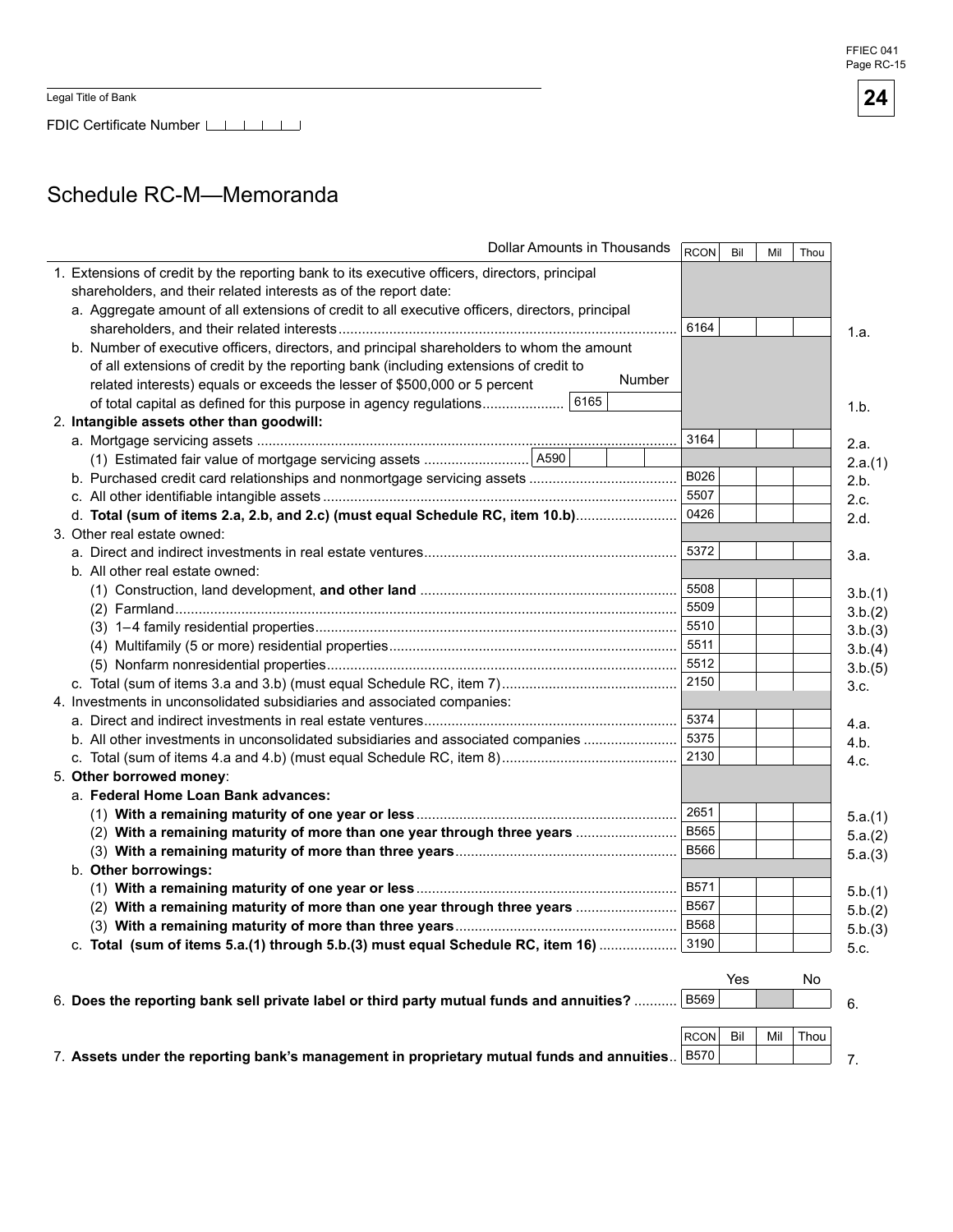# Schedule RC-N--Past Due and Nonaccrual Loans, Leases, and Other Assets

|                                                   |             | (Column A)<br>30 through 89<br>days and still | Past due<br>accruing |             |     | (Column B)<br>Past due 90<br>days or more<br>and still<br>accruing |      | (Column C)<br>Nonaccrual |     |     |      |         |
|---------------------------------------------------|-------------|-----------------------------------------------|----------------------|-------------|-----|--------------------------------------------------------------------|------|--------------------------|-----|-----|------|---------|
| Dollar Amounts in Thousands                       | <b>RCON</b> | Bil                                           | Mil                  | Thou RCON   | Bil | Mil                                                                | Thou | <b>RCON</b>              | Bil | Mil | Thou |         |
| 1. Loans secured by real estate:                  |             |                                               |                      |             |     |                                                                    |      |                          |     |     |      |         |
| a. Construction, land development, and other      |             |                                               |                      |             |     |                                                                    |      |                          |     |     |      |         |
|                                                   | 2759        |                                               |                      | 2769        |     |                                                                    |      | 3492                     |     |     |      | 1.a.    |
|                                                   | 3493        |                                               |                      | 3494        |     |                                                                    |      | 3495                     |     |     |      | 1.b.    |
| c. Secured by 1-4 family residential properties:  |             |                                               |                      |             |     |                                                                    |      |                          |     |     |      |         |
| (1) Revolving, open-end loans secured by          |             |                                               |                      |             |     |                                                                    |      |                          |     |     |      |         |
| 1-4 family residential properties and             |             |                                               |                      |             |     |                                                                    |      |                          |     |     |      |         |
| extended under lines of credit                    | 5398        |                                               |                      | 5399        |     |                                                                    |      | 5400                     |     |     |      | 1.c.(1) |
| (2) Closed-end loans secured by 1-4 family        |             |                                               |                      |             |     |                                                                    |      |                          |     |     |      |         |
| residential properties                            | 5401        |                                               |                      | 5402        |     |                                                                    |      | 5403                     |     |     |      | 1.c.(2) |
| d. Secured by multifamily (5 or more) residential |             |                                               |                      |             |     |                                                                    |      |                          |     |     |      |         |
|                                                   | 3499        |                                               |                      | 3500        |     |                                                                    |      | 3501                     |     |     |      | 1.d.    |
| e. Secured by nonfarm nonresidential              |             |                                               |                      |             |     |                                                                    |      |                          |     |     |      |         |
|                                                   | 3502        |                                               |                      | 3503        |     |                                                                    |      | 3504                     |     |     |      | 1.e.    |
| 2. Loans to depository institutions and           |             |                                               |                      |             |     |                                                                    |      |                          |     |     |      |         |
| acceptances of other banks                        | B834        |                                               |                      | B835        |     |                                                                    |      | <b>B836</b>              |     |     |      | 2.      |
| 3. Not applicable                                 |             |                                               |                      |             |     |                                                                    |      |                          |     |     |      |         |
| 4. Commercial and industrial loans                | 1606        |                                               |                      | 1607        |     |                                                                    |      | 1608                     |     |     |      | 4.      |
| 5. Loans to individuals for household, family,    |             |                                               |                      |             |     |                                                                    |      |                          |     |     |      |         |
| and other personal expenditures:                  |             |                                               |                      |             |     |                                                                    |      |                          |     |     |      |         |
|                                                   | <b>B575</b> |                                               |                      | B576        |     |                                                                    |      | <b>B577</b>              |     |     |      | 5.a.    |
| b. Other (includes single payment, install-       |             |                                               |                      |             |     |                                                                    |      |                          |     |     |      |         |
| ment, all student loans, and revolving            |             |                                               |                      |             |     |                                                                    |      |                          |     |     |      |         |
| credit plans other than credit cards)             | <b>B578</b> |                                               |                      | <b>B579</b> |     |                                                                    |      | B580                     |     |     |      | 5.b.    |
| 6. Loans to foreign governments and official      |             |                                               |                      |             |     |                                                                    |      |                          |     |     |      |         |
|                                                   | 5389        |                                               |                      | 5390        |     |                                                                    |      | 5391                     |     |     |      | 6.      |
|                                                   | 5459        |                                               |                      | 5460        |     |                                                                    |      | 5461                     |     |     |      | 7.      |
|                                                   | 1226        |                                               |                      | 1227        |     |                                                                    |      | 1228                     |     |     |      | 8.      |
| 9. Debt securities and other assets (exclude      |             |                                               |                      |             |     |                                                                    |      |                          |     |     |      |         |
| other real estate owned and other repossessed     |             |                                               |                      |             |     |                                                                    |      |                          |     |     |      |         |
|                                                   | 3505        |                                               |                      | 3506        |     |                                                                    |      | 3507                     |     |     |      | 9.      |

Amounts reported in Schedule RC-N, items 1 through 8, above include guaranteed and unguaranteed portions of past due and nonaccrual loans and leases. Report in item 10 below certain guaranteed loans and leases that have already been included in the amounts reported in items 1 through 8.

 $=$ 

|                                                    | <b>RCON</b> | Bil | Mil | Thou   RCON | Bil | Mil | Thou RCON | Bil | Mil | Thou |       |
|----------------------------------------------------|-------------|-----|-----|-------------|-----|-----|-----------|-----|-----|------|-------|
| 10. Loans and leases reported in items 1 through 8 |             |     |     |             |     |     |           |     |     |      |       |
| above which are wholly or partially guaranteed     |             |     |     |             |     |     |           |     |     |      |       |
|                                                    | 5612        |     |     | 5613        |     |     | 5614      |     |     |      | 10.   |
| a. Guaranteed portion of loans and leases          |             |     |     |             |     |     |           |     |     |      |       |
|                                                    | 5615        |     |     | 5616        |     |     | 5617      |     |     |      | 10.a. |

<sup>1</sup> Includes past due and nonaccrual "Loans to finance agricultural production and other loans to farmers," "Obligations (other than securities and leases) of states and political subdivisions in the U.S.," and "Other loans."

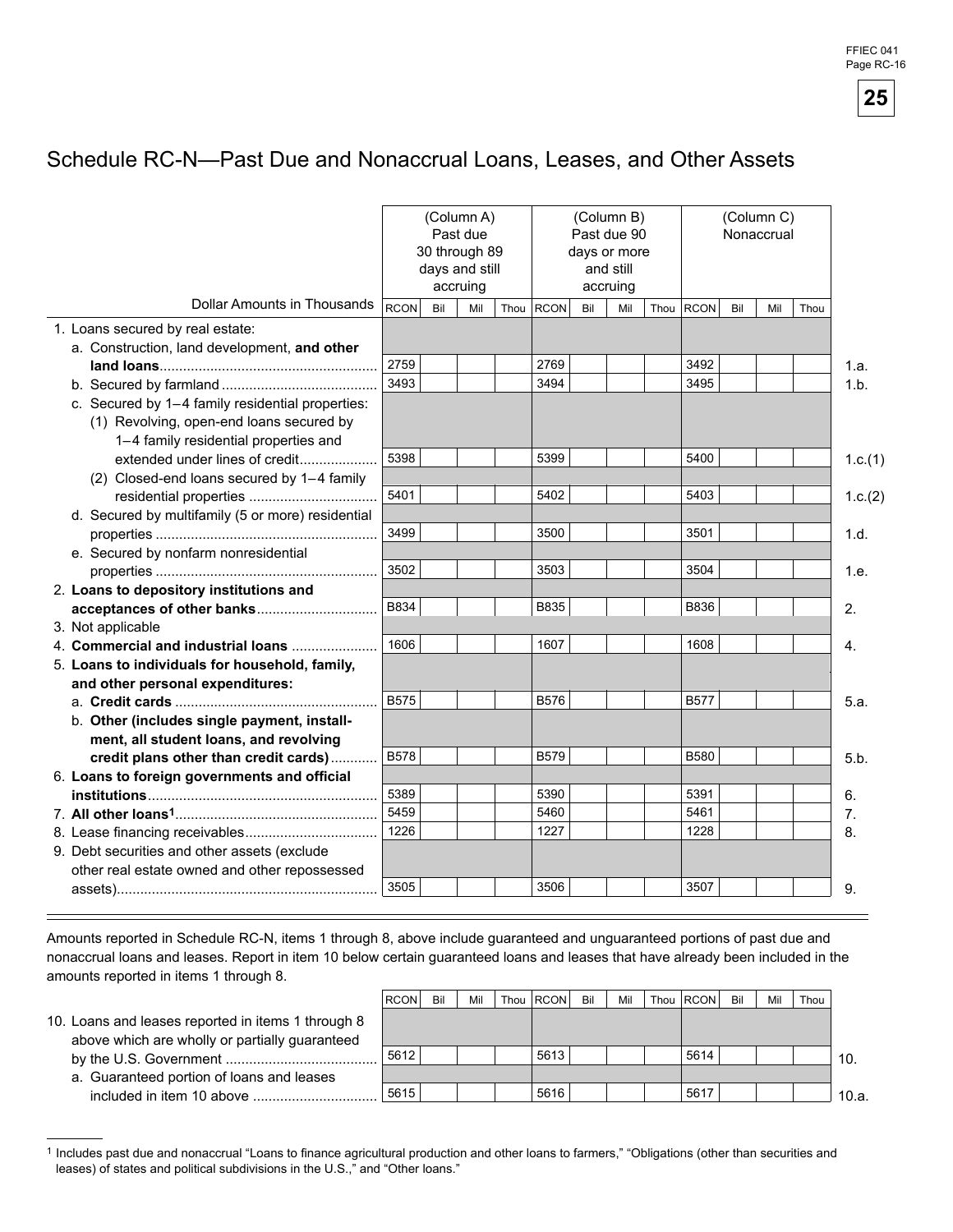FFIEC 041 Page RC-17

# Schedule RC-N-Continued

|                                                                                                                                                                                                                                                                                                                                                                                                                                                                                      |              |     |                                                                       |              |     |                                                                    |      |              |     |                          |      |                | 26 |
|--------------------------------------------------------------------------------------------------------------------------------------------------------------------------------------------------------------------------------------------------------------------------------------------------------------------------------------------------------------------------------------------------------------------------------------------------------------------------------------|--------------|-----|-----------------------------------------------------------------------|--------------|-----|--------------------------------------------------------------------|------|--------------|-----|--------------------------|------|----------------|----|
| Memoranda                                                                                                                                                                                                                                                                                                                                                                                                                                                                            |              |     | (Column A)<br>Past due<br>30 through 89<br>days and still<br>accruing |              |     | (Column B)<br>Past due 90<br>days or more<br>and still<br>accruing |      |              |     | (Column C)<br>Nonaccrual |      |                |    |
| Dollar Amounts in Thousands                                                                                                                                                                                                                                                                                                                                                                                                                                                          | <b>RCON</b>  | Bil | Mil                                                                   | Thou $ RCON$ | Bil | Mil                                                                | Thou | <b>RCON</b>  | Bil | Mil                      | Thou |                |    |
| 1. Restructured loans and leases included in<br>Schedule RC-N, items 1 through 8, above<br>(and not reported in Schedule RC-C, Part I,                                                                                                                                                                                                                                                                                                                                               | 1658         |     |                                                                       | 1659         |     |                                                                    |      | 1661         |     |                          |      | $M.1$ .        |    |
| 2. Loans to finance commercial real estate,<br>construction, and land development activities<br>(not secured by real estate) included in                                                                                                                                                                                                                                                                                                                                             |              |     |                                                                       |              |     |                                                                    |      |              |     |                          |      |                |    |
| Schedule RC-N, items 4 and 7, above<br>3. Memorandum items 3.a. through 3.d are to be<br>completed by banks with \$300 million or more<br>in total assets:1<br>a. Loans secured by real estate to non-U.S.<br>addressees (domicile) (included in                                                                                                                                                                                                                                     | 6558         |     |                                                                       | 6559         |     |                                                                    |      | 6560         |     |                          |      | M.2.           |    |
| Schedule RC-N, item 1, above)<br>b. Loans to and acceptances of foreign banks                                                                                                                                                                                                                                                                                                                                                                                                        | 1248         |     |                                                                       | 1249         |     |                                                                    |      | 1250         |     |                          |      | M.3.a.         |    |
| (included in Schedule RC-N, item 2, above)<br>c. Commercial and industrial loans to non-U.S.<br>addressees (domicile) (included in                                                                                                                                                                                                                                                                                                                                                   | 5380         |     |                                                                       | 5381         |     |                                                                    |      | 5382         |     |                          |      | M.3.b.         |    |
| Schedule RC-N, item 4, above)<br>d. Lease financing receivables of non-U.S.<br>addressees (domicile) (included in                                                                                                                                                                                                                                                                                                                                                                    | 1254         |     |                                                                       | 1255         |     |                                                                    |      | 1256         |     |                          |      | M.3.c.         |    |
| Schedule RC-N, item 8, above)<br>4. Memorandum item 4 is to be completed by:1<br>• banks with \$300 million or more in total assets<br>• banks with less than \$300 million in total assets<br>that have loans to finance agricultural<br>production and other loans to farmers<br>(Schedule RC-C, part I, item 3) exceeding<br>five percent of total loans:<br>Loans to finance agricultural production<br>and other loans to farmers (included in<br>Schedule RC-N, item 7, above) | 1271<br>1594 |     |                                                                       | 1272<br>1597 |     |                                                                    |      | 1791<br>1583 |     |                          |      | M.3.d.<br>M.4. |    |
| 5. Memorandum item 5 is to be completed by<br>banks with \$300 million or more in total assets:1<br>Interest rate, foreign exchange rate, and other                                                                                                                                                                                                                                                                                                                                  |              |     | (Column A)<br>Past due 30<br>through 89 days                          |              |     | (Column B)<br>Past due 90<br>days or more                          |      |              |     |                          |      |                |    |

1 The \$300 million asset size test and the five percent of total loans test are generally based on the total assets and total loans reported on the **June 30, 2000,** Report of Condition.

 $|RCON|$  Bil  $|Mi|$  Thou  $|RCON|$  Bil  $|Mi|$  Thou

**Fair value of amounts carried as assets............** 3529 **19 10 13530** 11 12 1530

3529

Person to whom questions about the Reports of Condition and Income should be directed:

Name and Title (TEXT 8901)

commodity and equity contracts:

E-mail Address (TEXT 4086)

Telephone: Area code/phone number/extension (TEXT 8902) FAX: Area code/phone number (TEXT 9116)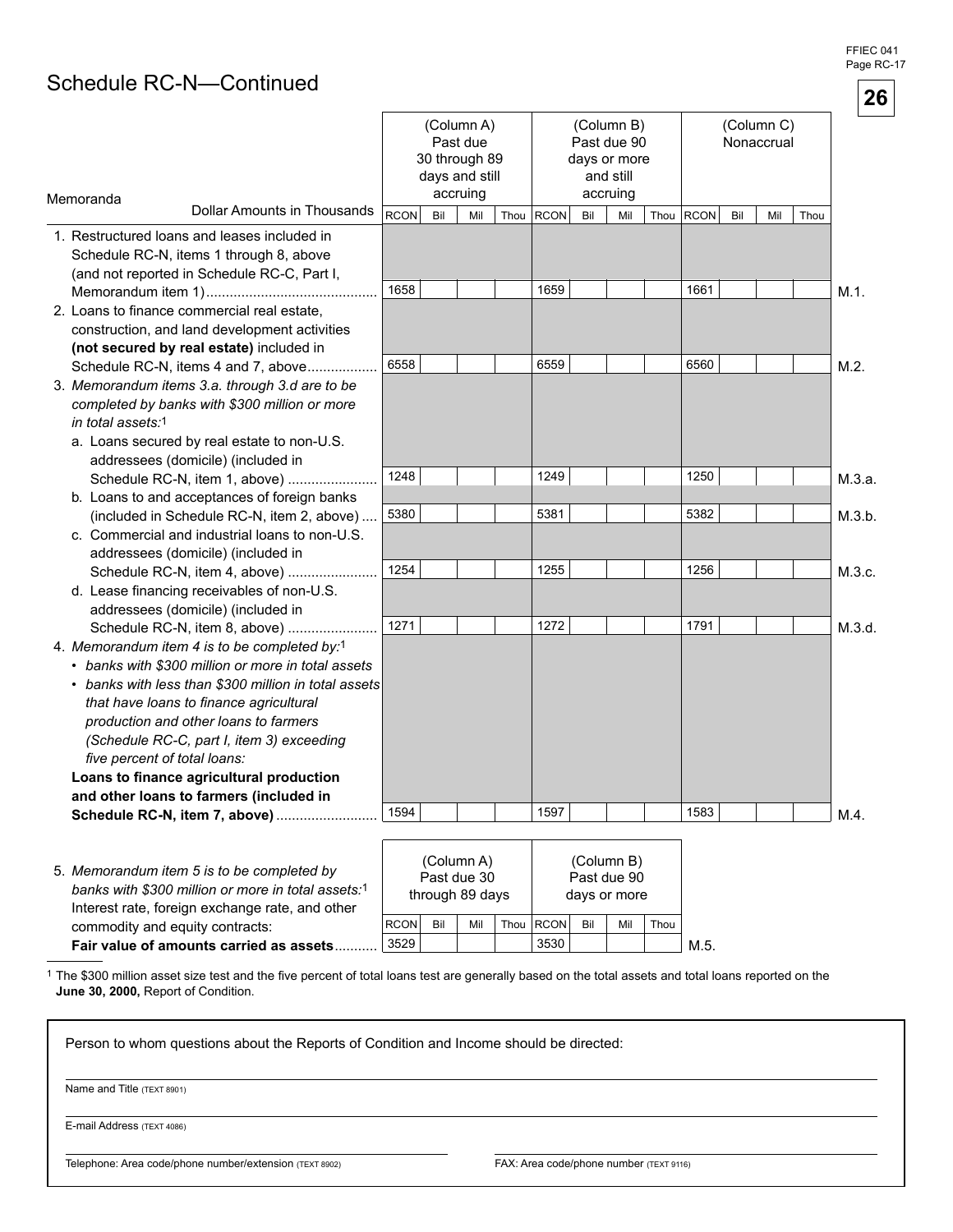# Schedule RC-O-Other Data for Deposit Insurance and FICO Assessments

| Dollar Amounts in Thousands                                                                        | <b>RCON</b> | Bil | Mil | Thou |         |
|----------------------------------------------------------------------------------------------------|-------------|-----|-----|------|---------|
| 1. Unposted debits (see instructions):                                                             |             |     |     |      |         |
|                                                                                                    | 0030        |     |     |      | 1.a.    |
| <b>OR</b>                                                                                          |             |     |     |      |         |
| b. Separate amount of unposted debits:                                                             |             |     |     |      |         |
|                                                                                                    | 0031        |     |     |      | 1.b.(1) |
|                                                                                                    | 0032        |     |     |      | 1.b.(2) |
| 2. Unposted credits (see instructions):                                                            |             |     |     |      |         |
|                                                                                                    | 3510        |     |     |      | 2.a.    |
| 0R                                                                                                 |             |     |     |      |         |
| b. Separate amount of unposted credits:                                                            |             |     |     |      |         |
|                                                                                                    | 3512        |     |     |      | 2.b.(1) |
|                                                                                                    | 3514        |     |     |      | 2.b.(2) |
| 3. Uninvested trust funds (cash) held in bank's own trust department (not included in total        |             |     |     |      |         |
|                                                                                                    | 3520        |     |     |      | 3.      |
| 4. Deposits of consolidated subsidiaries (not included in total deposits):                         |             |     |     |      |         |
|                                                                                                    | 2211        |     |     |      | 4.a.    |
|                                                                                                    | 2351        |     |     |      | 4.b.    |
|                                                                                                    | 5514        |     |     |      | 4.c.    |
| 5. Not applicable                                                                                  |             |     |     |      |         |
| 6. Reserve balances actually passed through to the Federal Reserve by the reporting bank on        |             |     |     |      |         |
| behalf of its respondent depository institutions that are also reflected as deposit liabilities of |             |     |     |      |         |
| the reporting bank:                                                                                |             |     |     |      |         |
| a. Amount reflected in demand deposits (included in Schedule RC-E, item 7, column B)               | 2314        |     |     |      | 6.a.    |
| b. Amount reflected in time and savings deposits <sup>1</sup> (included in Schedule RC-E,          |             |     |     |      |         |
|                                                                                                    | 2315        |     |     |      | 6.b.    |
| 7. Unamortized premiums and discounts on time and savings deposits: 1, 2                           |             |     |     |      |         |
|                                                                                                    | 5516        |     |     |      | 7.a.    |
|                                                                                                    | 5517        |     |     |      | 7.b.    |
| 8. To be completed by banks with "Oakar deposits."                                                 |             |     |     |      |         |
| a. Deposits purchased or acquired from other FDIC-insured institutions during the quarter:         |             |     |     |      |         |
| (1) Total deposits purchased or acquired from other FDIC-insured institutions during               |             |     |     |      |         |
|                                                                                                    | A531        |     |     |      | 8.a.(1) |
| (2) Amount of purchased or acquired deposits reported in item 8.a.(1) above attributable           |             |     |     |      |         |
| to a secondary fund (i.e., BIF members report deposits attributable to SAIF; SAIF                  |             |     |     |      |         |
|                                                                                                    | A532        |     |     |      | 8.a.(2) |
| b. Total deposits sold or transferred to other FDIC-insured institutions during the quarter        | A533        |     |     |      | 8.b.    |
|                                                                                                    | 5596        |     |     |      | 9.      |
| 10. Benefit-responsive "Depository Institution Investment Contracts" (included in total deposits)  | 8432        |     |     |      | 10.     |

<sup>1</sup> For FDIC insurance and FICO assessment purposes, "time and savings deposits" consists of nontransaction accounts and all transaction accounts other than demand deposits.

2 Exclude core deposit intangibles.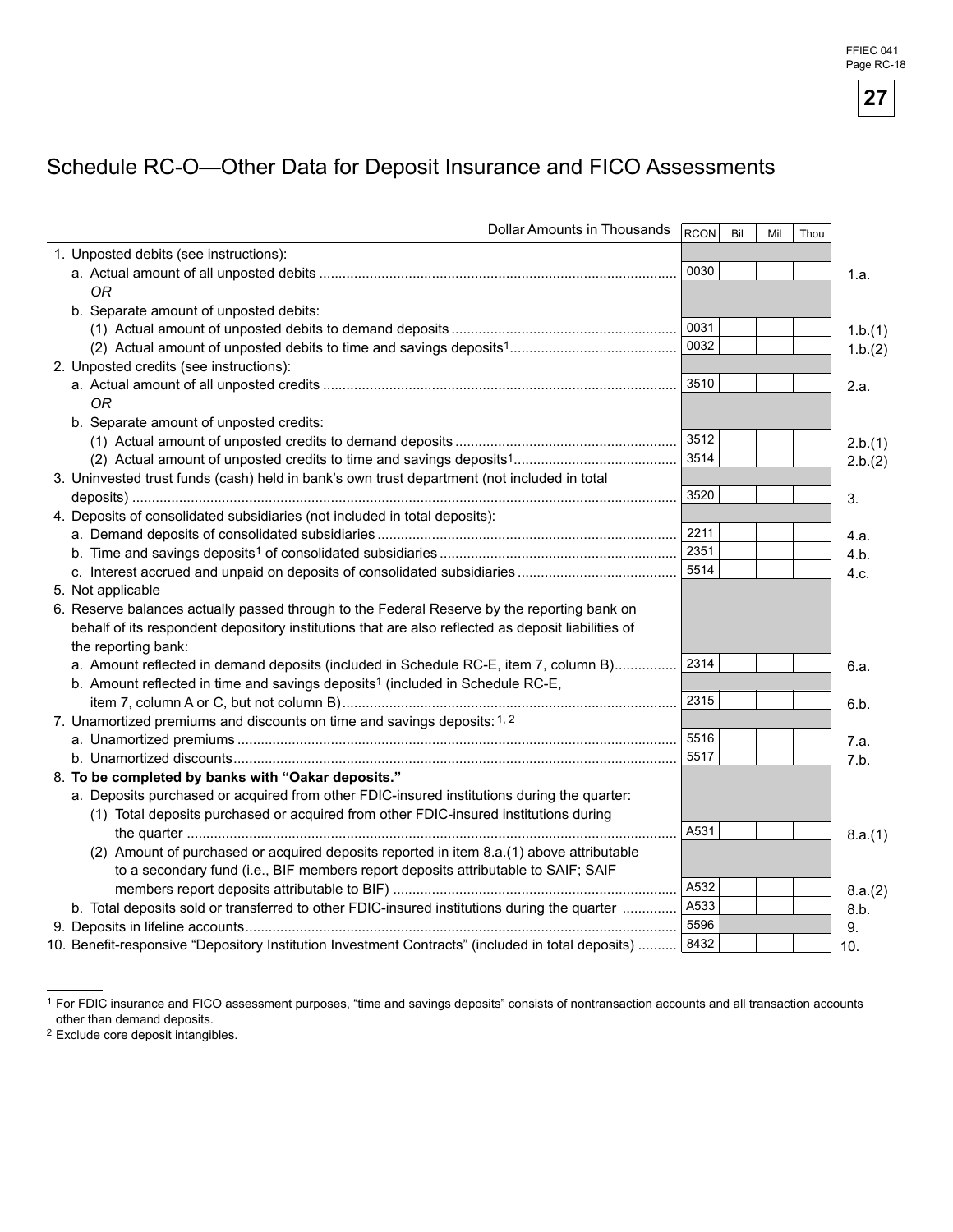# Schedule RC-O-Continued

| Dollar Amounts in Thousands                                                                                                                                                                                                                                                                            | RCON | Bil | Mil | Thou |       |
|--------------------------------------------------------------------------------------------------------------------------------------------------------------------------------------------------------------------------------------------------------------------------------------------------------|------|-----|-----|------|-------|
| 11. Adjustments to demand deposits reported in Schedule RC-E for certain reciprocal<br>demand balances:                                                                                                                                                                                                |      |     |     |      |       |
| a. Amount by which demand deposits would be reduced if the reporting bank's reciprocal<br>demand balances with the domestic offices of U.S. banks and savings associations and                                                                                                                         |      |     |     |      |       |
| insured branches in Puerto Rico and U.S. territories and possessions that were reported                                                                                                                                                                                                                | 8785 |     |     |      | 11.a. |
| b. Amount by which demand deposits would be increased if the reporting bank's reciprocal<br>demand balances with foreign banks and foreign offices of other U.S. banks (other than<br>insured branches in Puerto Rico and U.S. territories and possessions) that were reported                         |      |     |     |      |       |
|                                                                                                                                                                                                                                                                                                        | A181 |     |     |      | 11.b. |
| c. Amount by which demand deposits would be reduced if cash items in process of<br>collection were included in the calculation of the reporting bank's net reciprocal demand<br>balances with the domestic offices of U.S. banks and savings associations and insured                                  |      |     |     |      |       |
| branches in Puerto Rico and U.S. territories and possessions in Schedule RC-E<br>12. Amount of assets netted against deposit liabilities on the balance sheet (Schedule RC) in<br>accordance with generally accepted accounting principles (exclude amounts related to<br>reciprocal demand balances): | A182 |     |     |      | 11.c. |
|                                                                                                                                                                                                                                                                                                        | A527 |     |     |      | 12.a. |
|                                                                                                                                                                                                                                                                                                        | A528 |     |     |      | 12.b. |

# Memoranda **(to be completed each quarter except as noted)** Dollar Amounts in Thousands **RCON Bil Mil Thous**

|                                                                            | ווישטחו | יים | <b>IVIII</b> | 111 U U |           |
|----------------------------------------------------------------------------|---------|-----|--------------|---------|-----------|
| 1. Total deposits of the bank (sum of Memorandum items 1.a.(1) and 1.b.(1) |         |     |              |         |           |
| must equal Schedule RC, item 13.a):                                        |         |     |              |         |           |
| a. Deposit account of \$100,000 or less:                                   |         |     |              |         |           |
|                                                                            | 2702    |     |              |         | M.1.a.(1) |
| Number<br>(2) Number of deposit accounts of \$100,000 or less (to be       |         |     |              |         |           |
| 3779                                                                       |         |     |              |         | M.1.a.(2) |
| b. Deposit accounts of more than \$100,000:                                |         |     |              |         |           |
|                                                                            | 2710    |     |              |         | M.1.b.(1) |
| Number                                                                     |         |     |              |         |           |
| 2722<br>(2) Number of deposit accounts of more than \$100,000              |         |     |              |         | M.1.b.(2) |

2. Estimated amount of uninsured deposits of the bank:

a. An estimate of your bank's uninsured deposits can be determined by multiplying the number of deposit accounts of more than \$100,000 reported in Memorandum item 1.b.(2) above by \$100,000 and subtracting the result from the amount of deposit accounts of more than \$100,000 reported in Memorandum item 1.b.(1) above.

Indicate in the appropriate box at the right whether your bank has a method or procedure for determining a better estimate of uninsured deposits than the estimate described above............................................................................................................................ b. If the box marked YES has been checked, report the estimate of uninsured deposits determined by using your banks method or procedure ................................................................

3. Has the reporting institution been consolidated with a parent bank or savings association



| in that parent bank's or parent saving association's Call Report or Thrift Financial Report?   |             |            |  |
|------------------------------------------------------------------------------------------------|-------------|------------|--|
| If so, report the legal title and FDIC Certificate Number of the parent bank or parent savings |             |            |  |
| association:                                                                                   | <b>RCON</b> | <b>FDI</b> |  |
| <b>TEXT</b><br>A545                                                                            | A545        |            |  |

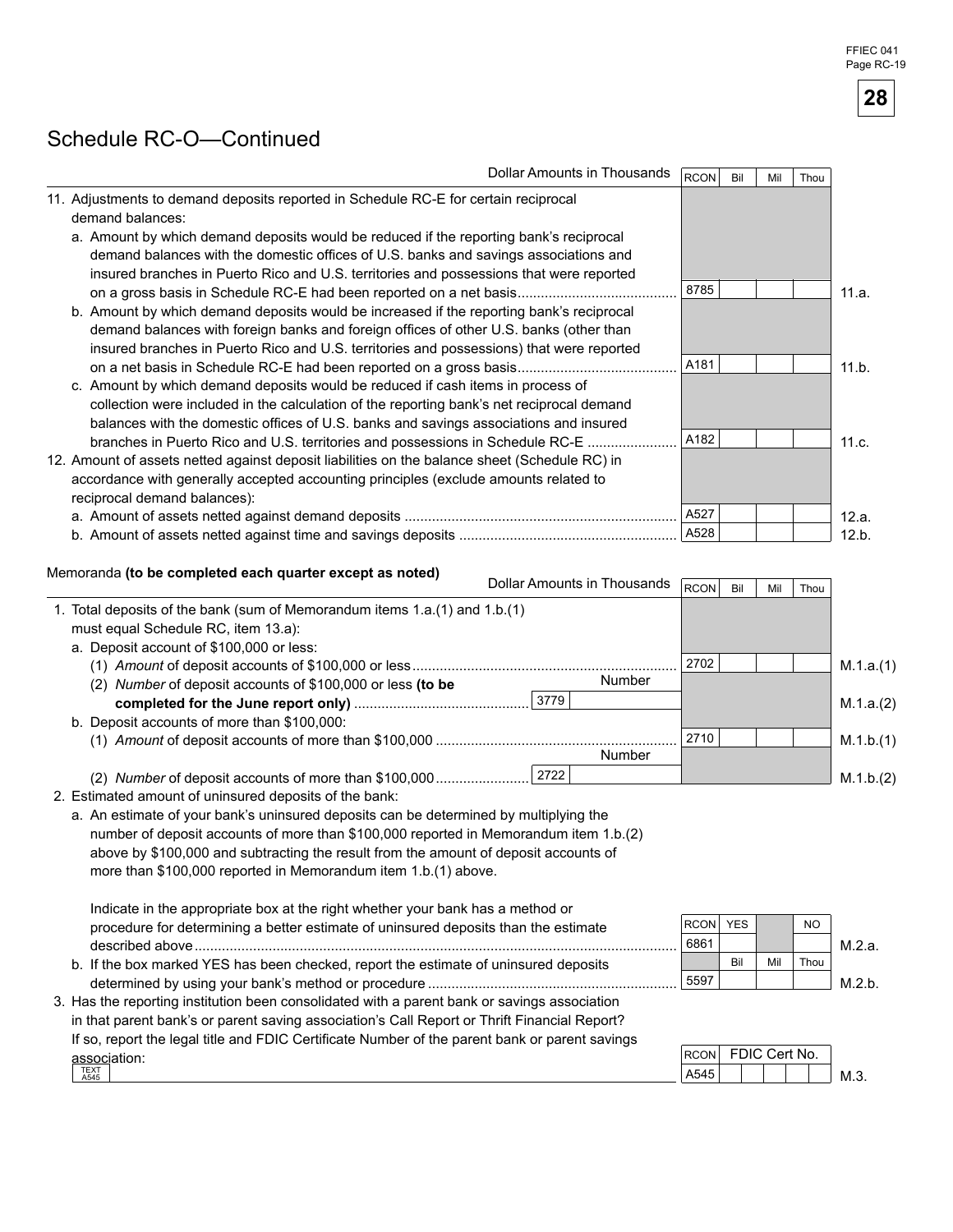# **Schedule RC-R--Regulatory Capital**

|                                                                                                              | Dollar Amounts in Thousands | <b>RCON</b> | Bil | Mil        | Thou |     |
|--------------------------------------------------------------------------------------------------------------|-----------------------------|-------------|-----|------------|------|-----|
| <b>Tier 1 capital</b>                                                                                        |                             |             |     |            |      |     |
|                                                                                                              |                             | 3210        |     |            |      | 1.  |
| 2. LESS: Net unrealized gains (losses) on available-for-sale securities <sup>1</sup> (if a gain, report as a |                             |             |     |            |      |     |
|                                                                                                              |                             | 8434        |     |            |      | 2.  |
| 3. LESS: Net unrealized loss on available-for-sale EQUITY securities <sup>1</sup> (report loss as            |                             |             |     |            |      |     |
|                                                                                                              |                             | A221        |     |            |      | 3.  |
| 4. LESS: Accumulated net gains (losses) on cash flow hedges <sup>1</sup> (if a gain, report as a positive    |                             |             |     |            |      |     |
|                                                                                                              |                             | 4336        |     |            |      | 4.  |
|                                                                                                              |                             | <b>B588</b> |     |            |      | 5.  |
|                                                                                                              |                             | <b>B589</b> |     |            |      | 6.  |
|                                                                                                              |                             | <b>B590</b> |     |            |      |     |
|                                                                                                              |                             | B591        |     |            |      | 7.  |
| 8. LESS: Disallowed servicing assets and purchased credit card relationships                                 |                             | 5610        |     |            |      | 8.  |
|                                                                                                              |                             |             |     |            |      | 9.  |
|                                                                                                              |                             | B592        |     |            |      | 10. |
|                                                                                                              |                             | 8274        |     |            |      | 11. |
| <b>Tier 2 capital</b>                                                                                        |                             |             |     |            |      |     |
|                                                                                                              |                             | 5306        |     |            |      | 12. |
|                                                                                                              |                             | <b>B593</b> |     |            |      | 13. |
|                                                                                                              |                             | 5310        |     |            |      | 14. |
|                                                                                                              |                             | 2221        |     |            |      | 15. |
| 15. Unrealized gains on available-for-sale equity securities includible in Tier 2 capital                    |                             | <b>B594</b> |     |            |      |     |
|                                                                                                              |                             | 5311        |     |            |      | 16. |
|                                                                                                              |                             | 8275        |     |            |      | 17. |
|                                                                                                              |                             |             |     |            |      | 18. |
|                                                                                                              |                             | 1395        |     |            |      | 19. |
|                                                                                                              |                             | <b>B595</b> |     |            |      | 20. |
|                                                                                                              |                             | 3792        |     |            |      |     |
|                                                                                                              |                             |             |     |            |      | 21. |
| Total assets for leverage ratio                                                                              |                             |             |     |            |      |     |
|                                                                                                              |                             | 3368        |     |            |      | 22. |
| 23. LESS: Disallowed goodwill and other disallowed intangible assets (from item 7 above)                     |                             | <b>B590</b> |     |            |      | 23. |
| 24. LESS: Disallowed servicing assets and purchased credit card relationships (from item 8 above)            |                             | <b>B591</b> |     |            |      | 24. |
|                                                                                                              |                             | 5610        |     |            |      | 25. |
|                                                                                                              |                             | <b>B596</b> |     |            |      | 26. |
| 27. Average total assets for leverage capital purposes (item 22 less items 23 through 26)                    |                             | A224        |     |            |      | 27. |
|                                                                                                              |                             |             |     |            |      |     |
| <b>Adjustments for financial subsidiaries</b>                                                                |                             |             |     |            |      |     |
|                                                                                                              |                             | <b>B503</b> |     |            |      | 28. |
|                                                                                                              |                             | <b>B504</b> |     |            |      | 29. |
|                                                                                                              |                             | <b>B505</b> |     |            |      | 30. |
| <b>Capital ratios</b>                                                                                        |                             |             |     |            |      |     |
| (Column B is to be completed by all banks. Column A is to be completed by                                    | (Column A)                  |             |     | (Column B) |      |     |
| banks with financial subsidiaries.)                                                                          | <b>RCON</b><br>Percentage   | <b>RCON</b> |     | Percentage |      |     |
|                                                                                                              | 7273                        | 7204        |     |            |      |     |
|                                                                                                              | 7274                        | 7206        |     |            |      | 31. |
|                                                                                                              | 7275                        | 7205        |     |            |      | 32. |
|                                                                                                              |                             |             |     |            |      | 33. |

<sup>1</sup> Report amount included in Schedule RC, item 26.b, "Accumulated other comprehensive income."

<sup>2</sup> The ratio for column B is item 11 divided by item 27. The ratio for column A is item 11 minus one half of item 28 divided by (item 27 minus item 30).

3 The ratio for column B is item 11 divided by item 62. The ratio for column A is item 11 minus one half of item 28 divided by (item 62 minus item 29).

4 The ratio for column B is item 21 divided by item 62. The ratio for column A is item 21 minus item 28 divided by (item 62 minus item 29).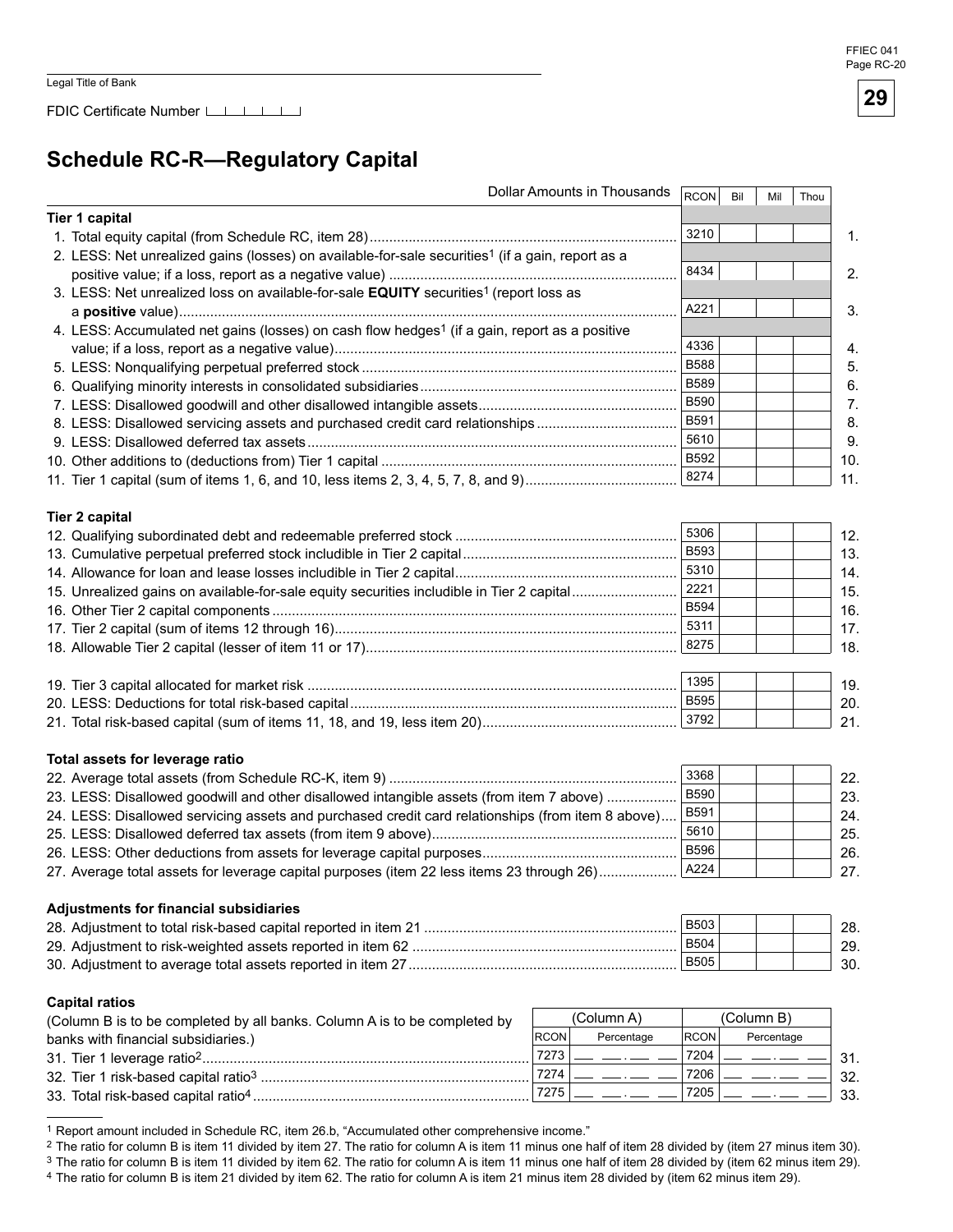FFIEC 041 Page RC-21

**30** 

## Schedule RC-R—Continued

Banks are not required to risk-weight each on-balance sheet asset and the credit equivalent amount of each off-balance sheet item that qualifies for a risk weight of less than 100 percent (50 percent for derivatives) at its lower risk weight. When completing items 34 through 54 of Schedule RC-R, each bank should decide for itself how detailed a risk-weight analysis it wishes to perform. In other words, a bank can choose from among its assets and off-balance sheet items that have a risk weight of less than 100 percent which ones to risk-weight at an appropriate lower risk weight, or it can simply risk-weight some or all of these items at a 100 percent risk weight (50 percent for derivatives).

|                                                        |     | (Column A)       |     | (Column B)              |           |           | (Column C) |                  |           | (Column D) |                                    |                  | (Column E) |           |     | (Column F)       |      |
|--------------------------------------------------------|-----|------------------|-----|-------------------------|-----------|-----------|------------|------------------|-----------|------------|------------------------------------|------------------|------------|-----------|-----|------------------|------|
|                                                        |     | Totals<br>(from  |     | Items Not<br>Subject to |           |           |            |                  |           |            | Allocation by Risk Weight Category |                  |            |           |     |                  |      |
|                                                        |     | Schedule RC)     |     | Risk-Weighting          |           |           | 0%         |                  |           | 20%        |                                    |                  | 50%        |           |     | 100%             |      |
| Dollar Amounts in Thousands                            | Bil | Mil<br>Thou      | Bil | Mil                     | Thou      | Bil       | Mil        | Thou             | Bil       | Mil        | Thou                               | Bil              | Mil        | Thou      | Bil | Mil              | Thou |
| <b>Balance Sheet Asset Categories</b>                  |     |                  |     |                         |           |           |            |                  |           |            |                                    |                  |            |           |     |                  |      |
| 34. Cash and balances due from depository institutions |     |                  |     |                         |           |           |            |                  |           |            |                                    |                  |            |           |     |                  |      |
| (Column A equals the sum of Schedule RC items 1.a      |     | <b>RCON 0010</b> |     |                         |           |           | RCON B600  |                  |           | RCON B601  |                                    |                  |            |           |     | RCON B602        |      |
|                                                        |     |                  |     |                         |           |           |            |                  |           |            |                                    |                  |            |           |     |                  |      |
|                                                        |     | <b>RCON 1754</b> |     | RCON B603               |           |           | RCON B604  |                  |           | RCON B605  |                                    |                  | RCON B606  |           |     | RCON B607        |      |
|                                                        |     |                  |     |                         |           |           |            |                  |           |            |                                    |                  |            |           |     |                  |      |
|                                                        |     | <b>RCON 1773</b> |     | RCON B608               |           | RCON B609 |            | RCON B610        |           | RCON B611  |                                    |                  |            | RCON B612 |     |                  |      |
|                                                        |     |                  |     |                         |           |           |            |                  |           |            |                                    |                  |            |           |     |                  |      |
| 37. Federal funds sold and securities purchased under  |     | <b>RCON 1350</b> |     |                         |           |           | RCON B613  |                  |           | RCON B614  |                                    |                  |            |           |     | RCON B616        |      |
|                                                        |     |                  |     |                         |           |           |            |                  |           |            |                                    |                  |            |           |     |                  |      |
|                                                        |     | <b>RCON 5369</b> |     | RCON B617               |           |           | RCON B618  |                  |           | RCON B619  |                                    |                  | RCON B620  |           |     | RCON B621        |      |
|                                                        |     |                  |     |                         |           |           |            |                  |           |            |                                    |                  |            |           |     |                  |      |
|                                                        |     | RCON B528        |     | RCON B622               |           | RCON B623 |            |                  | RCON B624 |            |                                    |                  | RCON B625  |           |     | RCON B626        |      |
|                                                        |     |                  |     |                         |           |           |            |                  |           |            |                                    |                  |            |           |     |                  |      |
|                                                        |     | <b>RCON 3123</b> |     | <b>RCON 3123</b>        |           |           |            |                  |           |            |                                    |                  |            |           |     |                  |      |
| 40. LESS: Allowance for loan and lease losses          |     |                  |     |                         |           |           |            |                  |           |            |                                    |                  |            |           |     |                  |      |
|                                                        |     | <b>RCON 3545</b> |     | RCON B627               |           |           | RCON B628  |                  |           | RCON B629  |                                    |                  | RCON B630  |           |     | RCON B631        |      |
|                                                        |     |                  |     |                         |           |           |            |                  |           |            |                                    |                  |            |           |     |                  |      |
|                                                        |     | RCON B639        |     | RCON B640               |           |           | RCON B641  |                  |           | RCON B642  |                                    |                  | RCON B643  |           |     | <b>RCON 5339</b> |      |
|                                                        |     |                  |     |                         |           |           |            |                  |           |            |                                    |                  |            |           |     |                  |      |
|                                                        |     | <b>RCON 2170</b> |     |                         | RCON B644 |           |            | <b>RCON 5320</b> |           |            | <b>RCON 5327</b>                   | <b>RCON 5334</b> |            |           |     | <b>RCON 5340</b> |      |
| 43. Total assets (sum of items 34 through 42)          |     |                  |     |                         |           |           |            |                  |           |            |                                    |                  |            |           |     |                  |      |

<sup>1</sup> Include any allocated transfer risk reserve in column B.

<sup>&</sup>lt;sup>2</sup> Includes premises and fixed assets, other real estate owned, investments in unconsolidated subsidiaries and associated companies, customers' liability on acceptances outstanding, intangible assets, and other assets.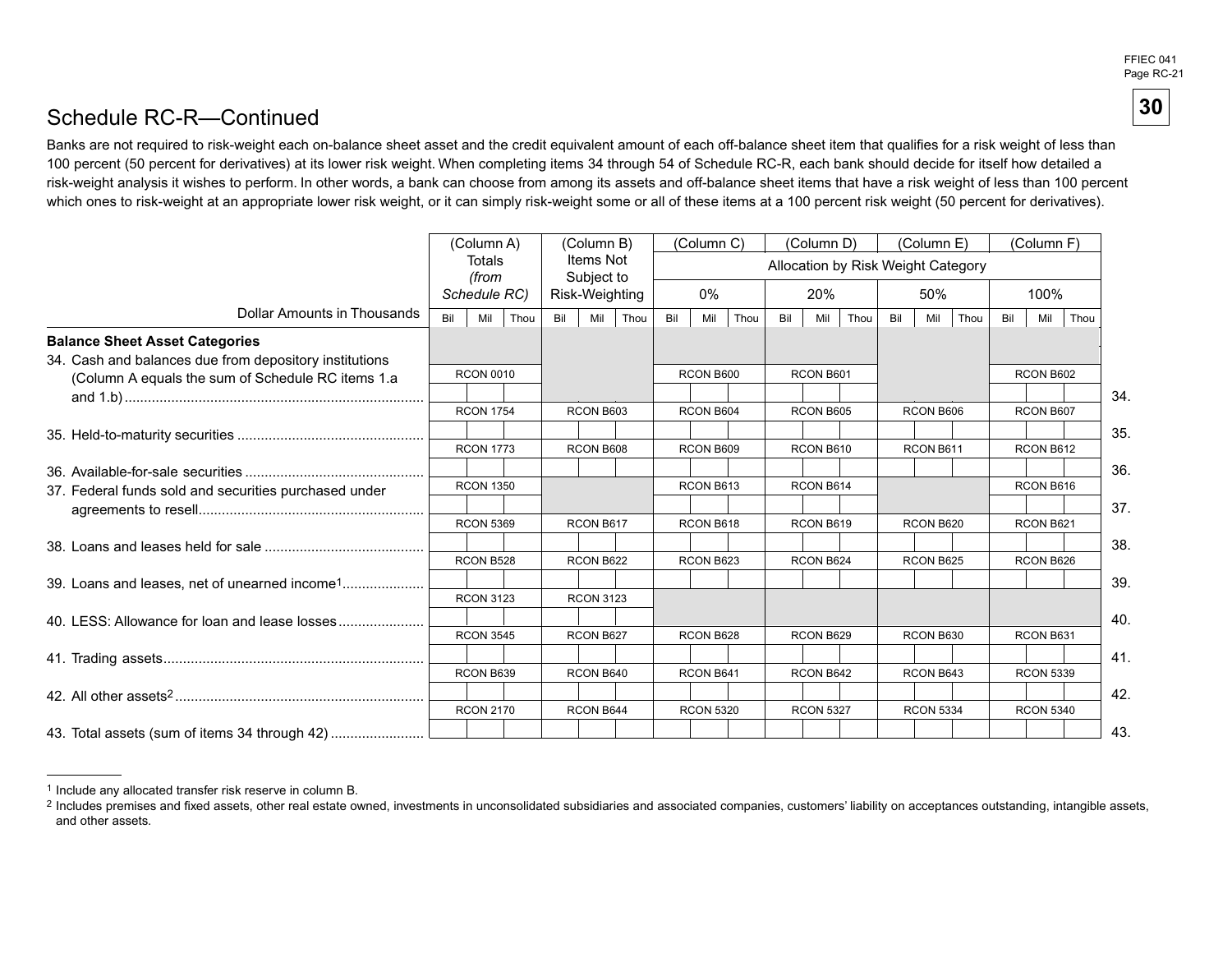## Schedule RC-R—Continued

|                                                |     | (Column A)<br><b>Face Value</b> |      | Credit               |     | (Column B)<br>Credit              |      |     | (Column C) |      |     | (Column D) | Allocation by Risk Weight Category |     | (Column E) |      |     | (Column F) |      |
|------------------------------------------------|-----|---------------------------------|------|----------------------|-----|-----------------------------------|------|-----|------------|------|-----|------------|------------------------------------|-----|------------|------|-----|------------|------|
|                                                |     | or Notional<br>Amount           |      | Conversion<br>Factor |     | Equivalent<br>Amount <sup>1</sup> |      |     | $0\%$      |      |     | 20%        |                                    |     | 50%        |      |     | 100%       |      |
| Dollar Amounts in Thousands                    | Bil | Mil                             | Thou |                      | Bil | Mil                               | Thou | Bil | Mil        | Thou | Bil | Mil        | Thou                               | Bil | Mil        | Thou | Bil | Mil        | Thou |
| <b>Derivatives and Off-Balance Sheet Items</b> |     | <b>RCON 3819</b>                |      |                      |     | RCON B645                         |      |     | RCON B646  |      |     | RCON B647  |                                    |     | RCON B648  |      |     | RCON B649  |      |
| 44. Financial standby letters of credit        |     |                                 |      | 1.00                 |     |                                   |      |     |            |      |     |            |                                    |     |            |      |     |            | 44.  |
| 45. Performance standby letters of             |     | <b>RCON 3821</b>                |      |                      |     | RCON B650                         |      |     | RCON B651  |      |     | RCON B652  |                                    |     | RCON B653  |      |     | RCON B654  |      |
|                                                |     |                                 |      | .50                  |     |                                   |      |     |            |      |     |            |                                    |     |            |      |     |            | 45.  |
| 46. Commercial and similar letters of          |     | <b>RCON 3411</b>                |      |                      |     | RCON B655                         |      |     | RCON B656  |      |     | RCON B657  |                                    |     | RCON B658  |      |     | RCON B659  |      |
|                                                |     |                                 |      | .20                  |     |                                   |      |     |            |      |     |            |                                    |     |            |      |     |            | 46.  |
| 47. Risk participations in bankers             |     |                                 |      |                      |     |                                   |      |     |            |      |     |            |                                    |     |            |      |     |            |      |
| acceptances acquired by the                    |     | <b>RCON 3429</b>                |      |                      |     | RCON B660                         |      |     | RCON B661  |      |     | RCON B662  |                                    |     |            |      |     | RCON B663  |      |
| reporting institution                          |     |                                 |      | 1.00                 |     |                                   |      |     |            |      |     |            |                                    |     |            |      |     |            | 47.  |
|                                                |     | <b>RCON 3433</b>                |      |                      |     | RCON B664                         |      |     | RCON B665  |      |     | RCON B666  |                                    |     | RCON B667  |      |     | RCON B668  |      |
|                                                |     |                                 |      | 1.00                 |     |                                   |      |     |            |      |     |            |                                    |     |            |      |     |            | 48.  |
| 49. Retained recourse on small business        |     | RCON A250                       |      |                      |     | RCON B669                         |      |     | RCON B670  |      |     | RCON B671  |                                    |     | RCON B672  |      |     | RCON B673  |      |
| obligations sold with recourse                 |     |                                 |      | 1.00                 |     |                                   |      |     |            |      |     |            |                                    |     |            |      |     |            | 49.  |
| 50. Retained recourse on financial assets      |     | <b>RCON 1727</b>                |      |                      |     | <b>RCON 2243</b>                  |      |     |            |      |     |            |                                    |     |            |      |     | RCON B674  |      |
| sold with low-level recourse                   |     |                                 |      | $12.5*$              |     |                                   |      |     |            |      |     |            |                                    |     |            |      |     |            | 50.  |
| 51. All other financial assets sold with       |     | RCON B675                       |      |                      |     | RCON B676                         |      |     | RCON B677  |      |     | RCON B678  |                                    |     | RCON B679  |      |     | RCON B680  |      |
|                                                |     |                                 |      | 1.00                 |     |                                   |      |     |            |      |     |            |                                    |     |            |      |     |            | 51.  |
| 52. All other off-balance sheet                |     | RCON B681                       |      |                      |     | RCON B682                         |      |     | RCON B683  |      |     | RCON B684  |                                    |     | RCON B685  |      |     | RCON B686  |      |
|                                                |     |                                 |      | 1.00                 |     |                                   |      |     |            |      |     |            |                                    |     |            |      |     |            | 52.  |
| 53. Unused commitments with an original        |     | <b>RCON 3833</b>                |      |                      |     | RCON B687                         |      |     | RCON B688  |      |     | RCON B689  |                                    |     | RCON B690  |      |     | RCON B691  |      |
| maturity exceeding one year                    |     |                                 |      | .50                  |     |                                   |      |     |            |      |     |            |                                    |     |            |      |     |            | 53.  |
|                                                |     |                                 |      |                      |     | RCON A167                         |      |     | RCON B693  |      |     | RCON B694  |                                    |     | RCON B695  |      |     |            |      |
|                                                |     |                                 |      |                      |     |                                   |      |     |            |      |     |            |                                    |     |            |      |     |            | 54.  |

\* Or institution-specific factor.

1 Column A multiplied by credit conversion factor.

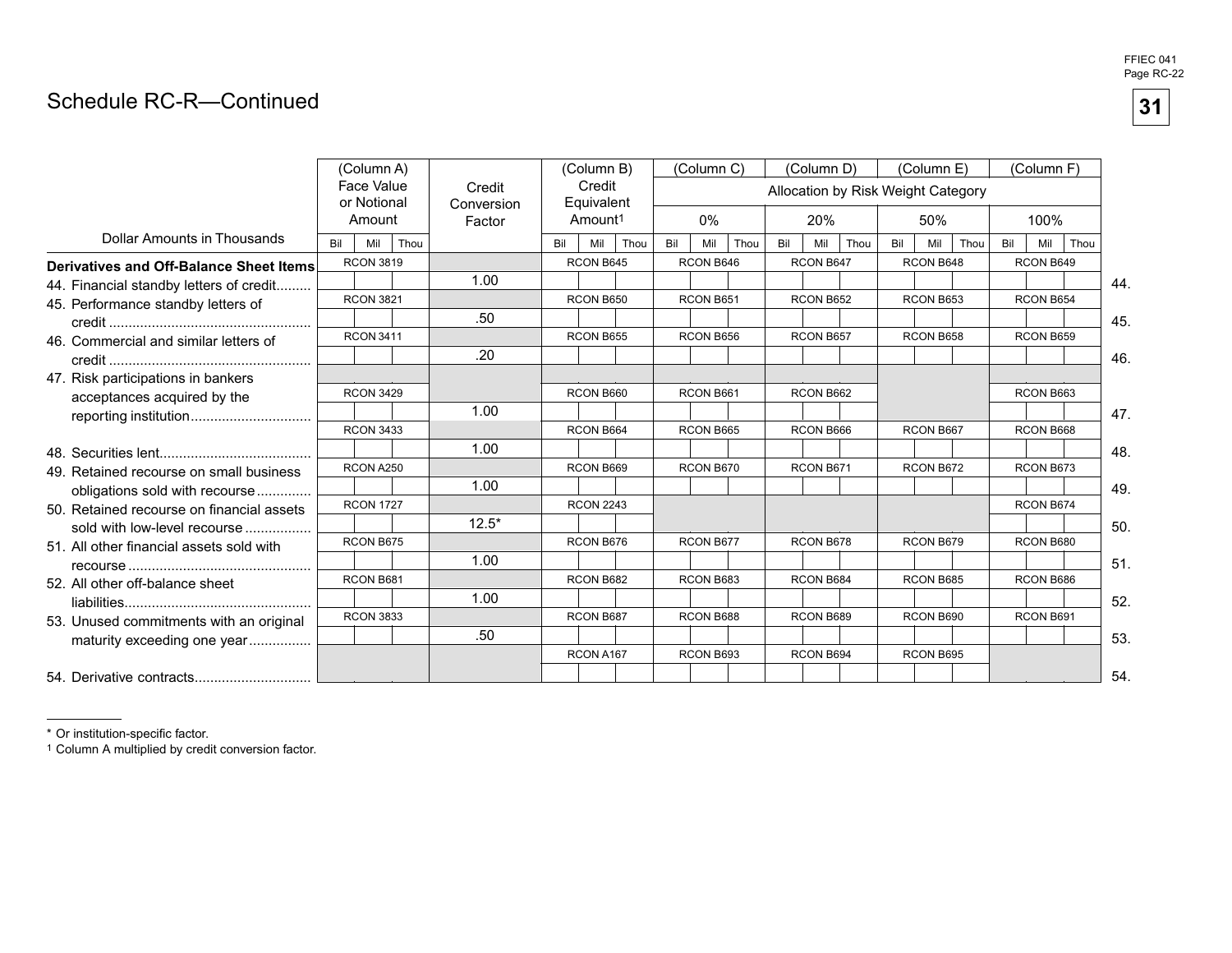# $\mathsf{Schedule\ RC\text{-}R\text{---}Continued}$  . The continued

|                                                                                               |     | (Column C)   |      |     | (Column D)    |      |     | (Column E)    |                                    |     | (Column F)       |      |     |
|-----------------------------------------------------------------------------------------------|-----|--------------|------|-----|---------------|------|-----|---------------|------------------------------------|-----|------------------|------|-----|
|                                                                                               |     |              |      |     |               |      |     |               | Allocation by Risk Weight Category |     |                  |      |     |
|                                                                                               |     | 0%           |      |     | 20%           |      |     | 50%           |                                    |     | 100%             |      |     |
| Dollar Amounts in Thousands                                                                   | Bil | Mil          | Thou | Bil | Mil           | Thou | Bil | Mil           | Thou                               | Bil | Mil              | Thou |     |
| <b>Totals</b>                                                                                 |     |              |      |     |               |      |     |               |                                    |     |                  |      |     |
| 55. Total assets, derivatives, and off-balance sheet items by risk weight category (for each  |     | RCON B696    |      |     | RCON B697     |      |     | RCON B698     |                                    |     | RCON B699        |      |     |
|                                                                                               |     |              |      |     |               |      |     |               |                                    |     |                  |      | 55. |
|                                                                                               |     | $\times 0\%$ |      |     | $\times 20\%$ |      |     | $\times 50\%$ |                                    |     | $\times$ 100%    |      | 56. |
| 57. Risk-weighted assets by risk weight category (for each column, item 55 multiplied by      |     | RCON B700    |      |     | RCON B701     |      |     | RCON B702     |                                    |     | RCON B703        |      |     |
|                                                                                               |     | $\Omega$     |      |     |               |      |     |               |                                    |     |                  |      | 57. |
|                                                                                               |     |              |      |     |               |      |     |               |                                    |     | <b>RCON 1651</b> |      |     |
|                                                                                               |     |              |      |     |               |      |     |               |                                    |     |                  |      | 58. |
| 59. Risk-weighted assets before deductions for excess allowance for loan and lease losses and |     |              |      |     |               |      |     |               |                                    |     | RCON B704        |      |     |
| allocated transfer risk reserve (sum of item 57, columns C through F, and item 58)            |     |              |      |     |               |      |     |               |                                    |     |                  |      | 59. |
|                                                                                               |     |              |      |     |               |      |     |               |                                    |     | RCON A222        |      |     |
|                                                                                               |     |              |      |     |               |      |     |               |                                    |     |                  |      | 60. |
|                                                                                               |     |              |      |     |               |      |     |               |                                    |     | <b>RCON 3128</b> |      |     |
|                                                                                               |     |              |      |     |               |      |     |               |                                    |     |                  |      | 61. |
|                                                                                               |     |              |      |     |               |      |     |               |                                    |     | RCON A223        |      |     |
|                                                                                               |     |              |      |     |               |      |     |               |                                    |     |                  |      | 62. |

#### Memoranda

| ----------------<br>housands<br>Amounts<br>⊃ollar                                    | <b>CONL</b><br><b>RUU</b> | Mil | Thou |        |
|--------------------------------------------------------------------------------------|---------------------------|-----|------|--------|
| standards<br>capital<br>urre:<br>the.<br>COVALAN<br>contracts<br>orod<br>$\sim$<br>. | 8764                      |     |      | IVI.I. |

|                                                                     | With a remaining maturity of   |  |     |     |  |                    |                                                   |  |     |  |                    |                               |  |     |      |  |  |  |  |
|---------------------------------------------------------------------|--------------------------------|--|-----|-----|--|--------------------|---------------------------------------------------|--|-----|--|--------------------|-------------------------------|--|-----|------|--|--|--|--|
|                                                                     | (Column A)<br>One year or less |  |     |     |  |                    | (Column B)<br>Over one year<br>through five years |  |     |  |                    | (Column C)<br>Over five years |  |     |      |  |  |  |  |
| 2. Notional principal amounts of derivative contracts: <sup>1</sup> | <b>RCON Trill</b>              |  | Bil | Mil |  | Thou RCON Tril Bil |                                                   |  | Mil |  | Thou RCON Tril Bil |                               |  | Mil | Thou |  |  |  |  |
|                                                                     | 3809                           |  |     |     |  | 8766               |                                                   |  |     |  | 8767               |                               |  |     |      |  |  |  |  |
|                                                                     | 3812                           |  |     |     |  | 8769               |                                                   |  |     |  | 8770               |                               |  |     |      |  |  |  |  |
|                                                                     | 8771                           |  |     |     |  | 8772               |                                                   |  |     |  | 8773               |                               |  |     |      |  |  |  |  |
|                                                                     | 8774                           |  |     |     |  | 8775               |                                                   |  |     |  | 8776               |                               |  |     |      |  |  |  |  |
|                                                                     | 8777                           |  |     |     |  | 8778               |                                                   |  |     |  | 8779               |                               |  |     |      |  |  |  |  |
|                                                                     | A000                           |  |     |     |  | A001               |                                                   |  |     |  | A002               |                               |  |     |      |  |  |  |  |

<sup>1</sup> Exclude foreign exchange contracts with an original maturity of 14 days or less and all futures contracts.

FFIEC 041 Page RC-23

**32**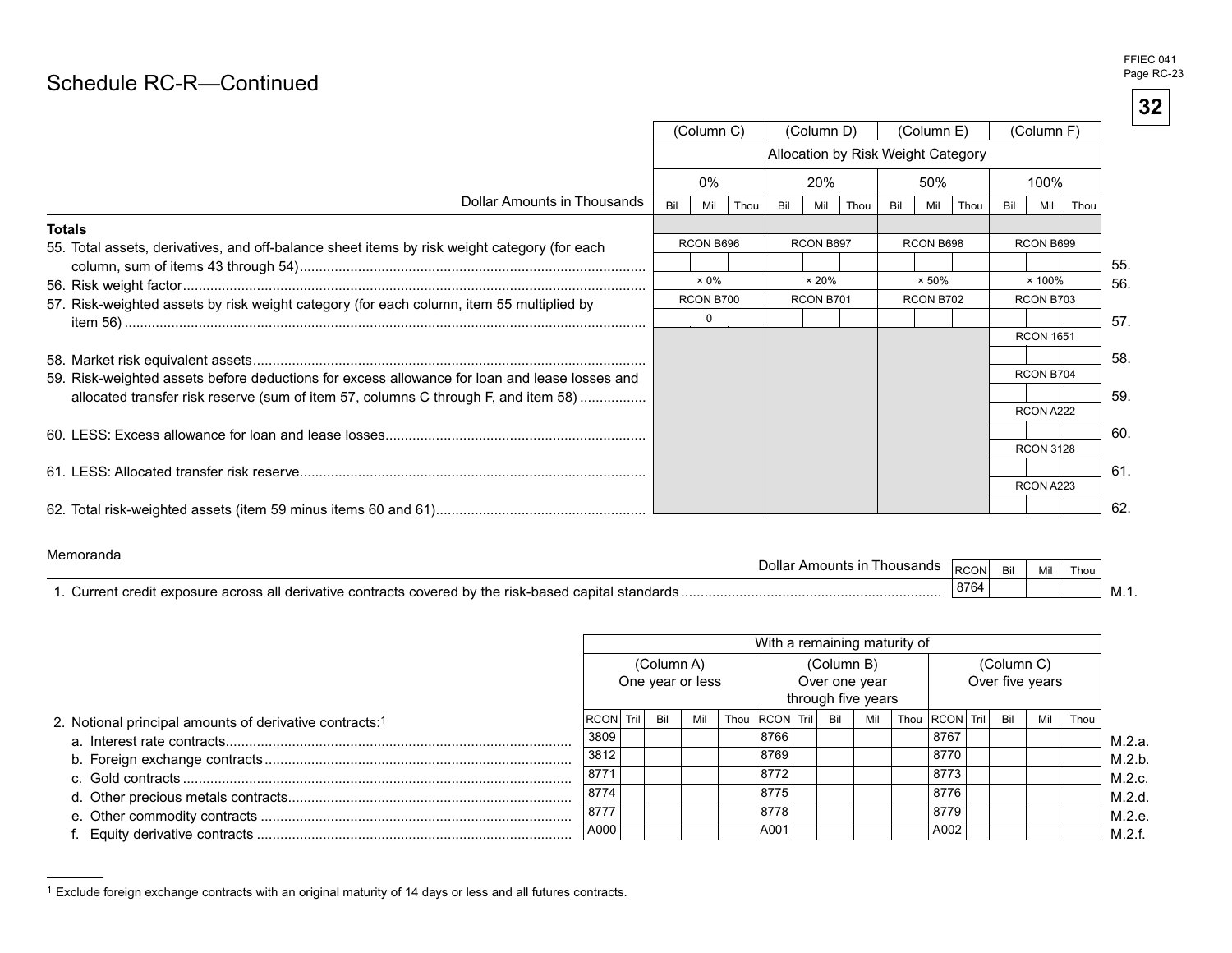FDIC Certificate Number

## **Schedule RC-S—Securitization and Asset Sale Activities**

**All of Schedule RC-S is to be completed beginning June 30, 2001.** 

|                                          |     | (Column A)<br>1-4 Family<br>Residential<br>Loans |      |     | (Column B)<br>Home<br>Equity<br>Lines |     | (Column C)<br>Credit<br>Card<br>Receivables |      |     | (Column D)<br>Auto<br>Loans |     | (Column E)<br>Other<br>Consumer<br>Loans |      |     | (Column F)<br>Commercial<br>and Industrial<br>Loans |      |     | (Column G)<br>All Other<br>Loans and<br>All Leases |                |
|------------------------------------------|-----|--------------------------------------------------|------|-----|---------------------------------------|-----|---------------------------------------------|------|-----|-----------------------------|-----|------------------------------------------|------|-----|-----------------------------------------------------|------|-----|----------------------------------------------------|----------------|
| Dollar Amounts in Thousands              | Bil | Mil                                              | Thou | Bil | Thou<br>Mil                           | Bil | Mil                                         | Thou | Bil | Thou<br>Mil                 | Bil | Mil                                      | Thou | Bil | Mil                                                 | Thou | Bil | Mil<br>Thou                                        |                |
| <b>Bank Securitization Activities</b>    |     |                                                  |      |     |                                       |     |                                             |      |     |                             |     |                                          |      |     |                                                     |      |     |                                                    |                |
| 1. Outstanding principal balance of      |     |                                                  |      |     |                                       |     |                                             |      |     |                             |     |                                          |      |     |                                                     |      |     |                                                    |                |
| assets sold and securitized by the       |     |                                                  |      |     |                                       |     |                                             |      |     |                             |     |                                          |      |     |                                                     |      |     |                                                    |                |
| reporting bank with servicing retained   |     |                                                  |      |     |                                       |     |                                             |      |     |                             |     |                                          |      |     |                                                     |      |     |                                                    |                |
| or with recourse or other seller-pro-    |     | RCON B705                                        |      |     | RCON B706                             |     | RCON B707                                   |      |     | RCON B708                   |     | RCON B709                                |      |     | RCON B710                                           |      |     | RCON B711                                          |                |
| vided credit enhancements                |     |                                                  |      |     |                                       |     |                                             |      |     |                             |     |                                          |      |     |                                                     |      |     |                                                    | $\mathbf{1}$ . |
| 2. Maximum amount of credit exposure     |     |                                                  |      |     |                                       |     |                                             |      |     |                             |     |                                          |      |     |                                                     |      |     |                                                    |                |
| arising from recourse or other           |     |                                                  |      |     |                                       |     |                                             |      |     |                             |     |                                          |      |     |                                                     |      |     |                                                    |                |
| seller-provided credit enhancements      |     |                                                  |      |     |                                       |     |                                             |      |     |                             |     |                                          |      |     |                                                     |      |     |                                                    |                |
| provided to structures reported in       |     |                                                  |      |     |                                       |     |                                             |      |     |                             |     |                                          |      |     |                                                     |      |     |                                                    |                |
| item 1 in the form of:                   |     |                                                  |      |     |                                       |     |                                             |      |     |                             |     |                                          |      |     |                                                     |      |     |                                                    |                |
| a. Retained interest-only strips         |     | RCON B712                                        |      |     | RCON B713                             |     | RCON B714                                   |      |     |                             |     | RCON B716                                |      |     | RCON B717                                           |      |     | RCON B718                                          |                |
| (included in Schedules RC-B or           |     |                                                  |      |     |                                       |     |                                             |      |     | RCON B715                   |     |                                          |      |     |                                                     |      |     |                                                    |                |
| RC-F or in Schedule RC, item 5)          |     |                                                  |      |     |                                       |     |                                             |      |     |                             |     |                                          |      |     |                                                     |      |     |                                                    | 2.a.           |
| b. Standby letters of credit, sub-       |     | RCON B719                                        |      |     | RCON B720                             |     | RCON B721                                   |      |     |                             |     | RCON B723                                |      |     | RCON B724                                           |      |     | RCON B725                                          |                |
| ordinated securities, and other          |     |                                                  |      |     |                                       |     |                                             |      |     | RCON B722                   |     |                                          |      |     |                                                     |      |     |                                                    |                |
| enhancements                             |     |                                                  |      |     |                                       |     |                                             |      |     |                             |     |                                          |      |     |                                                     |      |     |                                                    | 2.b.           |
| 3. Reporting bank's unused commit-       |     |                                                  |      |     |                                       |     |                                             |      |     |                             |     |                                          |      |     |                                                     |      |     |                                                    |                |
| ments to provide liquidity to structures |     | RCON B726                                        |      |     | RCON B727                             |     | RCON B728                                   |      |     | RCON B729                   |     | RCON B730                                |      |     | RCON B731                                           |      |     | RCON B732                                          |                |
|                                          |     |                                                  |      |     |                                       |     |                                             |      |     |                             |     |                                          |      |     |                                                     |      |     |                                                    | 3.             |
| 4. Past due loan amounts included in     |     |                                                  |      |     |                                       |     |                                             |      |     |                             |     |                                          |      |     |                                                     |      |     |                                                    |                |
| item 1:                                  |     | RCON B733                                        |      |     | RCON B734                             |     | RCON B735                                   |      |     | RCON B736                   |     | RCON B737                                |      |     | RCON B738                                           |      |     | RCON B739                                          |                |
|                                          |     |                                                  |      |     |                                       |     |                                             |      |     |                             |     |                                          |      |     |                                                     |      |     |                                                    | 4.a.           |
|                                          |     | RCON B740                                        |      |     | RCON B741                             |     | RCON B742                                   |      |     | RCON B743                   |     | RCON B744                                |      |     | RCON B745                                           |      |     | RCON B746                                          |                |
| b. 90 days or more past due              |     |                                                  |      |     |                                       |     |                                             |      |     |                             |     |                                          |      |     |                                                     |      |     |                                                    | 4.b.           |
| 5. Charge-offs and recoveries on assets  |     |                                                  |      |     |                                       |     |                                             |      |     |                             |     |                                          |      |     |                                                     |      |     |                                                    |                |
| sold and securitized with servicing      |     |                                                  |      |     |                                       |     |                                             |      |     |                             |     |                                          |      |     |                                                     |      |     |                                                    |                |
| retained or with recourse or other       |     |                                                  |      |     |                                       |     |                                             |      |     |                             |     |                                          |      |     |                                                     |      |     |                                                    |                |
| seller-provided credit enhancements      |     |                                                  |      |     |                                       |     |                                             |      |     |                             |     |                                          |      |     |                                                     |      |     |                                                    |                |
| (calendar year-to-date):                 |     | RIAD B747                                        |      |     | RIAD B748                             |     | RIAD B749                                   |      |     | <b>RIAD B750</b>            |     | RIAD B751                                |      |     | RIAD B752                                           |      |     | RIAD B753                                          |                |
|                                          |     |                                                  |      |     |                                       |     |                                             |      |     |                             |     |                                          |      |     |                                                     |      |     |                                                    | 5.a.           |
|                                          |     | RIAD B754                                        |      |     | RIAD B755                             |     | RIAD B756                                   |      |     | RIAD B757                   |     | RIAD B758                                |      |     | RIAD B759                                           |      |     | RIAD B760                                          |                |
|                                          |     |                                                  |      |     |                                       |     |                                             |      |     |                             |     |                                          |      |     |                                                     |      |     |                                                    | 5.b.           |

FFIEC 041 Page RC-24

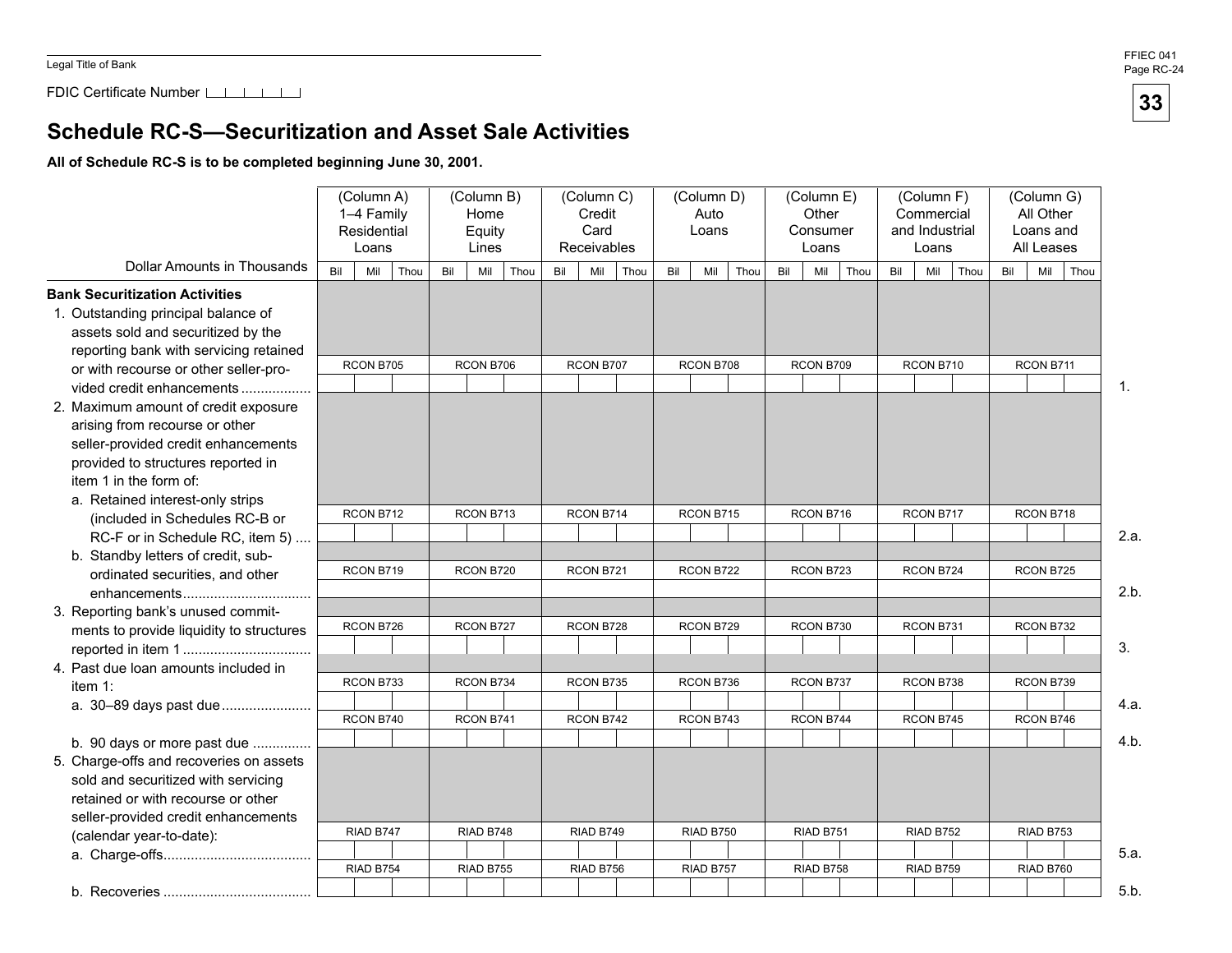# Schedule RC-S-Continued

|                                                                                                                                 | (Column A)<br>1-4 Family<br>Residential<br>Loans | (Column B)<br>Home<br>Equity<br>Lines | (Column C)<br>Credit<br>Card<br>Receivables | (Column D)<br>Auto<br>Loans | (Column E)<br>Other<br>Consumer<br>Loans | (Column F)<br>Commercial<br>and Industrial<br>Loans | (Column G)<br>All Other<br>Loans and<br>All Leases |              |
|---------------------------------------------------------------------------------------------------------------------------------|--------------------------------------------------|---------------------------------------|---------------------------------------------|-----------------------------|------------------------------------------|-----------------------------------------------------|----------------------------------------------------|--------------|
| <b>Dollar Amounts in Thousands</b>                                                                                              | Mil<br>Thou<br>Bil                               | Mil<br>Thou<br>Bil                    | Bil<br>Mil<br>Thou                          | Bil<br>Mil<br>Thou          | Mil<br>Thou<br>Bil                       | Mil<br>Bil<br>Thou                                  | Mil<br>Thou<br>Bil                                 |              |
| 6. Amount of ownership (or seller's)<br>interests carried as:<br>a. Securities (included in<br>Schedule RC-B or in Schedule RC, |                                                  | RCON B761                             | RCON B762                                   |                             |                                          | RCON B763                                           |                                                    | 6.a.         |
| b. Loans (included in                                                                                                           |                                                  | RCON B500                             | RCON B501                                   |                             |                                          | RCON B502                                           |                                                    |              |
| Schedule RC-C)<br>7. Past due loan amounts included in<br>interests reported in item 6.a:<br>a. 30-89 days past due             |                                                  | RCON B764                             | RCON B765                                   |                             |                                          | RCON B766                                           |                                                    | 6.b.<br>7.a. |
| b. 90 days or more past due                                                                                                     |                                                  | RCON B767                             | RCON B768                                   |                             |                                          | RCON B769                                           |                                                    | 7.b.         |
| 8. Charge-offs and recoveries on loan<br>amounts included in interests reported                                                 |                                                  |                                       |                                             |                             |                                          |                                                     |                                                    |              |
| in item 6.a (calendar year-to-date):                                                                                            |                                                  | RIAD B770                             | RIAD B771                                   |                             |                                          | RIAD B772                                           |                                                    | 8.a.         |
|                                                                                                                                 |                                                  | RIAD B773                             | RIAD B774                                   |                             |                                          | RIAD B775                                           |                                                    | 8.b.         |
| For Securitization Facilities Sponsored                                                                                         |                                                  |                                       |                                             |                             |                                          |                                                     |                                                    |              |
| By or Otherwise Established By Other                                                                                            |                                                  |                                       |                                             |                             |                                          |                                                     |                                                    |              |
| <b>Institutions</b>                                                                                                             |                                                  |                                       |                                             |                             |                                          |                                                     |                                                    |              |
| 9. Maximum amount of credit exposure                                                                                            |                                                  |                                       |                                             |                             |                                          |                                                     |                                                    |              |
| arising from credit enhancements                                                                                                |                                                  |                                       |                                             |                             |                                          |                                                     |                                                    |              |
| provided by the reporting bank to other                                                                                         |                                                  |                                       |                                             |                             |                                          |                                                     |                                                    |              |
| institutions' securitization structures in                                                                                      |                                                  |                                       |                                             |                             |                                          |                                                     |                                                    |              |
| the form of standby letters of credit,                                                                                          | RCON B776                                        | RCON B777                             | RCON B778                                   | RCON B779                   | RCON B780                                | RCON B781                                           | RCON B782                                          |              |
| purchased subordinated securities,                                                                                              |                                                  |                                       |                                             |                             |                                          |                                                     |                                                    | 9.           |
| and other enhancements                                                                                                          |                                                  |                                       |                                             |                             |                                          |                                                     |                                                    |              |
| 10. Reporting bank's unused commitments<br>to provide liquidity to other institutions'                                          | RCON B783                                        | RCON B784                             | RCON B785                                   | RCON B786                   | RCON B787                                | RCON B788                                           | RCON B789                                          |              |
| securitization structures                                                                                                       |                                                  |                                       |                                             |                             |                                          |                                                     | 10.                                                |              |

FFIEC 041 Page RC-25

**34**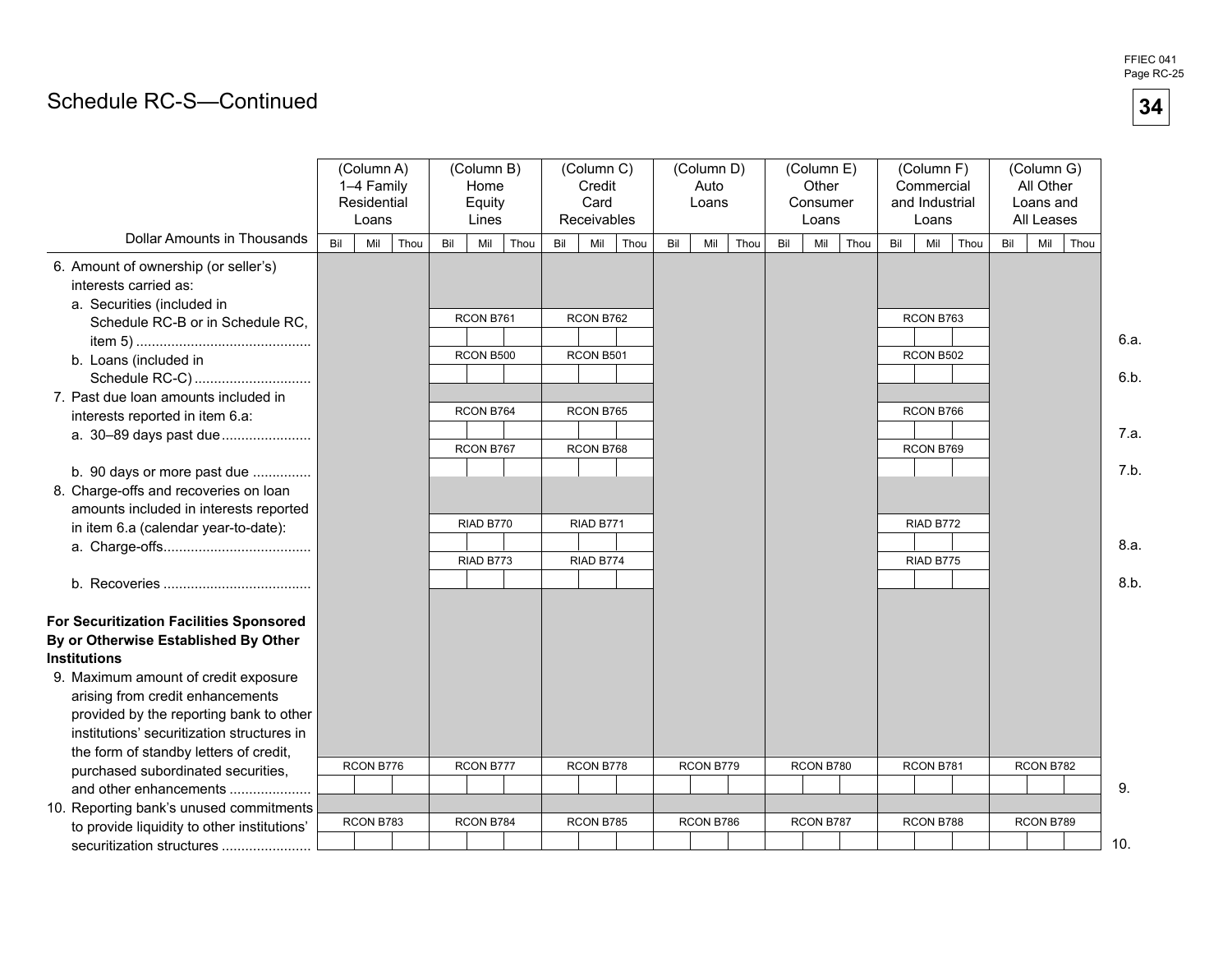#### FFIEC 041 Page RC-26

**35** 

# Schedule RC-S-Continued

|                                                                                                                                                  |     | (Column A)<br>1-4 Family<br>Residential<br>Loans |      |     | (Column B)<br>Home<br>Equity<br>Lines |      |     | (Column C)<br>Credit<br>Card<br><b>Receivables</b> |      |     | (Column D)<br>Auto<br>Loans |      |     | (Column E)<br>Other<br>Consumer<br>Loans |      |     | (Column F)<br>Commercial<br>and Industrial<br>Loans |      |     | (Column G)<br>All Other<br>Loans and<br>All Leases |      |     |
|--------------------------------------------------------------------------------------------------------------------------------------------------|-----|--------------------------------------------------|------|-----|---------------------------------------|------|-----|----------------------------------------------------|------|-----|-----------------------------|------|-----|------------------------------------------|------|-----|-----------------------------------------------------|------|-----|----------------------------------------------------|------|-----|
| Dollar Amounts in Thousands                                                                                                                      | Bil | Mil                                              | Thou | Bil | Mil                                   | Thou | Bil | Mil                                                | Thou | Bil | Mil                         | Thou | Bil | Mil                                      | Thou | Bil | Mil                                                 | Thou | Bil | Mil                                                | Thou |     |
| <b>Bank Asset Sales</b><br>11. Assets sold with recourse or other<br>seller-provided credit enhancements<br>and not securitized by the reporting |     | RCON B790                                        |      |     | RCON B791                             |      |     | RCON B792                                          |      |     | RCON B793                   |      |     | RCON B794                                |      |     | RCON B795                                           |      |     | RCON B796                                          |      | 11. |
| 12. Maximum amount of credit exposure<br>arising from recourse or other seller-<br>provided credit enhancements pro-                             |     | RCON B797                                        |      |     | RCON B798                             |      |     | RCON B799                                          |      |     | RCON B800                   |      |     | RCON B801                                |      |     | RCON B802                                           |      |     | RCON B803                                          |      |     |
| vided to assets reported in item 11                                                                                                              |     |                                                  |      |     |                                       |      |     |                                                    |      |     |                             |      |     |                                          |      |     |                                                     |      |     |                                                    |      | 12. |

12.

#### **Memorandum items 1, 2, and 3 are to be completed beginning June 30, 2001.**

| Memoranda<br>Dollar Amounts in Thousands                                                                                                                                                           | <b>RCON</b> | Mil | Thou |           |
|----------------------------------------------------------------------------------------------------------------------------------------------------------------------------------------------------|-------------|-----|------|-----------|
| 1. Small business obligations transferred with recourse under Section 208 of the Riegle Community Development and Regulatory Improvement<br>Act of 1994:                                           |             |     |      |           |
|                                                                                                                                                                                                    | A249        |     |      | M.1.a.    |
|                                                                                                                                                                                                    | A250        |     |      | M.1.b.    |
| 2. Outstanding principal balance of assets serviced for others:                                                                                                                                    | <b>B804</b> |     |      | M.2.a.    |
|                                                                                                                                                                                                    | <b>B805</b> |     |      | M.2.b.    |
|                                                                                                                                                                                                    | A591        |     |      | M.2.c.    |
| 3. Asset-backed commercial paper conduits:                                                                                                                                                         |             |     |      |           |
| a. Maximum amount of credit exposure arising from credit enhancements provided to conduit structures in the form of standby letters of<br>credit, subordinated securities, and other enhancements: |             |     |      |           |
|                                                                                                                                                                                                    | <b>B806</b> |     |      | M.3.a.(1) |
|                                                                                                                                                                                                    | <b>B807</b> |     |      | M.3.a.(2) |
| b. Unused commitments to provide liquidity to conduit structures:                                                                                                                                  |             |     |      |           |
|                                                                                                                                                                                                    | <b>B808</b> |     |      | M.3.b.(1) |
|                                                                                                                                                                                                    | <b>B809</b> |     |      | M.3.b.(2) |

<sup>1</sup> Memorandum item 2.c is to be completed beginning June 30, 2001, if the principal balance of other financial assets serviced for others is more than \$10 million.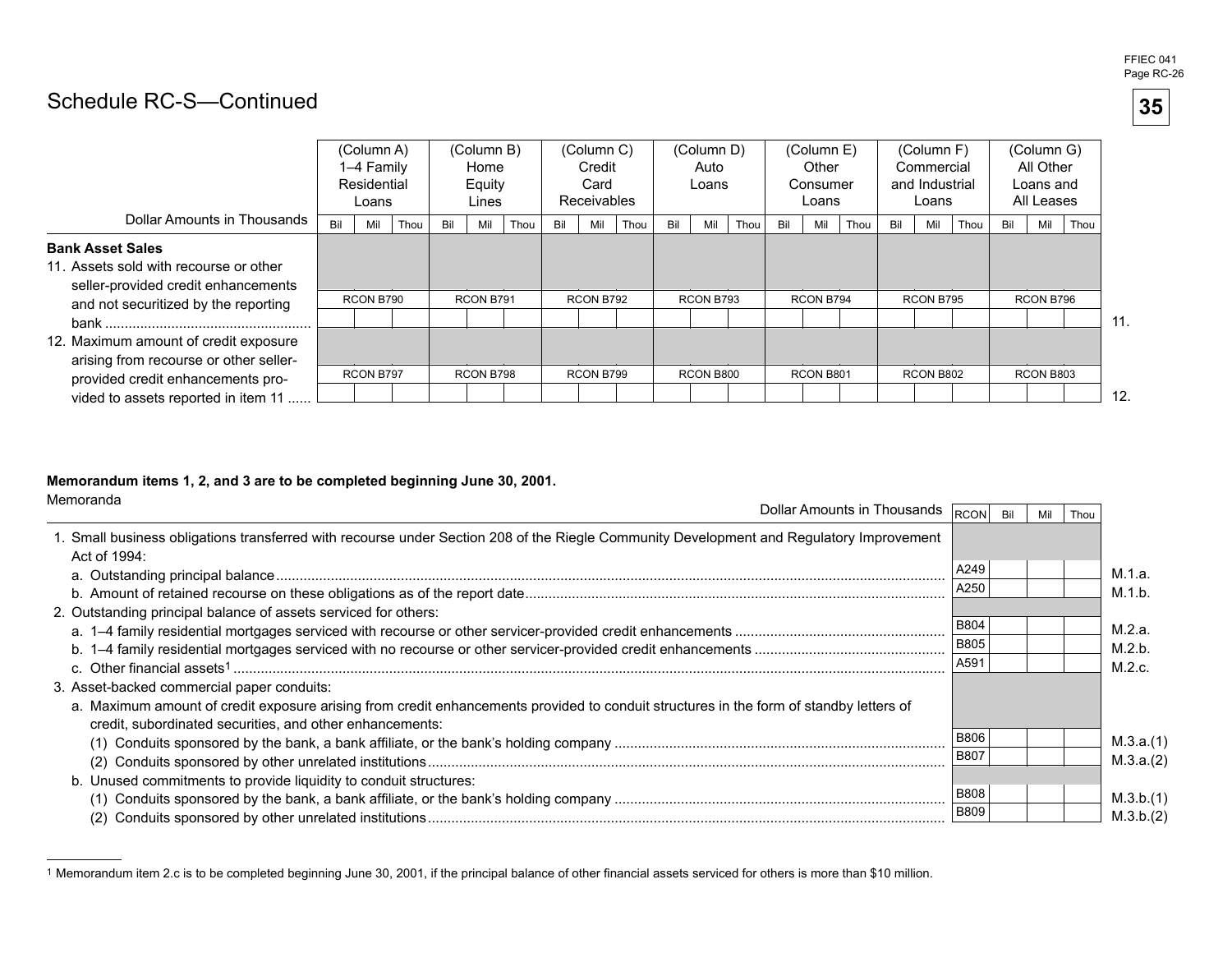FDIC Certificate Number [16]

# **Schedule RC-T-Fiduciary and Related Services**

#### **Schedule RC-T is to be completed beginning December 31, 2001.**

#### **Items 12 through 23 and Memorandum item 4 will not be made available to the public on an individual institution basis.**

| IIIUIVIUUAI IIISULULIUII DASIS.                                                                              |              |     |           |  |
|--------------------------------------------------------------------------------------------------------------|--------------|-----|-----------|--|
|                                                                                                              | <b>RCON</b>  | Yes | No        |  |
| 1. Does the institution have fiduciary powers? (If "NO," do not complete Schedule RC-T.)                     | A345         |     |           |  |
|                                                                                                              |              |     |           |  |
|                                                                                                              | <b>IRCON</b> | Yes | <b>No</b> |  |
|                                                                                                              | A346         |     |           |  |
|                                                                                                              |              |     |           |  |
| 3. Does the institution have any fiduciary or related activity (in the form of assets or accounts) to report | RCON         | Yes | <b>No</b> |  |
|                                                                                                              | <b>B867</b>  |     |           |  |
|                                                                                                              |              |     |           |  |

If the answer to item 3 is "YES," complete the applicable items of Schedule RC-T, as follows:

Institutions with total fiduciary assets (item 9, sum of columns A and B) greater than \$250 million (as of the preceding December 31) or with gross fiduciary and related services income greater than 10% of revenue (net interest income plus noninterest income) for the preceding calendar year must complete:

- Items 4 through 19 quarterly,
- Items 20 through 23 annually with the December report, and
- Memorandum items 1 through 4 annually with the December report.

Institutions with total fiduciary assets (item 9, sum of columns A and B) greater than \$100 million but less than or equal to \$250 million (as of the preceding December 31) that do not meet the fiduciary income test for quarterly reporting must complete:

- Items 4 through 23 annually with the December report, and
- Memorandum items 1 through 4 annually with the December report.

Institutions with total fiduciary assets (item 9, sum of columns A and B) of \$100 million or less (as of the preceding December 31) that do not meet the fiduciary income test for quarterly reporting must complete:

- Items 4 through 10 annually with the December report, and
- Memorandum items 1 through 3 annually with the December report.

|                                                                                                                                 |       |     | (Column A)<br>Managed<br>Assets |      |       |     | (Column B)<br>Non-Managed<br>Assets |      | (Column C)<br>Number of<br>Managed<br>Accounts | (Column D)<br>Number of<br>Non-Managed<br>Accounts |                |
|---------------------------------------------------------------------------------------------------------------------------------|-------|-----|---------------------------------|------|-------|-----|-------------------------------------|------|------------------------------------------------|----------------------------------------------------|----------------|
| Dollar Amounts in Thousands                                                                                                     | Trill | Bil | Mil                             | Thou | Trill | Bil | Mil                                 | Thou |                                                |                                                    |                |
| <b>FIDUCIARY AND RELATED ASSETS</b>                                                                                             |       |     | RCON B868                       |      |       |     | RCON B869                           |      | RCON B870                                      | RCON B871                                          |                |
| 4. Personal trust and agency accounts.<br>5. Retirement related trust and agency                                                |       |     |                                 |      |       |     |                                     |      |                                                |                                                    | 4.             |
| accounts:                                                                                                                       |       |     |                                 |      |       |     |                                     |      |                                                |                                                    |                |
| a. Employee benefit-defined                                                                                                     |       |     | RCON B872                       |      |       |     | RCON B873                           |      | RCON B874                                      | RCON B875                                          |                |
|                                                                                                                                 |       |     |                                 |      |       |     |                                     |      |                                                |                                                    | 5.a.           |
| b. Employee benefit-defined                                                                                                     |       |     | RCON B876                       |      |       |     | RCON B877                           |      | RCON B878                                      | RCON B879                                          |                |
|                                                                                                                                 |       |     |                                 |      |       |     |                                     |      |                                                |                                                    | 5.b.           |
|                                                                                                                                 |       |     | RCON B880                       |      |       |     | RCON B881                           |      | RCON B882                                      | RCON B883                                          |                |
| c. Other retirement accounts                                                                                                    |       |     | RCON B884                       |      |       |     | RCON B885                           |      | RCON C001                                      | RCON C002                                          | 5.c.           |
| 6. Corporate trust and agency accounts                                                                                          |       |     |                                 |      |       |     |                                     |      |                                                |                                                    | 6.             |
| 7. Investment management agency                                                                                                 |       |     | RCON B886                       |      |       |     |                                     |      | RCON B888                                      |                                                    |                |
| $accounds$ $\ldots$ $\ldots$ $\ldots$ $\ldots$ $\ldots$ $\ldots$ $\ldots$ $\ldots$ $\ldots$ $\ldots$ $\ldots$ $\ldots$ $\ldots$ |       |     |                                 |      |       |     |                                     |      |                                                |                                                    | 7 <sub>1</sub> |
|                                                                                                                                 |       |     | RCON B890                       |      |       |     | RCON B891                           |      | RCON B892                                      | RCON B893                                          |                |
|                                                                                                                                 |       |     |                                 |      |       |     |                                     |      |                                                |                                                    | 8.             |
| 9. Total fiduciary accounts                                                                                                     |       |     | RCON B894                       |      |       |     | RCON B895                           |      | RCON B896                                      | RCON B897                                          |                |
| (sum of items 4 through 8)                                                                                                      |       |     |                                 |      |       |     |                                     |      |                                                |                                                    | 9.             |
|                                                                                                                                 |       |     |                                 |      |       |     | RCON B898                           |      |                                                | RCON B899                                          |                |
| 10. Custody and safekeeping accounts                                                                                            |       |     |                                 |      |       |     |                                     |      |                                                |                                                    | 10.            |

11. Not applicable

#### FFIEC 041 Page RC-27

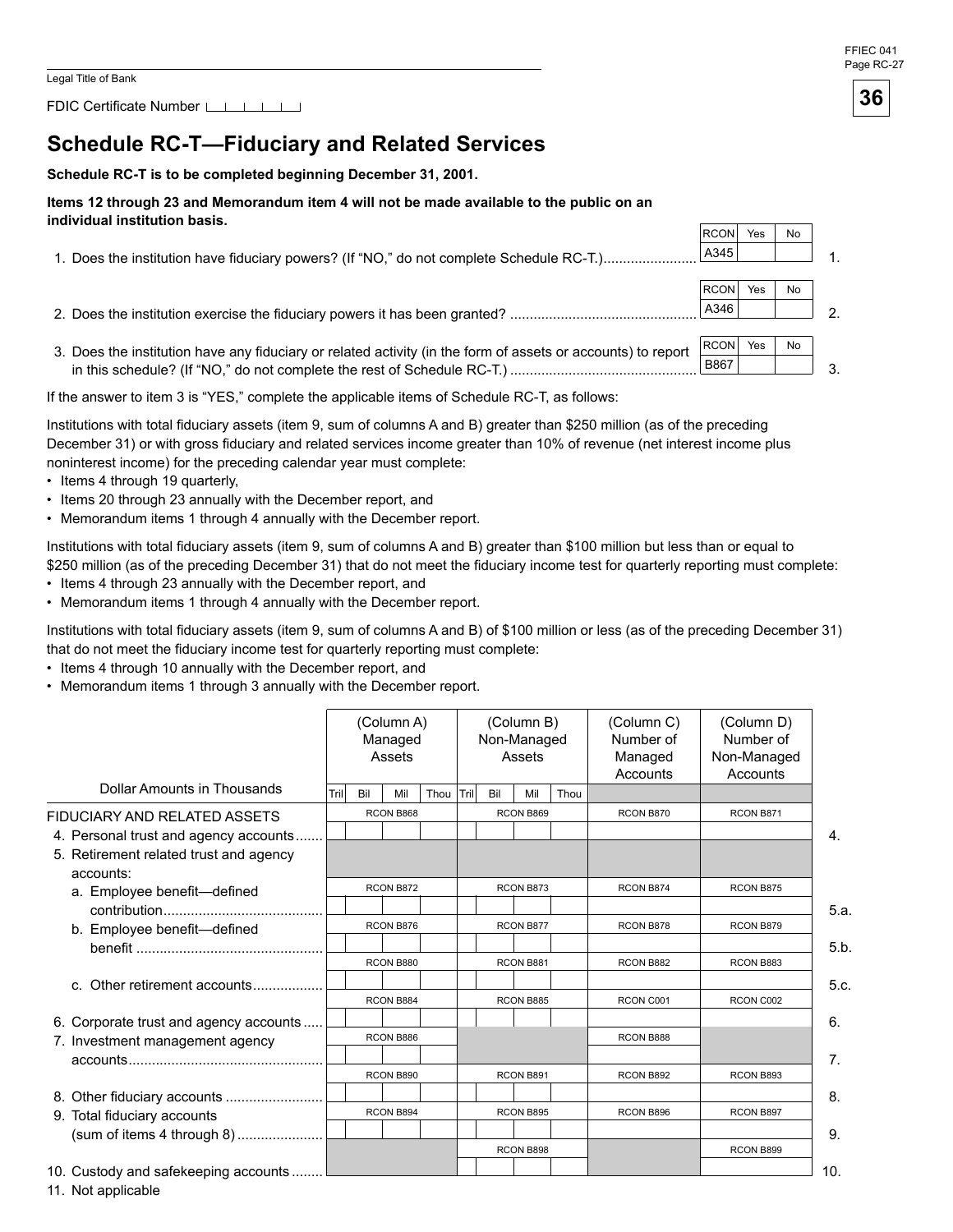# Schedule RC-T-Continued

| Dollar Amounts in Thousands                                                                    | <b>RIAD</b> | Bil | Mil | Thou |
|------------------------------------------------------------------------------------------------|-------------|-----|-----|------|
| FIDUCIARY AND RELATED SERVICES INCOME                                                          |             |     |     |      |
|                                                                                                | B904        |     |     |      |
| 13. Retirement related trust and agency accounts:                                              |             |     |     |      |
|                                                                                                | <b>B905</b> |     |     |      |
|                                                                                                | <b>B906</b> |     |     |      |
|                                                                                                | <b>B907</b> |     |     |      |
|                                                                                                | A479        |     |     |      |
|                                                                                                | <b>B908</b> |     |     |      |
|                                                                                                | A480        |     |     |      |
|                                                                                                | <b>B909</b> |     |     |      |
|                                                                                                | B910        |     |     |      |
| 19. Total gross fiduciary and related services income (sum of items 12 through 18) (must equal |             |     |     |      |
|                                                                                                | 4070        |     |     |      |
|                                                                                                | C058        |     |     |      |
|                                                                                                | A488        |     |     |      |
|                                                                                                | <b>B911</b> |     |     |      |
|                                                                                                | A491        |     |     |      |

| Memoranda                                                                          |                             | <b>Managed Assets</b> |     |     |      |  |
|------------------------------------------------------------------------------------|-----------------------------|-----------------------|-----|-----|------|--|
|                                                                                    | Dollar Amounts in Thousands | <b>RCON</b>           | Bil | Mil | Thou |  |
| 1. Managed assets held in personal trust and agency accounts:                      |                             |                       |     |     |      |  |
|                                                                                    |                             | B913                  |     |     |      |  |
|                                                                                    |                             | B914                  |     |     |      |  |
|                                                                                    |                             | B915                  |     |     |      |  |
|                                                                                    |                             | B916                  |     |     |      |  |
|                                                                                    |                             | B917                  |     |     |      |  |
|                                                                                    |                             | <b>B918</b>           |     |     |      |  |
|                                                                                    |                             | B919                  |     |     |      |  |
|                                                                                    |                             | B920                  |     |     |      |  |
|                                                                                    |                             | B921                  |     |     |      |  |
|                                                                                    |                             | B922                  |     |     |      |  |
|                                                                                    |                             | B923                  |     |     |      |  |
| Total managed assets held in personal trust and agency accounts (sum of Memorandum |                             |                       |     |     |      |  |
| items 1.a through 1.k) (must equal Schedule RC-T, item 4, column A)                |                             | B868                  |     |     |      |  |

|                                                                        |      | (Column A)<br>Number of<br><b>Issues</b> |       |     | (Column B)<br><b>Principal Amount</b><br>Outstanding |      |        |
|------------------------------------------------------------------------|------|------------------------------------------|-------|-----|------------------------------------------------------|------|--------|
| Dollar Amounts in Thousands RCON                                       |      |                                          | Trill | Bil | Mil                                                  | Thou |        |
| 2. Corporate trust and agency accounts:                                |      |                                          |       |     | RCON B928                                            |      |        |
| a. Corporate and municipal trusteeships                                | B927 |                                          |       |     |                                                      |      | M.2.a. |
| b. Transfer agent, registrar, paying agent, and other corporate agency | B929 |                                          |       |     |                                                      |      | M.2 h. |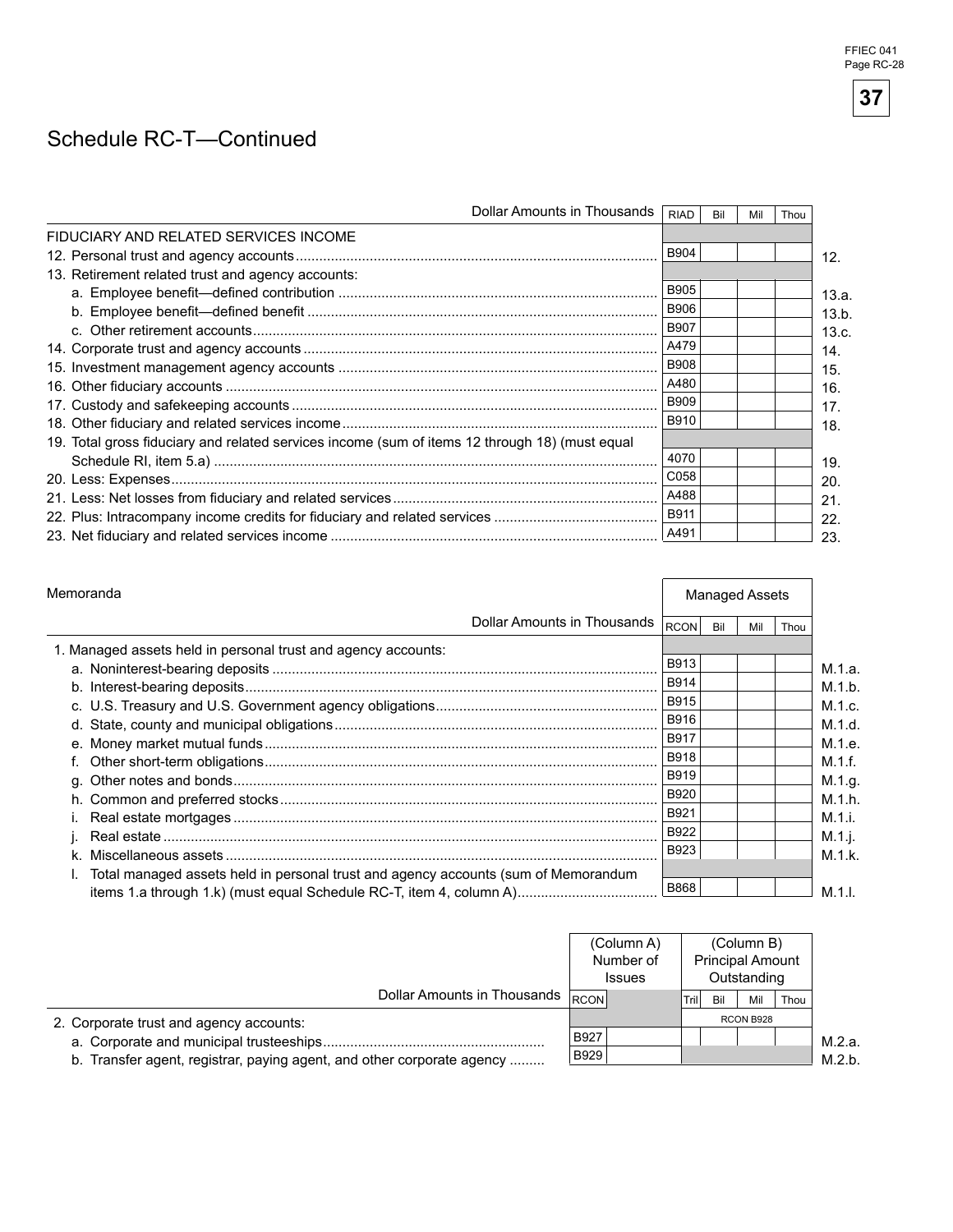# Schedule RC-T-Continued

| Memoranda-Continued                                               |             | (Column A)<br>Number of<br><b>Funds</b> |             |     | (Column B)<br>Market Value of<br><b>Fund Assets</b> |      |        |
|-------------------------------------------------------------------|-------------|-----------------------------------------|-------------|-----|-----------------------------------------------------|------|--------|
| Dollar Amounts in Thousands                                       | RCON        |                                         | <b>RCON</b> | Bil | Mil                                                 | Thou |        |
| 3. Collective investment funds and common trust funds:            |             |                                         |             |     |                                                     |      |        |
|                                                                   | <b>B931</b> |                                         | B932        |     |                                                     |      | М.3.а. |
|                                                                   | <b>B933</b> |                                         | <b>B934</b> |     |                                                     |      | M3.b.  |
|                                                                   | <b>B935</b> |                                         | B936        |     |                                                     |      | M.3.c. |
|                                                                   | <b>B937</b> |                                         | <b>B938</b> |     |                                                     |      | M.3.d. |
|                                                                   | <b>B939</b> |                                         | <b>B940</b> |     |                                                     |      | M.3.e. |
|                                                                   | B941        |                                         | B942        |     |                                                     |      | M.3.f. |
|                                                                   | <b>B943</b> |                                         | <b>B944</b> |     |                                                     |      | M.3.g. |
| h. Total collective investment funds (sum of Memorandum items 3.a |             |                                         |             |     |                                                     |      |        |
|                                                                   | <b>B945</b> |                                         | B946        |     |                                                     |      | M.3.h. |

|                                                                                                                   | (Column A)<br>Gross Losses<br>Managed<br>Accounts |     | (Column B)<br>Gross Losses<br>Non-Managed<br>Accounts |             |     | (Column C)<br>Recoveries |             |     |      |        |
|-------------------------------------------------------------------------------------------------------------------|---------------------------------------------------|-----|-------------------------------------------------------|-------------|-----|--------------------------|-------------|-----|------|--------|
| Dollar Amounts in Thousands                                                                                       | <b>RIAD</b>                                       | Mil | Thou                                                  | <b>RIAD</b> | Mil | Thou                     | <b>RIAD</b> | Mil | Thou |        |
| 4. Fiduciary settlements, surcharges, and other losses:                                                           |                                                   |     |                                                       |             |     |                          |             |     |      |        |
|                                                                                                                   | <b>B947</b>                                       |     |                                                       | <b>B948</b> |     |                          | B949        |     |      | M.4.a. |
| b. Retirement related trust and agency accounts                                                                   | <b>B950</b>                                       |     |                                                       | B951        |     |                          | B952        |     |      | M.4.b. |
|                                                                                                                   | B953                                              |     |                                                       | B954        |     |                          | <b>B955</b> |     |      | M.4.c. |
| d. Other fiduciary accounts and related services                                                                  | <b>B956</b>                                       |     |                                                       | B957        |     |                          | <b>B958</b> |     |      | M.4.d. |
| e. Total fiduciary settlements, surcharges, and other losses<br>(sum of Memorandum items 4.a through 4.d) (sum of |                                                   |     |                                                       |             |     |                          |             |     |      |        |
| columns A and B minus column C must equal                                                                         | <b>B959</b>                                       |     |                                                       | B960        |     |                          | B961        |     |      | M.4.e. |

Person to whom questions about Schedule RC-T-Fiduciary and Related Services should be directed:

Name and Title (TEXT B962)

E-mail Address (TEXT B926)

Telephone: Area code/phone number/extension (TEXT B963) FAX: Area code/phone number (TEXT B964)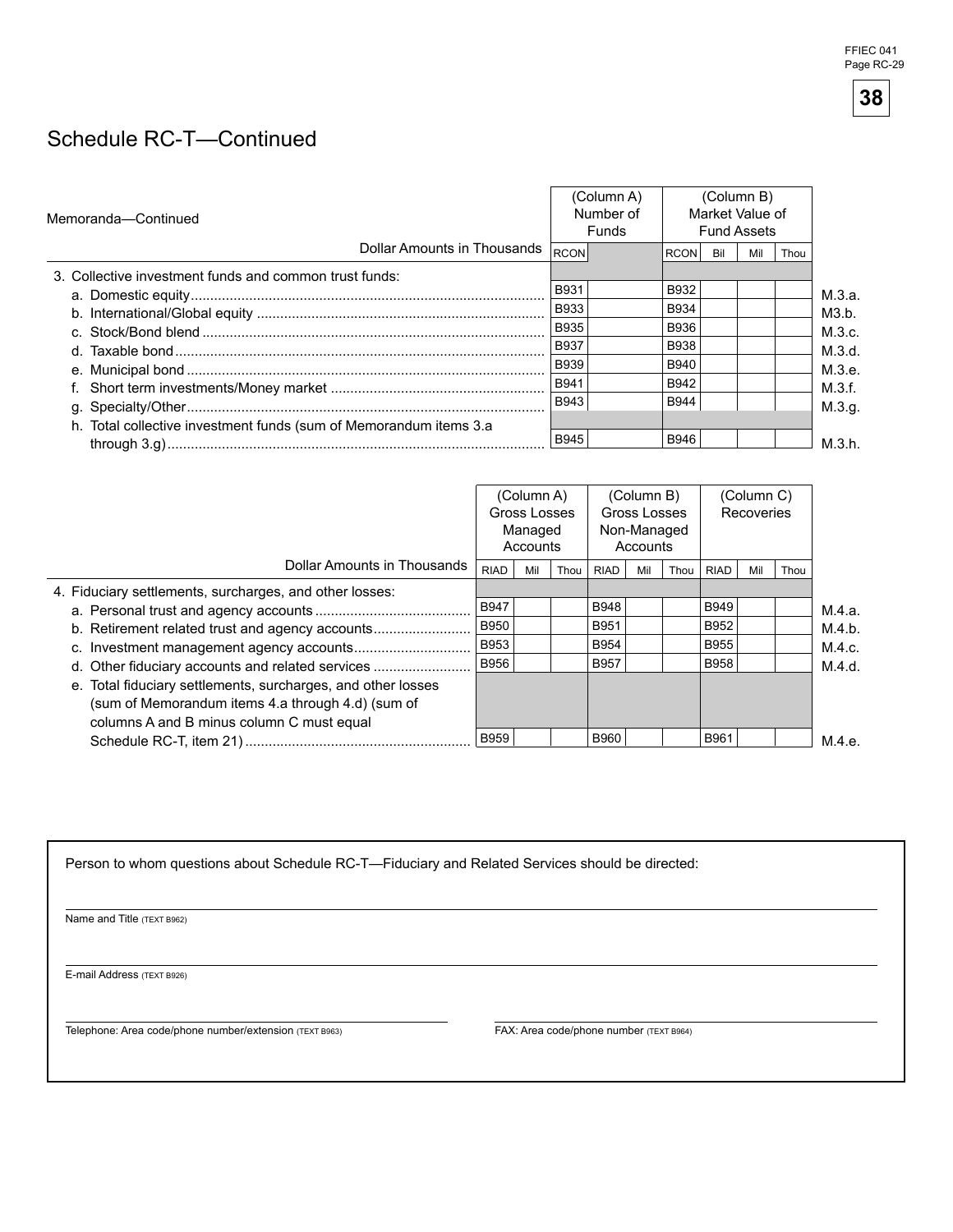

at close of business on

#### Legal Title of Bank

The management of the reporting bank may, *if it wishes*, submit a brief narrative statement on the amounts reported in the Reports of Condition and Income. This optional statement will be made available to the public, along with the publicly available data in the Reports of Condition and Income, in response to any request for individual bank report data. However, the information reported in Schedule RC-T, items 12 through 23 and Memorandum item 4, is regarded as confidential and will not be released to the public. BANKS CHOOSING TO SUBMIT THE NARRATIVE STATEMENT SHOULD ENSURE THAT THE STATEMENT DOES *NOT* CON-TAIN THE NAMES OR OTHER IDENTIFICATIONS OF INDIVID-UAL BANK CUSTOMERS, REFERENCES TO THE AMOUNTS REPORTED IN THE CONFIDENTIAL ITEMS IN SCHEDULE RC-T, OR ANY OTHER INFORMATION THAT THEY ARE NOT WILLING. TO HAVE MADE PUBLIC OR THAT WOULD COMPROMISE THE PRIVACY OF THEIR CUSTOMERS. Banks choosing *not* to make a statement may check the "No comment" box below and should make no entries of any kind in the space provided for the narrative statement; i.e., DO *NOT* enter in this space such phrases as "No statement," "Not applicable," "N/A," "No comment," and "None."

The optional statement must be entered on this sheet. The statement should not exceed 100 words. Further, regardless of the number of words, the statement must not exceed 750 characters, including punctuation, indentation, and standard spacing between words and sentences. If any submission should exceed 750 characters, as defined, it will be truncated at 750 characters with no notice to the submitting bank and the truncated statement will

No comment  $\Box$  (RCON 6979)

*BANK MANAGEMENT STATEMENT (please type or print clearly):*  (TEXT 6980)

, which is a state of the state of the state of the state of the state of the state of the state of the state of the state of the state of the state of the state of the state of the state of the state of the state of the s

appear as the bank's statement both on agency computerized records and in computer-file releases to the public.

All information furnished by the bank in the narrative statement must be accurate and not misleading. Appropriate efforts shall be taken by the submitting bank to ensure the statement's accuracy. The statement must be signed, in the space provided below, by a senior officer of the bank who thereby attests to its accuracy.

If, subsequent to the original submission, *material* changes are submitted for the data reported in the Reports of Condition and Income, the existing narrative statement will be deleted from the files, and from disclosure; the bank, at its option, may replace it with a statement, under signature, appropriate to the amended data.

The optional narrative statement will appear in agency records and in release to the public exactly as submitted (or amended as described in the preceding paragraph) by the management of the bank (except for the truncation of statements exceeding the 750-character limit described above). THE STATEMENT WILL *NOT*  BE EDITED OR SCREENED IN ANY WAY BY THE SUPERVI-SORY AGENCIES FOR ACCURACY OR RELEVANCE. DISCLO-SURE OF THE STATEMENT SHALL NOT SIGNIFY THAT ANY FEDERAL SUPERVISORY AGENCY HAS VERIFIED OR CON-FIRMED THE ACCURACY OF THE INFORMATION CONTAINED THEREIN. A STATEMENT TO THIS EFFECT WILL APPEAR ON ANY PUBLIC RELEASE OF THE OPTIONAL STATEMENT SUB-MITTED BY THE MANAGEMENT OF THE REPORTING BANK.